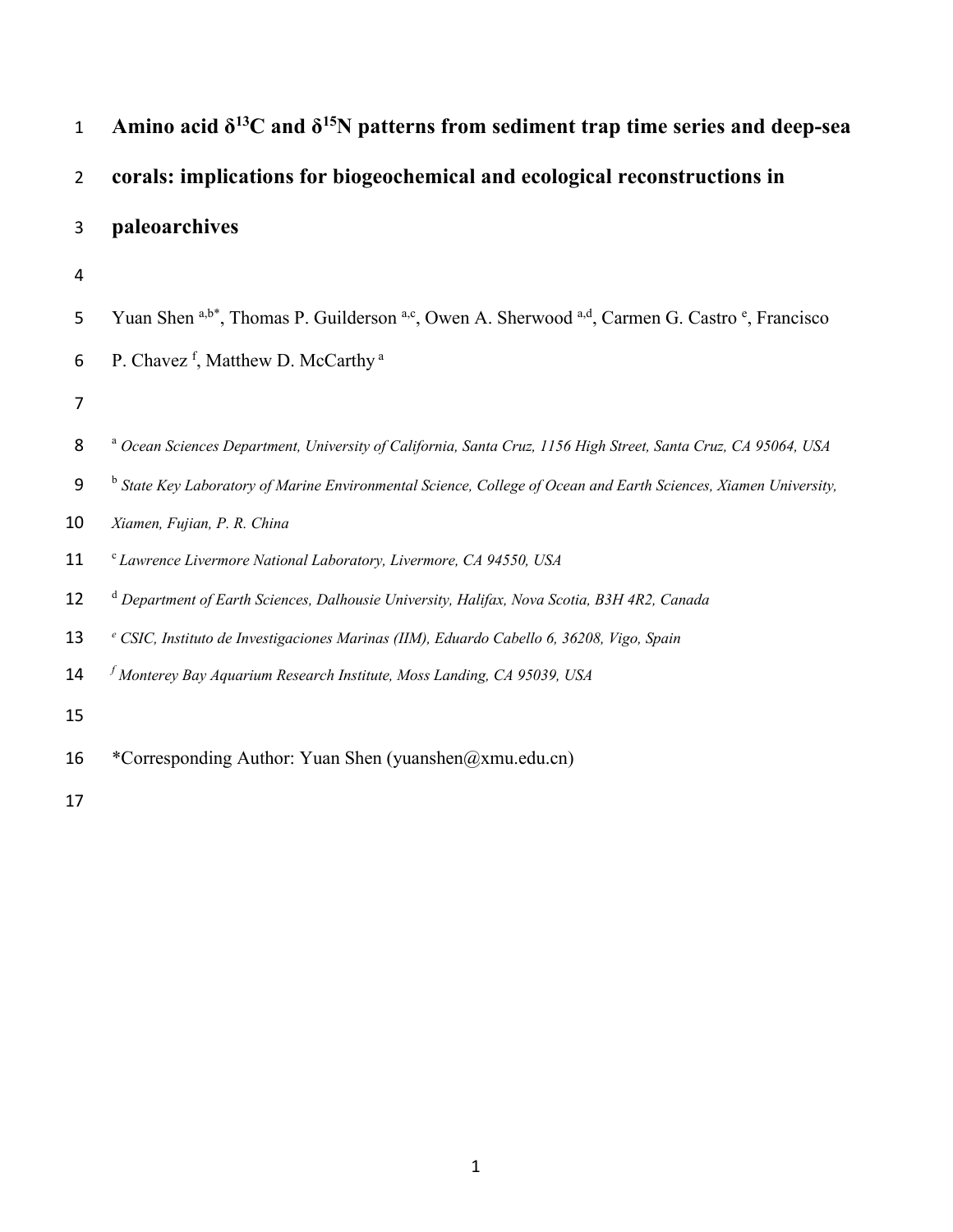- *Keywords*: Compound-specific stable isotopes of amino acids (CSI-AA); Sediment traps;
- Deep-sea corals; Bioarchives; Paleoceanography; Monterey Bay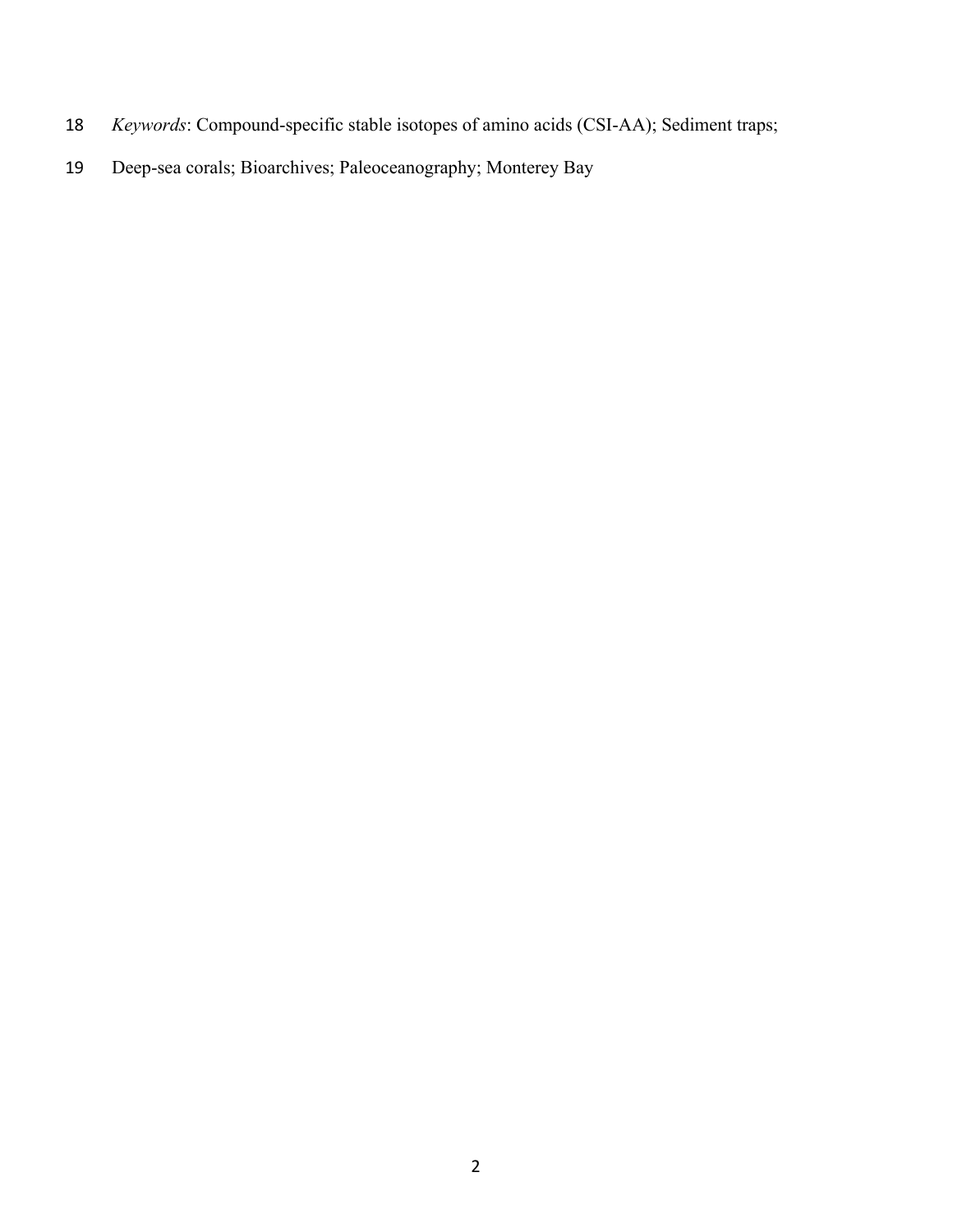### **Abstract:**

 Recent work using compound-specific stable isotopes of amino acids (CSI-AA) in proteinaceous deep-sea corals opens a new realm of high-fidelity reconstructions of biogeochemical and ecological changes in the ocean. However, underlying these CSI-AA paleoceanographic applications are a series of fundamental assumptions, which hold first that baseline-proxy AA 25 isotope values fixed at the base of food webs represent integrated  $\delta^{13}$ C and  $\delta^{15}$ N values of primary production, and second they stay unaltered during subsequent export and incorporation from 27 particles into corals. We explored long-term  $\delta^{13}$ C and  $\delta^{15}$ N CSI-AA data on a sediment trap time series together with contemporaneous deep-sea bamboo corals (*Isidella* sp.) in the California 29 margin, to for the first time directly test these assumptions. Isotope values of essential  $(\delta^{13}C_{EAA})$ 30 and source AAs ( $\delta^{15}N_{\text{Phe}}$ ) in sinking particles quantitatively tracked bulk  $\delta^{13}C$  and  $\delta^{15}N$  values of export production. These CSI-AA baseline proxies varied independently of carbon flux, trophic 32 position (TP<sub>CSI-AA</sub>) and microbial alteration, suggesting that they were well preserved in sinking particles. Paired comparisons between sinking particles and deep-sea corals revealed minor elevations of  $\delta^{13}C_{EAA}$  (by ~2‰) and  $\delta^{15}N_{Phe}$  (by ~1‰) in the coral skeletons. We hypothesize the 35 difference in  $\delta^{13}C_{EAA}$  is due to the geographic offset in  $\delta^{13}C$  values of primary production expected between the (more offshore) sediment trap site and (more onshore) coral specimens, whereas the  $\delta^{15}N_{\text{Phe}}$  offset is likely related to expected minor trophic fractionation. Using empirical models derived from the sediment trap time series, we demonstrate that CSI-AA in proteinaceous deepsea corals reconstructs bulk  $δ<sup>15</sup>N$  values of export production, source nitrogen  $δ<sup>15</sup>N$  values, and exported TPCSI-AA values with very good fidelity. Together, these findings represent a major advance in our understanding of AA isotope behaviors in modern and paleoarchives, and will 42 underpin the rapidly evolving use of CSI-AA-based tools in paleoceanographic studies.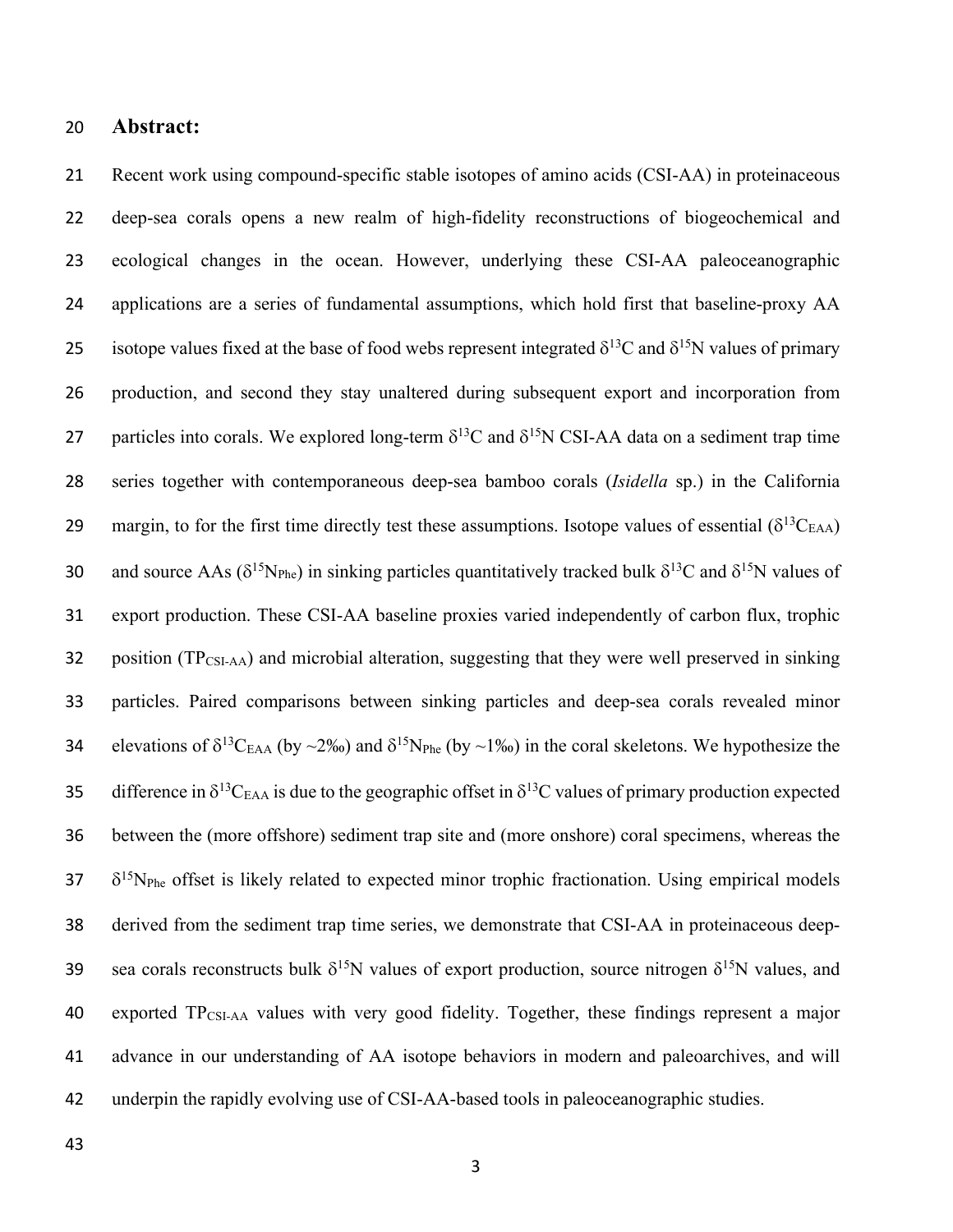## **1. INTRODUCTION**

45 Stable isotopes of carbon ( $\delta^{13}$ C) and nitrogen ( $\delta^{15}$ N) are invaluable tools for investigating element sources, biogeochemical processes, and ecological function in modern and ancient 47 ecosystems (Peterson and Fry, 1987; Fry and Sherr, 1989; Post, 2002). The  $\delta^{13}C$  and  $\delta^{15}N$  of living organisms and nonliving suspended and sinking particulate organic matter (POM) are commonly used to infer modern ocean conditions (Goericke and Fry, 1994; Rau et al., 1998). The isotopic compositions of sinking POM collected in sediment traps enable longer and more continuous monitoring of surface ocean processes on timescales of months to years (Altabet et al., 1999; Dore et al., 2002; Woodworth et al., 2004; Montes et al., 2013), and isotopic analysis of cored marine sediments and other paleo-archives facilitates biogeochemical and ecological reconstructions far beyond the instrumental period, from centuries to millennia (Hayes et al., 1999; Thunell and Kepple, 2004; Galbraith et al., 2013; Batista et al., 2014).

 Traditional 'bulk' stable isotope techniques have been used to investigate marine biogeochemical cycles on a spectrum of timescales, but understanding these changes is often not straightforward. One major problem is the difficulty of resolving the environmental or biological variables that create the bulk isotope values. A second is the typically large gap in temporal coverage between modern instrumental records (high resolution but short duration) and sedimentary archives (longer records but typically lower resolution). Recently, two separate lines of scientific progress, the development of compound-specific isotope analysis of amino acids (CSI-AA) and the development of deep-sea corals as bioarchives, have begun to address these issues in both open ocean and coastal margin.

 CSI-AA offers a powerful set of new tracers allowing the direct resolution of many of the intertwined processes underlying the bulk isotopic signals (e.g., (Larsen et al., 2009; Ohkouchi et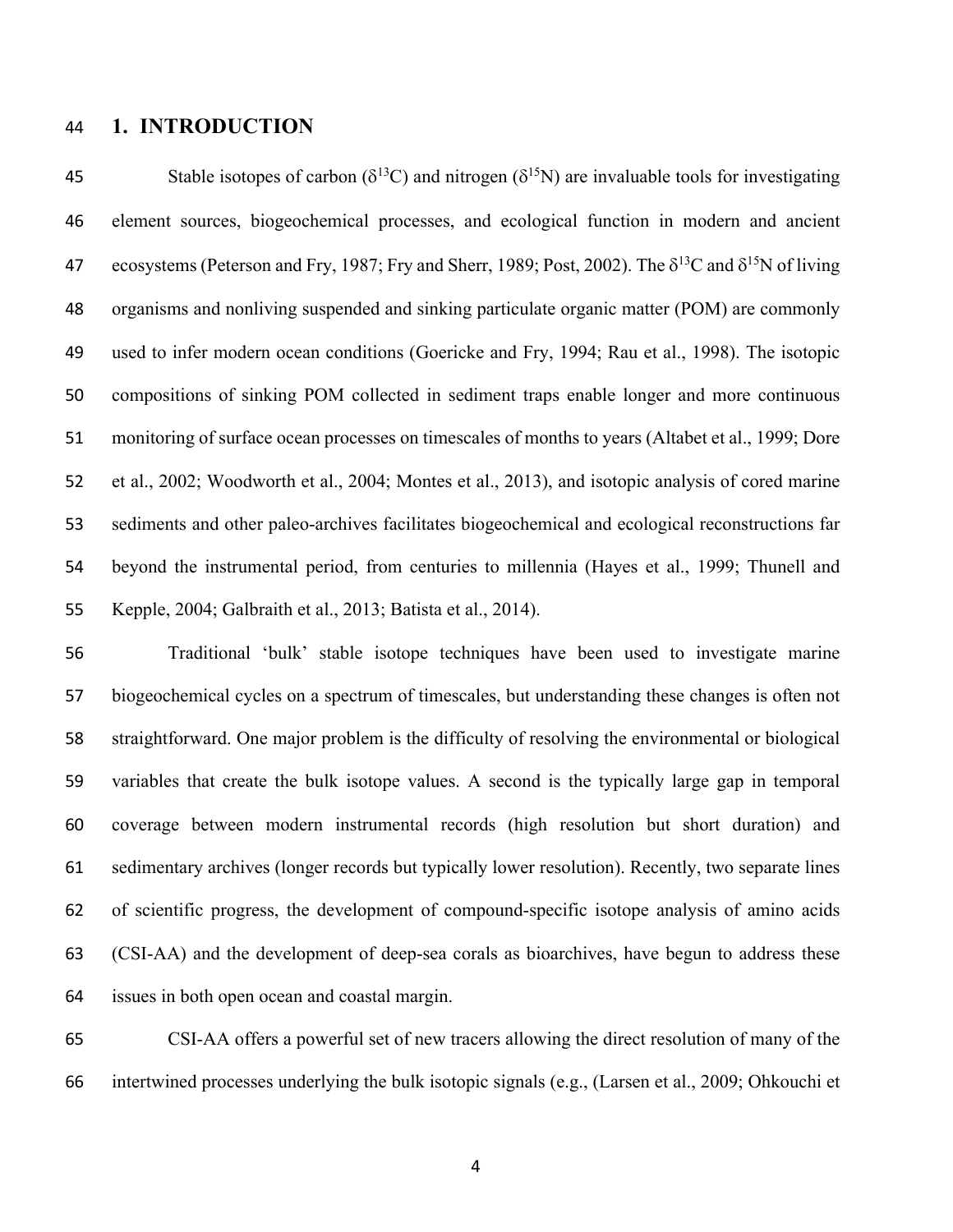67 al., 2017). This approach employs two independent analyses ( $\delta^{13}C_{AA}$  and  $\delta^{15}N_{AA}$ ) which exploit 68 differences in isotopic fractionation among individual amino acids (AAs) during metabolic 69 processing.  $\delta^{13}$ C<sub>AA</sub> applications are tied to a familiar dichotomy of "essential" versus 70 "non-essential" AAs; the former AA group cannot be synthesized by metazoans, and so have 71 unaltered  $\delta^{13}$ C values up food chains (Howland et al., 2003; Jim et al., 2006; McMahon et al., 2010). As a result, the  $\delta^{13}$ C value of essential AAs ( $\delta^{13}$ C<sub>EAA</sub>) represents a direct proxy for the  $\delta^{13}$ C 73 value of primary production at the base of the food web. The application of  $\delta^{15}N_{AA}$  is based on a 74 different grouping, the "source" and "trophic" AAs, which fractionate differently during trophic 75 transfer (Popp et al., 2007). The source AAs (e.g., phenylalanine) undergo little to no  $15N$ 76 enrichment relative to diet during trophic transfer, because metabolic processes do not form or 77 cleave bonds involving nitrogen. Therefore, source  $\delta^{15}N$  values formed by primary producers are 78 only minimally altered in higher trophic level organisms. By contrast, the "trophic" AAs (e.g., 79 glutamic acid) exchange  $\alpha$ -amino nitrogen atoms during metabolism and become significantly 80 <sup>15</sup>N-enriched during trophic transfer, with predictable enrichment factors (McClelland and 81 Montoya, 2002; Chikaraishi et al., 2009; McMahon and McCarthy, 2016). As such, paired analysis 82 of  $\delta^{15}N$  values for source ( $\delta^{15}N_{StcAA}$ ) and trophic AAs ( $\delta^{15}N_{TrAA}$ ) can resolve the variations of bulk 83  $\delta^{15}N$  values into two specific contributions: source nitrogen  $\delta^{15}N$  shifts and trophic position 84 changes. Complementary but fully independent  $\delta^{13}C_{AA}$  and  $\delta^{15}N_{AA}$  analyses are now producing 85 novel insights into biogeochemical and ecological changes in coastal and open oceans (Ruiz-86 Cooley et al., 2014; Vokhshoori et al., 2014; McMahon and McCarthy, 2016; Ohkouchi et al., 87 2017; Sabadel et al., 2019).

88 Long-lived proteinaceous deep-sea corals represent relatively new bioarchives for past 89 ocean conditions (e.g., (Thresher et al., 2004; Roark et al., 2009; Prouty et al., 2011; Guilderson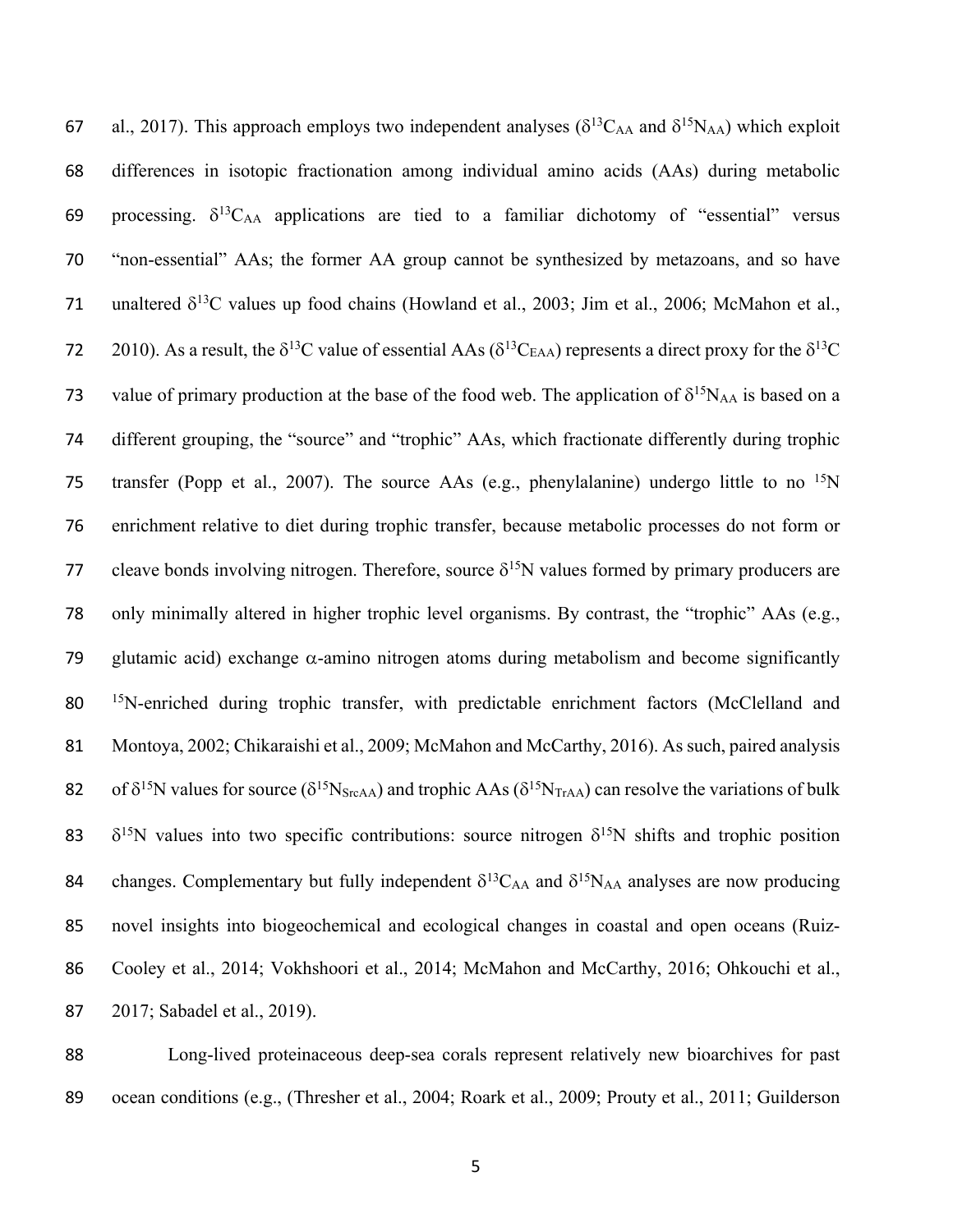et al., 2013). These colonial animals are ubiquitous in the deep-sea wherever hard substrates occur. They derive their skeletal C and N from sinking particles, thereby recording a history of surface ocean processes (Sherwood et al., 2005; Sherwood et al., 2011; Hill et al., 2014; Glynn et al., 2019). 93 The proteinaceous skeletons are slowly deposited in radial growth layers (50-150  $\mu$ m/yr) for up to hundreds to thousands of years (e.g., (Thresher et al., 2004; Roark et al., 2005; Sherwood et al., 2006; Sherwood and Edinger, 2009; Sherwood et al., 2009), and are resistant to degradation over at least millennial time scales (Sherwood et al., 2006; Ehrlich, 2010; Strzepek et al., 2014; McMahon et al., 2015). As such, isotopic analysis of coral proteinaceous skeletons can provide long-term records of surface ocean processes with near annual resolution.

 Only in the last decade have CSI-AA tools been applied to proteinaceous deep-sea coral 100 records. Sherwood et al. (2011) measured the first  $\delta^{15}N_{AA}$  values in annually-banded, proteinaceous deep-sea corals of the Northwest Atlantic margin. The resulting 75 year-long time series was able to decouple physical ocean from ecological changes, resolving a controversy regarding the recent change in source nitrate and showing its linkage to changes in water mass 104 circulation. Subsequent studies of  $\delta^{13}C_{AA}$  and  $\delta^{15}N_{AA}$  in deep-sea corals of the subtropical North 105 Pacific Ocean indicated centennial-scale changes in the source of new nitrogen (nitrate versus  $N_2$ ) fixation) (Sherwood et al., 2014) and in plankton community composition (Sherwood et al., 2014; McMahon et al., 2015). A growing number of paleoceanographic studies have now expanded the application of CSI-AA to other oceanic regions (Prouty et al., 2014; Schiff et al., 2014; Williams et al., 2017). These results are providing detailed views of past ocean changes in primary production, nitrogen sources, planktonic food web structures, and long-term human impacts on marine ecosystems.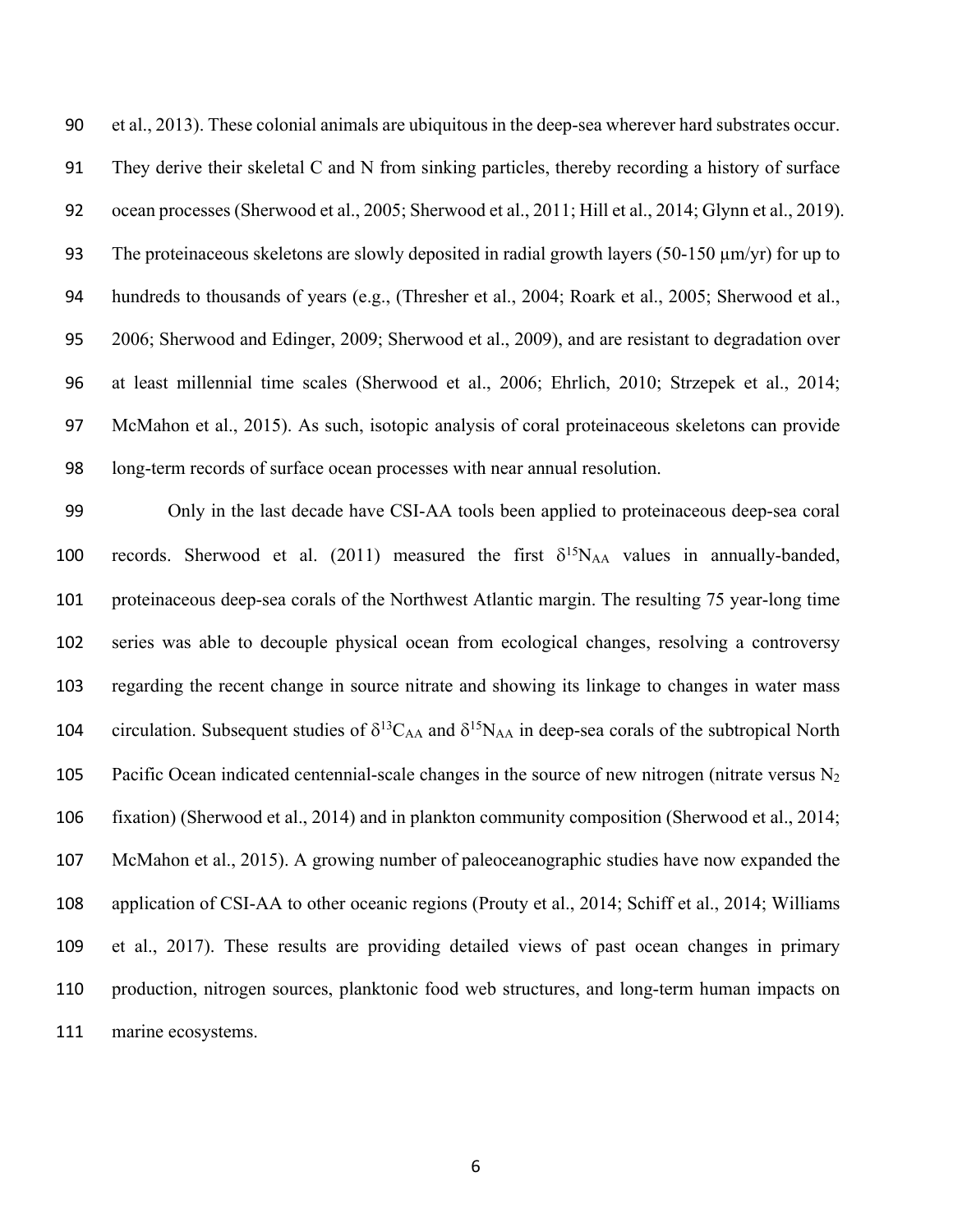However, despite major progress in CSI-AA-based paleoceanographic applications, there remain a number of important uncertainties related to this approach. Chief among these is a detailed understanding of the linkage between exported surface production CSI-AA values and those recorded in paleoarchival coral skeletons. The working assumption is that isotope values incorporated into proteinaceous coral skeletons (i.e., coral's diet) represent those in the exported plankton production. One existing comparison between general CSI-AA distributions between corals and laboratory algal cultures seems to support this idea (Schiff et al., 2014). However, this assumption has not been rigorously investigated nor directly tested in the field. Surface food webs linked to variations in nutrient supply and planktonic community can shift dramatically and affect the exported CSI-AA patterns. In addition, possible microbial activity on sinking particles could also impact the preservation of CSI-AA values. Finally, the degree of correspondence between "real world" export production and preserved coral skeleton CSI-AA data, based on direct comparisons of coupled sinking POM-coral samples, has never been examined.

 The central objectives of this study were to address these basic unknowns and provide a 126 vital basis for the CSI-AA-based paleoceanographic applications. We analyzed individual  $\delta^{13}C_{AA}$ 127 and  $\delta^{15}N_{AA}$  values in a deep-sea sediment trap time series (1999-2004), alongside contemporaneous proteinaceous deep-sea bamboo corals (*Isidella* sp.) in Monterey Bay, California. Our study addresses five central questions. First, can CSI-AA resolve factors behind the varying 130 bulk  $\delta^{13}C$  and  $\delta^{15}N$  values of export production? Second, can CSI-AA in sinking particles 131 quantitatively track bulk  $\delta^{13}C$  and  $\delta^{15}N$  values of export production? Considering the wealth of literature documenting and applying bulk isotope values of export production to study past ocean biogeochemical and ecological dynamics, there is utility in the ability to predict bulk values with the growing number of CSI-AA data. Third, do seasonal or other environmental factors drive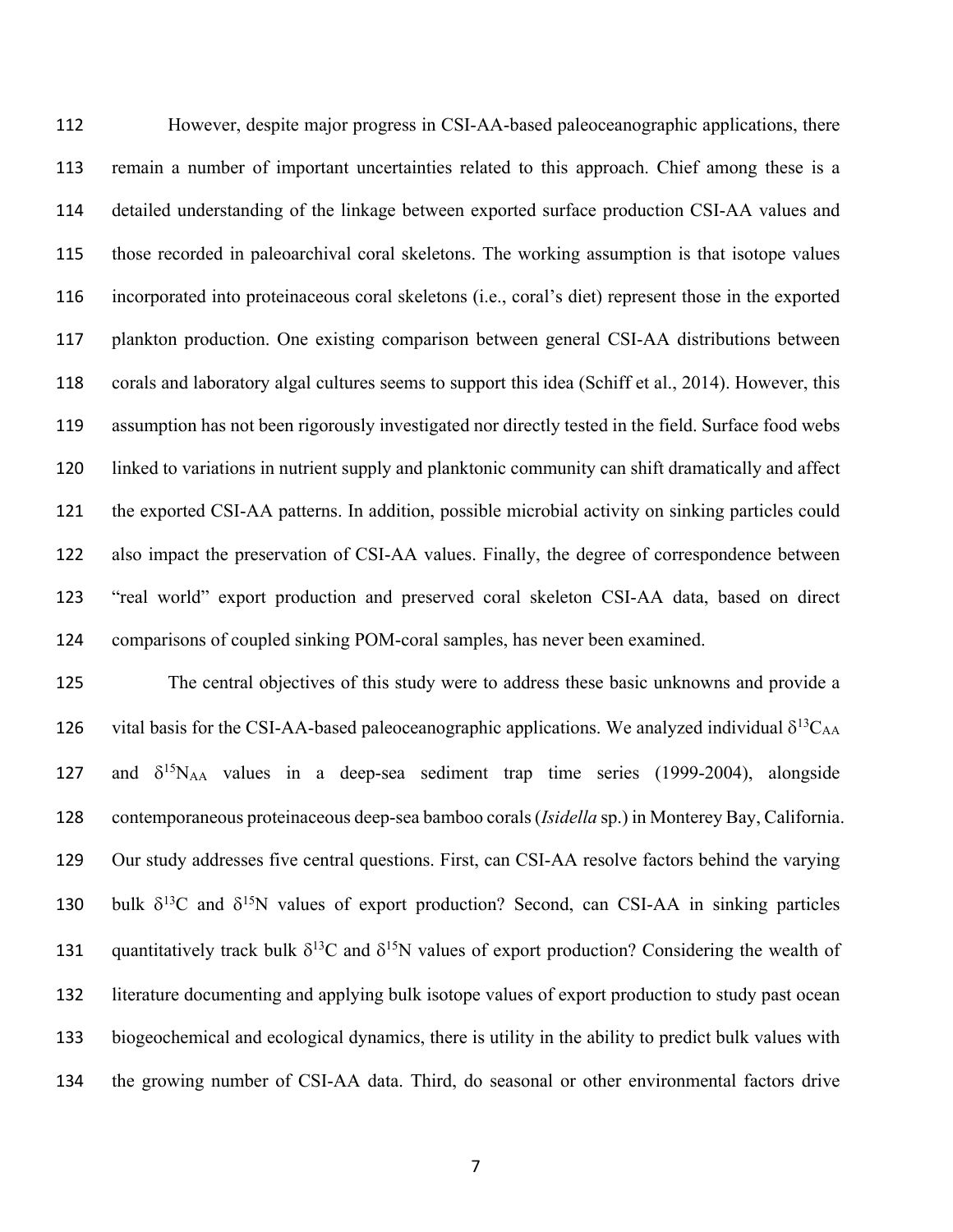135 variation of CSI-AA baseline values (i.e.,  $\delta^{13}C_{EAA}$ ,  $\delta^{15}N_{Phe}$ ) in sinking particles, and are these baseline values influenced by zooplankton or microbial alteration? Fourth, are individual AA isotope values in sinking particles faithfully incorporated into deep-sea coral skeletons? And lastly, can we use deep-sea coral CSI-AA values to accurately reconstruct bulk isotope values of export production, source nitrogen, and surface plankton community structures? The answers to these questions are fundamental to further applications of CSI-AA in paleoceanographic studies.

## **2. METHODS**

### **2.1 Study region and sampling procedures**

 Sampling was conducted in Monterey Bay, a large open embayment on the central coast 145 of California (Fig. 1). This region experiences strong seasonal upwelling and relaxation in response to local wind forcing and interaction with a California Current meander (Rosenfeld et al., 1994). The upwelled water, formed north of Monterey Bay at Pt. Año Nuevo (Rosenfeld et al., 1994), introduces nutrient-rich water into the central Bay during March-July promoting high primary 149 production in spring and summer  $(1.5{\text -}2.5 \text{ g C m}^2 d^{-1})$  (Chavez, 1996; Pennington and Chavez, 2000). Spatial and temporal variations in nutrients and currents influence phytoplankton and zooplankton communities (Kudela and Dugdale, 2000; Fawcett and Ward, 2011; Messié and Chavez, 2017) and collectively affect the amount and composition of exported POM (Pilskaln et al., 1996; Castro et al., 2018), which is the main food source for deep-sea corals in Monterey Bay (Hill et al., 2014). High and variable rates of plankton productivity, complex plankton food web structures, and tight pelagic-benthic coupling make Monterey Bay an ideal region for testing the utility and reliability of CSI-AA-based proxies under varying conditions.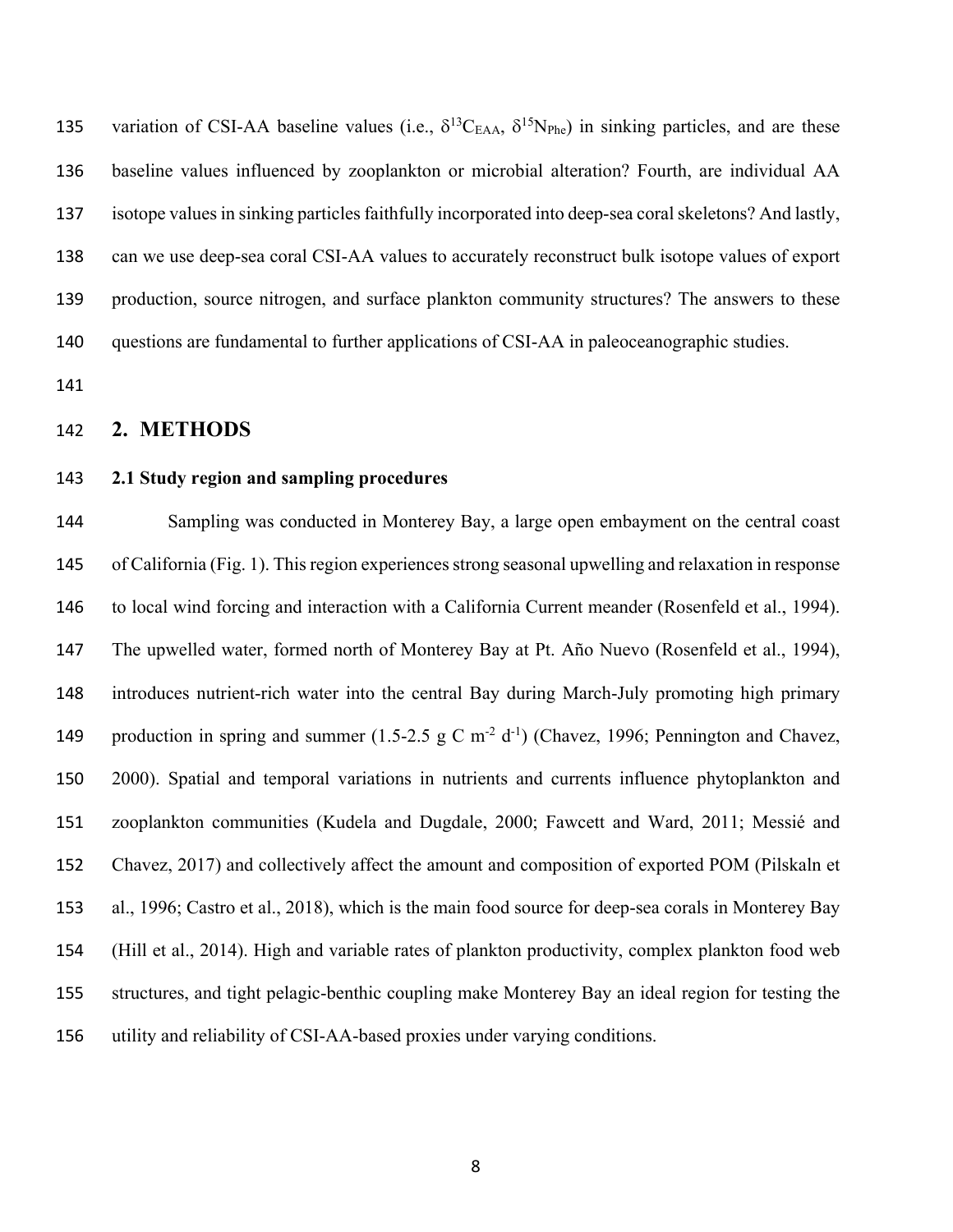Sinking particles were collected at station M2 (36.697˚N, 122.378˚W; Fig. 1) using an acid-cleaned cone-shaped Honjo Mark VI sediment trap (Honjo and Doherty, 1988). The trap was deployed at 1200 m depth (~500 m above the seafloor) from January 1999 through December 2004. The trap was outfitted with 13 collection cups that contained preservatives (3.0 mM of mercury 161 chloride and  $> 5$  g/L of sodium chloride) and rotated every 14 days. There were gaps in the sampling due to technical issues with sediment trap program or trap retrieval. The collection and handling of samples followed the procedures described in Castro et al. (2018). The oven-dried samples were ground in an agate mortar and stored in polyethylene vials or polycarbonate tubes at room temperature in the dark until elemental and isotopic analyses.

 Deep-sea corals were collected in Monterey Canyon (36.747˚N, 122.022˚W) inshore of the M1 mooring station (Fig. 1). Two bamboo coral specimens (*Isidella* sp.), T1104-A2 and T1104- A11, were live-collected in 2007 at depths of 915 m and 835 m using the Monterey Bay Aquarium Research Institute (MBARI) vessel R/V *Western Flyer* and the ROV *Tiburon*. Coral collection methods were previously reported in Schiff et al., (2014). Briefly, polyp and tissue material was separated from skeletons upon collection, and the samples were washed in seawater and rinsed in freshwater prior to air drying. An organic node (6-8 mm thick) was removed from near the basal attachment of each coral skeleton and decarbonated in 10% HCl. Using scalpel and forceps, organic peels (0.4 -0.5 mm thick) were dissected and then rinsed in Milli-Q water and dried. Based 175 on bomb-<sup>14</sup>C dating, the growth rate of *Isidella* in Monterey Bay was estimated to be 0.14 mm/yr (Schiff et al., 2014); thus each peel represents a 3-4-year time window. Below we present data from only the second and third peels from each coral because they represent the best temporal match to the sediment traps data (1999-2004).

**2.2 Bulk**  $\delta^{13}$ **C** and  $\delta^{15}$ **N** analyses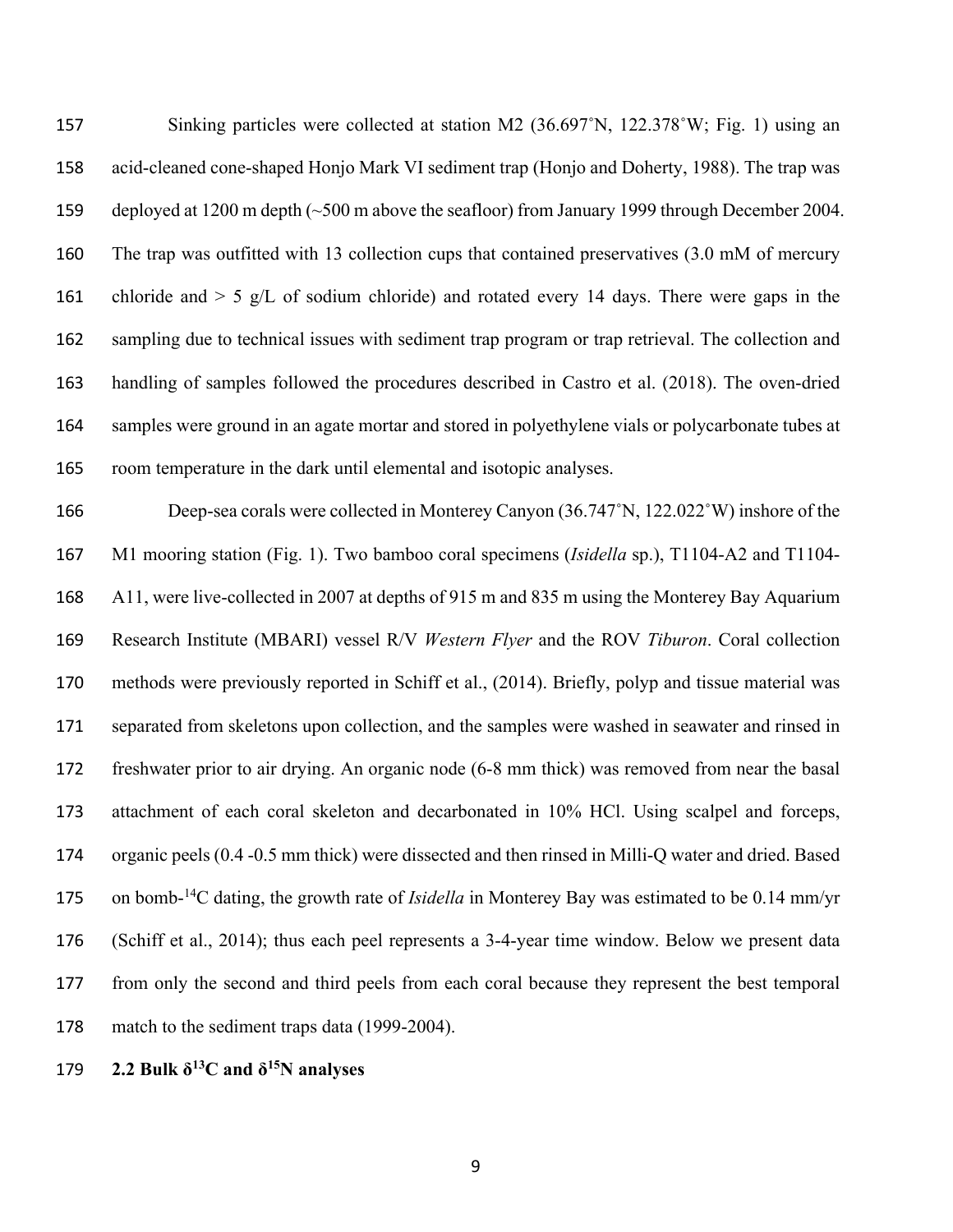180 Sediment trap samples were separated into aliquots for bulk  $\delta^{13}C$  and  $\delta^{15}N$  analysis. Aliquots for  $\delta^{13}$ C analysis were weighed (~10 mg) into silver boats and acidified by immersion in 182 6-8% sulfurous acid  $(H_2SO_3)$  followed by repeated rinses with Milli-Q water and drying at 60<sup>°</sup>C 183 overnight. The other aliquots for  $\delta^{15}N$  analysis (~10 mg) were not pre-treated. Coral peels were 184 acidified during the previous preparation (section 2.1) and did not undergo any further 185 pre-treatment. Approximately 0.15 mg of coral peels was used for bulk  $\delta^{13}C$  and  $\delta^{15}N$ . Bulk isotope 186 analysis was performed at the UC Santa Cruz Light Stable Isotope Laboratory using a Carlo Erba 187 1108 elemental analyzer coupled to Thermo Finnigan Delta Plux XP isotope ratio mass 188 spectrometer following standard procedures (https://websites.pmc.ucsc.edu/~silab/index.php). 189 Isotopic values were corrected for sample size and instrumental drift and were reported in units of 190 per mil (‰) relative to Vienna PeeDee Belemnite (VPDB) and air for  $\delta^{13}C$  and  $\delta^{15}N$ , respectively. Analytical precision as monitored with acetanilide was <0.2‰ for  $\delta^{13}C$  and  $\delta^{15}N$ .

## **2.3 Amino acid**  $\delta^{13}$ **C and**  $\delta^{15}$ **N analyses**

193 Approximately 10-15 mg of dried sediment trap and coral material was used for amino acid 194  $\delta^{13}$ C and  $\delta^{15}$ N analyses. Hydrolysis, purification, and derivatization followed previously 195 established protocols in batches of 5-7 samples (Silfer et al., 1991; McCarthy et al., 2013; 196 McMahon et al., 2018). An AA mixture of known  $\delta^{13}C$  and  $\delta^{15}N$  values and an in-house biological 197 reference standard (homogenized cyanobacteria) was analyzed along with each sample batch. The 198 AA mixture was used to calibrate the  $\delta^{13}C$  and  $\delta^{15}N$  results. The cyanobacteria reference, processed 199 in the same way as samples, was used to monitor the consistency of wet chemistry and instrumental 200 analysis (Table EA1).  $\delta^{13}C_{AA}$  and  $\delta^{15}N_{AA}$  values were determined using a Thermo Trace Ultra gas 201 chromatography (GC) coupled with a Finnigan MAT DeltaPlus XL IRMS at UCSC SIL following 202 chromatographic conditions described in McCarthy et al. (2013) and McMahon et al. (2018).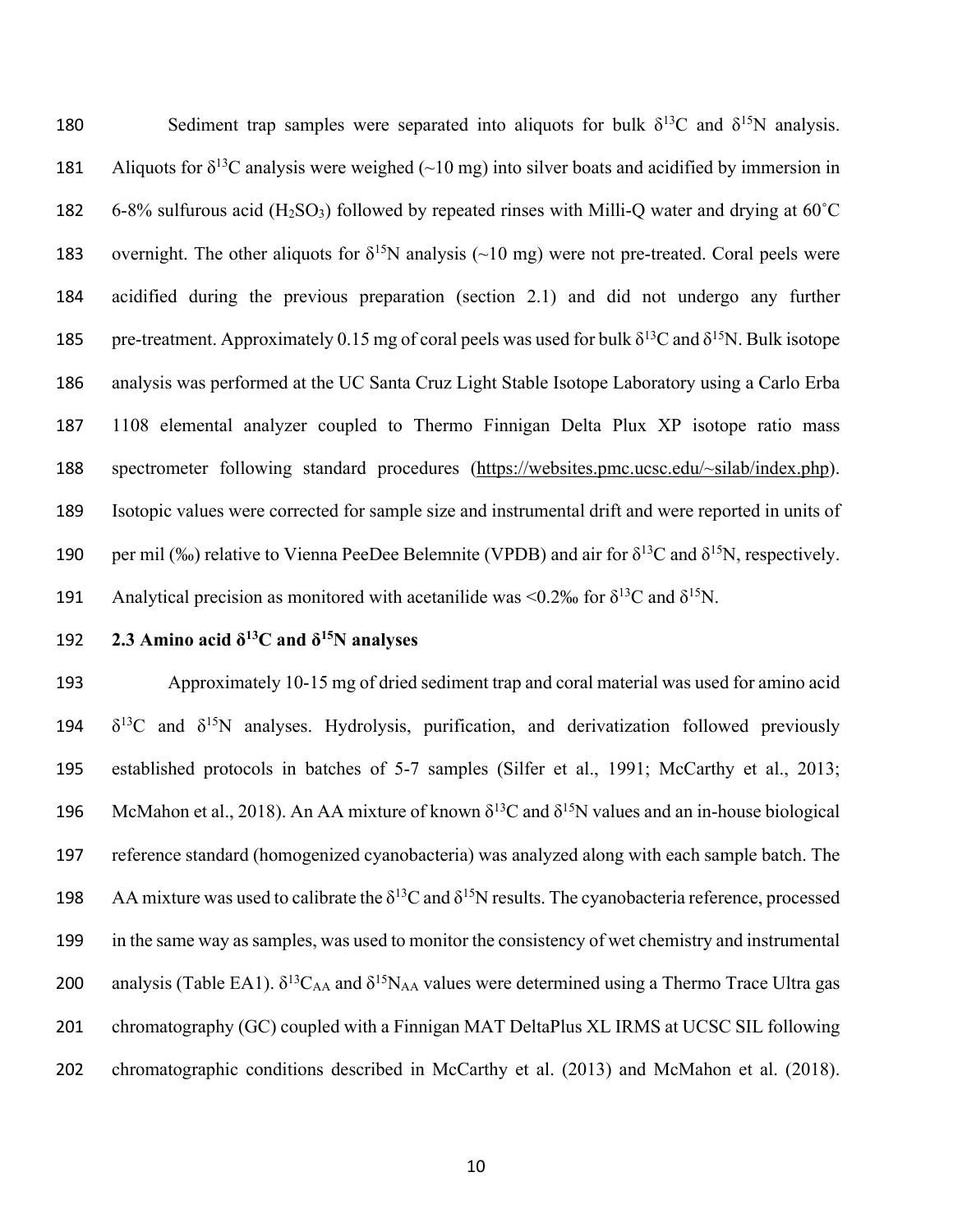203 Samples were injected in triplicate, bracketed by triplicate injections of the calibration standard. 204 Final  $\delta^{13}C_{AA}$  values were corrected for the added derivatizing reagents following the procedures 205 of Silfer et al. (1991), and final  $\delta^{15}N_{AA}$  values were corrected based on the offset between known 206 and measured  $\delta^{15}N_{AA}$  values of the calibration standard. The standard deviation of replicate 207 injections for individual AAs in the samples ranged from 0.2‰ to 0.5‰ for  $\delta^{13}$ C and from 0.1‰ 208 to 0.6‰ for  $\delta^{15}N$ . The relative abundance (mol%) of amino acids was determined from peak areas 209 measured during  $\delta^{15}N$  analysis. Peak area response factors for individual AAs were calculated 210 from the known-concentration external standards and then applied to sample peak areas to derive 211 molar abundances.

212 A total of twelve amino acids (AAs) were analyzed for  $\delta^{13}$ C and  $\delta^{15}$ N, including alanine 213 (Ala), glycine (Gly), threonine (Thr), serine (Ser), valine (Val), leucine (Leu), isoleucine (Ile), 214 proline (Pro), asparagine + aspartic acid (combined as Asx), glutamine + glutamic acid (combined 215 as Glx), phenylalanine (Phe), and lysine (Lys). These AAs were further assigned to several groups 216 based on established classifications (discussed in section 4.4). For  $\delta^{13}$ C there are six essential AAs 217 (EAA: Thr, Ile, Val, Phe, Leu, Lys) and six non-essential AAs (NEAA: Gly, Ser, Asx, Glx, Pro, 218 Ala). For  $\delta^{15}N$  there are two source AAs (SrcAA: Phe, Lys), seven trophic AAs (TrAA: Glx, Asx, 219 Ala, Leu, Ile, Pro, Val), and three others (Gly, Ser, Thr). Mean  $\delta^{13}C$  and  $\delta^{15}N$  values of each group 220  $(\delta^{13}C_{EAA}, \delta^{13}C_{NEAA}, \delta^{15}N_{StcAA}, \delta^{15}N_{TrAA})$  were calculated as the simple average isotope values of 221 AAs from corresponding groups. To facilitate cross-study comparison, mol%-weighted average 222 was not used here, because mol% values were not routinely estimated by GC-IRMS.

223 **2.4 Parameter calculations**

224 CSI-AA-based trophic position values (TP<sub>CSI-AA</sub>) of sinking particles were calculated 225 based on the  $\delta^{15}N$  values of Glx and Phe following the formulation of Chikaraishi et al. (2009):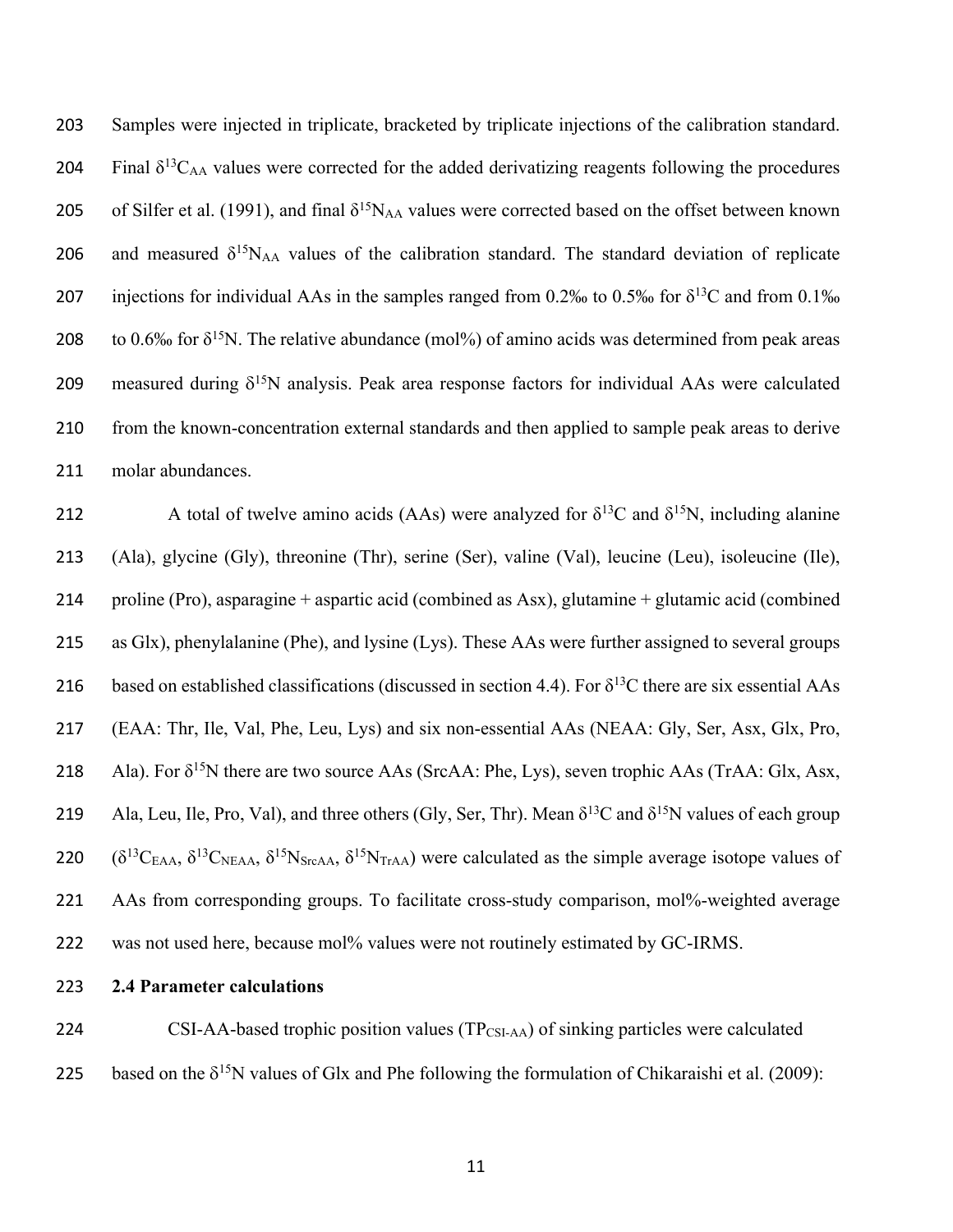$T_{\text{CSI-AA}} = 1 + (\delta^{15} N_{\text{Glx}} - \delta^{15} N_{\text{Phe}} - 3.4\%) / 7.6\%$  (1)

227 where 3.4‰ is the empirical offset between  $\delta^{15}N_{\text{Glx}}$  and  $\delta^{15}N_{\text{Phe}}$  determined in aquatic primary 228 producers (cyanobacteria and algae) (McClelland and Montoya, 2002; Chikaraishi et al., 2009) 229 and 7.6‰ is a trophic discrimination factor (TDF) of  $\delta^{15}N_{\text{Glx-Phe}}$  (Chikaraishi et al., 2009). For 230 detrital material such as sediment trap samples or sediment, this  $TP_{CSI-AA}$  value represents the 231 average trophic position of all proteinaceous material sources contained within the sample 232 (McCarthy et al., 2007; Batista et al., 2014). TP<sub>CSI-AA</sub> values of coral skeletons (TP<sub>skeleton</sub>) 233 represents the trophic position of the coral animal at a given sampling interval, and were 234 calculated based on the skeleton  $\delta^{15}N_{\text{Glx}}$  and  $\delta^{15}N_{\text{Phe}}$  values using the following equation: 235  $TP_{\text{skeleton}} = 1 + [(\delta^{15}N_{\text{G1x}} + \partial) - \delta^{15}N_{\text{Phe}} - 3.4\% \text{e}] / 7.6\%$  (2) 236 where ∂ is a correction factor (3.4‰) proposed by McMahon et al. (2018) to account for a negative  $\delta^{15}N_{\text{Glx}}$  offset observed in *Isidella* between skeleton and polyp tissue. 238 Two independent AA-based parameters (DI and  $\Sigma V$ ) were calculated to assess the bacterial 239 degradation and resynthesis of organic matter, respectively. The degradation index (DI) was 240 derived from multivariate analysis of mol% of protein AAs following Dauwe et al. (1999): 241  $DI = \sum (var_i - AVG_i / STD_i) \times Fact.coef_i$  (3) 242 where var<sub>*i*</sub> is the mole % of individual  $AA_i$  in our samples and the  $AVG_i$ ,  $STD_i$  and Fact.coef<sub>*i*</sub> are 243 the mean mol%, standard deviation, and factor coefficient of corresponding AA*<sup>i</sup>* from the reference 244 dataset (i.e., Table 1 in Dauwe et al., 1999). More positive DI values are indicative of less biodegradation of organic matter.  $\Sigma V$ , an indicator of microbial resynthesis, is a measure of  $\delta^{15}N$ 246 deviation during trophic AA resynthesis and was calculated according to McCarthy et al. (2007):

$$
\Sigma V = 1/n \Sigma (|\chi_i - \chi_{\text{mean}}|) \tag{4}
$$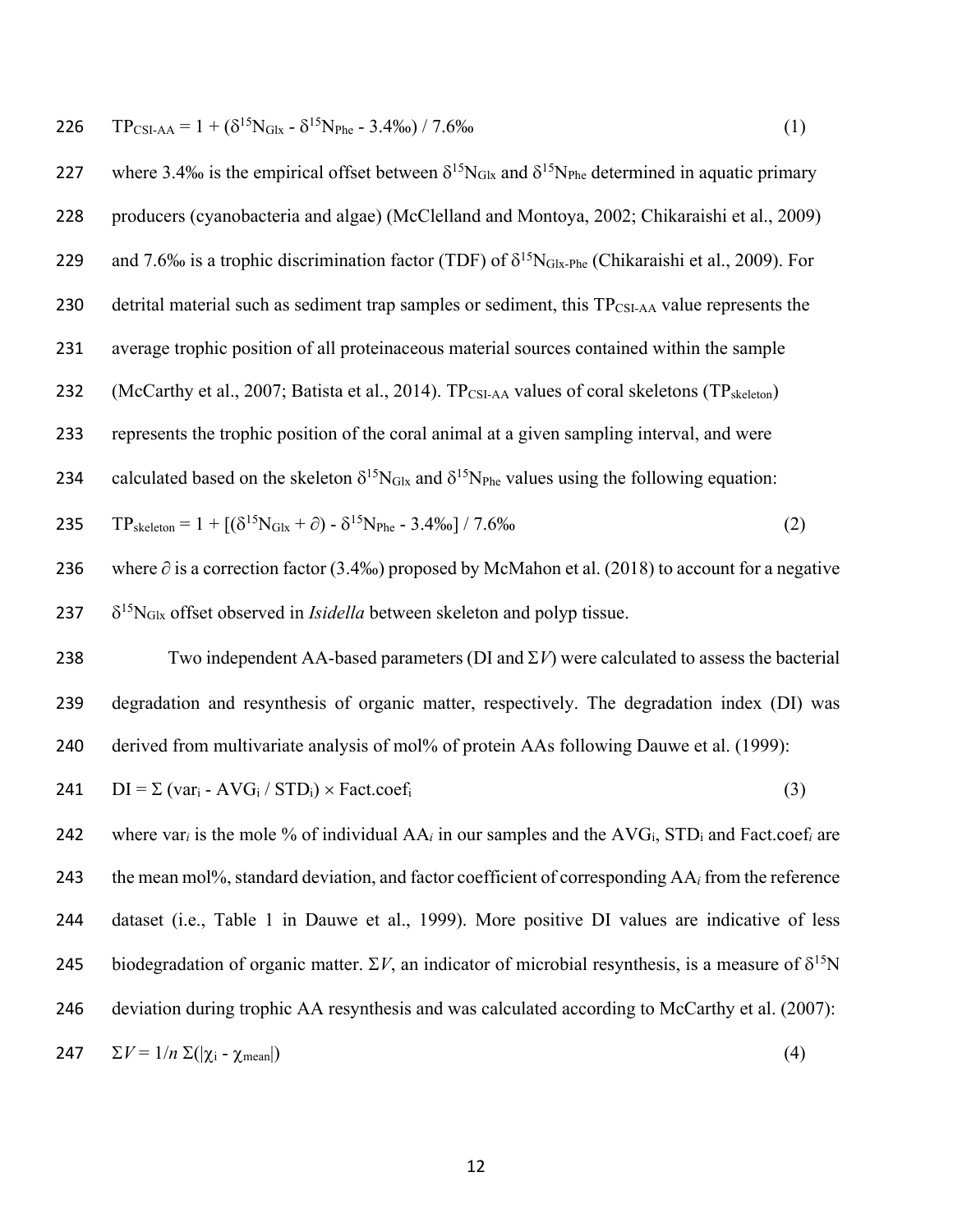248 where *n* is the number of trophic AAs included in this calculation (Ala, Leu, Ile, Pro, Asx, Glx) 249 and  $\chi_i$  and  $\chi_{mean}$  are the  $\delta^{15}N$  values of each and the mean of all trophic AAs, respectively. 250 Higher  $\Sigma V$  values are indicative of a greater extent of resynthesis of organic matter. 251 A number of abbreviations and terminology were used in this study (see Table EA2 for 252 full descriptions). Specifically, 'CSI-AA-based proxies' used below refer to  $\delta^{13}C_{\text{Phe}}$ ,  $\delta^{13}C_{\text{EAA}}$ , 253  $\delta^{15}N_{\text{Phe}}, \delta^{15}N_{\text{SrcAA}}, \text{or/and TP}_{\text{CSI-AA}},$  the first four of which are further referred to as 'CSI-AA 254 baseline proxies'. The 'baseline' isotope values refer to the source nitrogen  $\delta^{15}N$  value or/and 255 primary production  $\delta^{13}$ C value at the base of the food web. 256 **2.5 Statistical analysis** 257 The coral record has a lower resolution than the sediment trap cord. Therefore, the average 258 and standard deviation of bulk and amino acid  $\delta^{13}$ C and  $\delta^{15}$ N values in the sediment trap time 259 series were flux-weighted so that they are comparable to the coral record. Data used for statistical 260 analysis were checked for normality and homogeneity of variances using Kolmogorov–Smirnov 261 test (two-tailed,  $\alpha$  = 0.05) and Levene's test (two-tailed,  $\alpha$  = 0.05), respectively. Significance of 262 group comparison was tested using Mann-Whitney *U*-test (two-tailed,  $\alpha = 0.05$ ). Relationship 263 between variables and the associated best fit lines were determined using a type II least-squares 264 linear regression. The statistical analyses were performed in SPSS 23.0 (IBM Statistical Package 265 for the Social Sciences Inc.). 266

267 **3. RESULTS**

268 **3.1. Temporal patterns of sinking particles**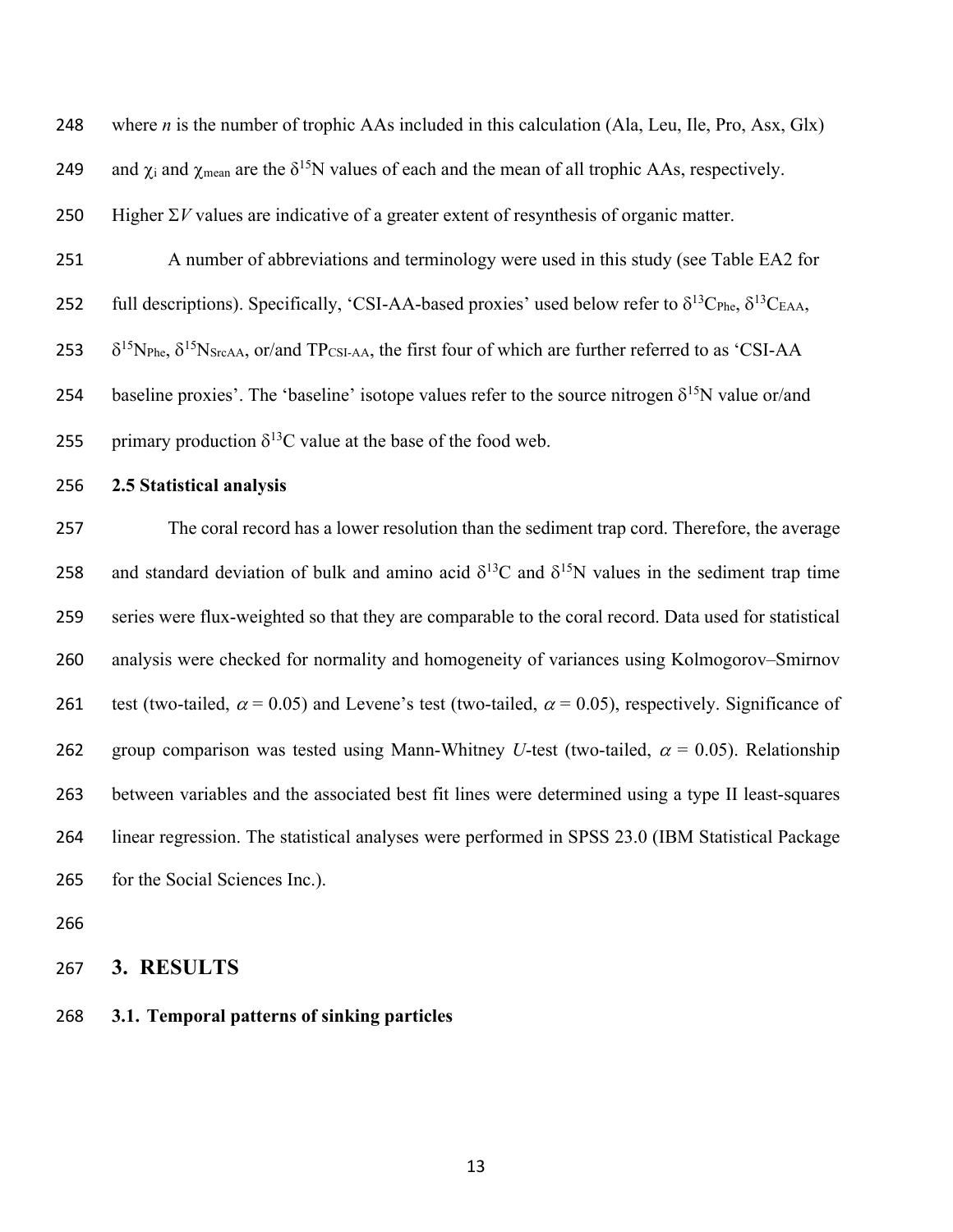#### 269 *3.1.1. Organic carbon flux*

270 Organic carbon flux varied over 25-fold from 5 to 142 mg C  $m<sup>2</sup> d<sup>-1</sup>$  over the 6-yr sampling 271 period (Jan 1999- Dec 2004), with maximum flux during the spring and summer upwelling months 272 (Fig. 2, Table 1). The observed temporal pattern and amplitude of carbon flux were comparable to 273 previous sediment trap records in Monterey Bay during non-El Niño years (e.g., Pilskaln et al. 274 (1996).

**275** 3.1.2. Bulk and amino acid  $\delta^{13}$ C values

276 Bulk  $\delta^{13}$ C values of sinking particles ( $\delta^{13}$ C<sub>bulk</sub>) varied ~5‰ from -19.2‰ to -24.0‰ in 277 1999-2004 (Fig. 2a, Table 1). The flux-weighted average value of  $\delta^{13}$ C<sub>bulk</sub> (-21.5 $\pm$ 1.3‰) is 278 consistent with the expected marine origin of sinking particles. Temporal variation of  $\delta^{13}C_{bulk}$ 279 roughly followed the trend of carbon flux  $(R^2 = 0.345, p \le 0.01)$ , i.e., values became more positive 280 from winter into the more productive spring period.

281 Compound-specific  $\delta^{13}$ C values of amino acids differed between the groups of EAA 282  $(\delta^{13}C_{EAA})$  and NEAA  $(\delta^{13}C_{NEAA})$ . Similar to  $\delta^{13}C_{bulk}$ ,  $\delta^{13}C_{EAA}$  varied ~5.0‰ from -18.4‰ to -23.4‰ 283 (flux-weighted avg.: -20.9±1.2‰; Table 1). The  $\delta^{13}C_{EAA}$  values closely followed  $\delta^{13}C_{bulk}$ 284 throughout the sampling period with minimal offsets (by  $0.4\pm 0.7\%$ ) ( $R^2 = 0.614$ ,  $p < 0.001$ ; Figs. 285 2a, 3b).  $\delta^{13}$ C values of Phe ( $\delta^{13}$ C<sub>Phe</sub>) also paralleled the changes of  $\delta^{13}$ C<sub>bulk</sub> values, but with a 286 weaker relationship ( $R^2 = 0.537$ ,  $p < 0.001$ ) and a larger offset (by 4.2±0.7‰) (Figs. 2a, 3a). 287 Compared to  $\delta^{13}C_{EAA}$ ,  $\delta^{13}C_{NEAA}$  values were more enriched (by 6-11‰) and more variable (-9.5‰ 288 to -16.6‰; flux-weighted avg.: -13.7±1.4‰; Fig. 2a, Table 1). No significant relationship was found between  $\delta^{13}C_{NEAA}$  and  $\delta^{13}C_{bulk}$  ( $R^2 = 0.1$ ,  $p > 0.2$ ) or carbon flux ( $R^2 = 0.05$ ,  $p > 0.2$ ).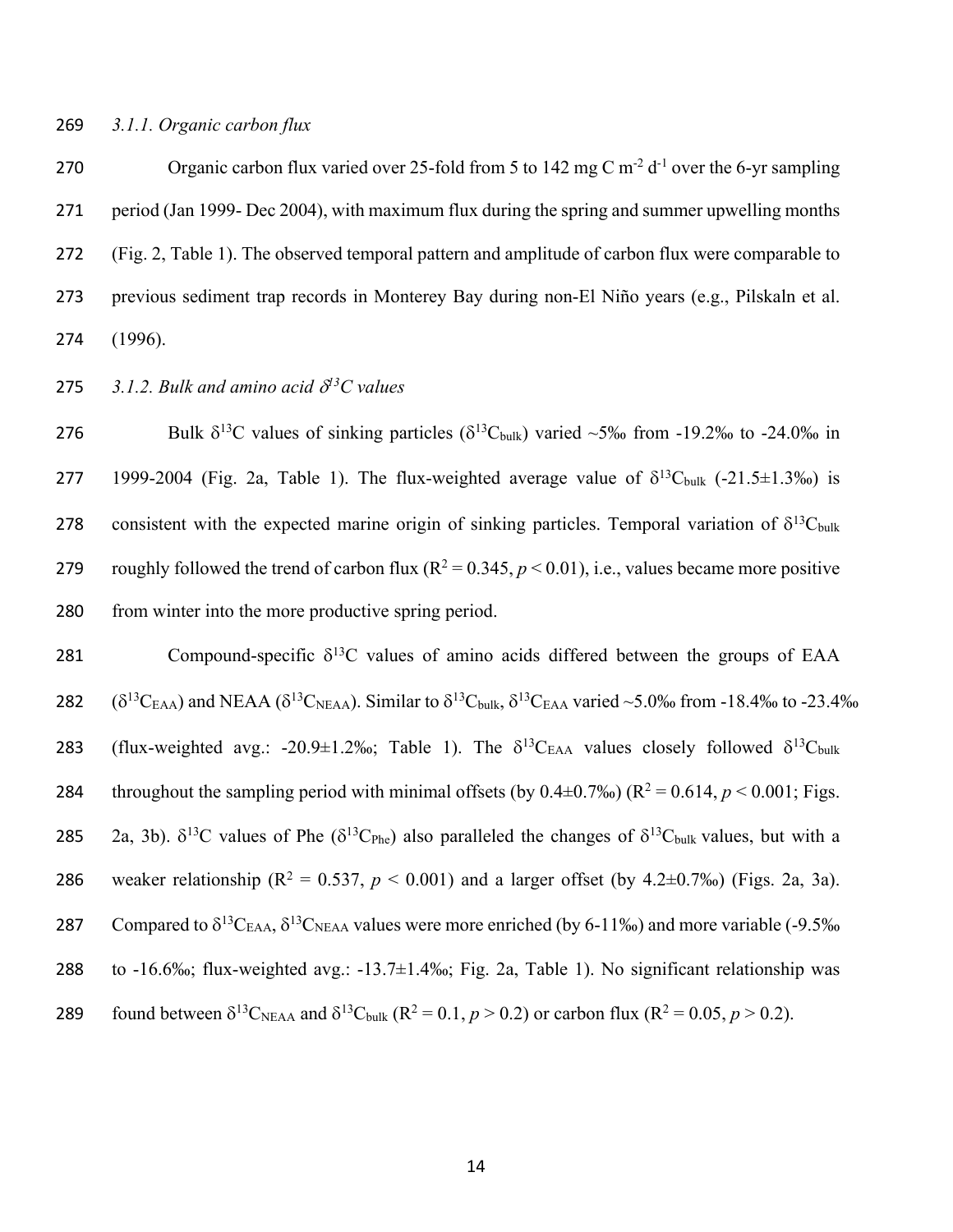291 Bulk  $\delta^{15}N$  values of sinking particles ( $\delta^{15}N_{bulk}$ ) ranged from 6.8‰ to 10.0‰ with a 292 flux-weighted average value of 7.8±0.9‰ (Table 2). Slightly higher  $\delta^{15}N_{bulk}$  values (e.g., > 9‰) 293 were observed mostly during fall and winter periods (Fig. 2b, Table 2). Consistent with previous 294 observations (Altabet et al., 1999), the  $\delta^{15}N_{bulk}$  values were not related to carbon flux ( $R^2 = 0.0, p >$ 295 0.5) or  $\delta^{13}C_{bulk}$  values (R<sup>2</sup> = 0.1, *p* > 0.1).

296 The  $\delta^{15}N$  values of Phe ( $\delta^{15}N_{\text{Phe}}$ ), the most commonly used AA proxy for source nitrogen 297  $\delta^{15}$ N value, varied ~4‰ from 6.9‰ to 11.3‰ with a flux-weighted average value of 8.7±1.2‰ 298 (Table 2). The mean source AAs  $\delta^{15}N$  values ( $\delta^{15}N_{SrcAA}$ ) varied ~3‰ from 7.5‰ to 11.0‰, with 299 a flux-weighted average of 9.1±0.9‰ (Table 2). The  $\delta^{15}N_{\text{Phe}}$  values closely followed  $\delta^{15}N_{\text{bulk}}$ 300 values ( $R^2 = 0.703$ ,  $p < 0.001$ ; Fig. 3c) with small offsets (by 0.9±0.7‰). Values of  $\delta^{15}N_{StcAA}$ , also followed those of  $\delta^{15}N_{bulk}$ , but with a weaker relationship (R<sup>2</sup> = 0.643, *p* < 0.001; Fig. 3d) and a 302 larger offset (by 1.2±0.6‰). In comparison,  $\delta^{15}N$  values of trophic AAs ( $\delta^{15}N_{\text{TrAA}}$ ) were more 303 variable (10.6‰ to 19.3‰; flux-weighted avg.:  $13.4\pm 2.2$ ‰) and on average ~5‰ more enriched 304 than the  $\delta^{15}N_{StcAA}$  or  $\delta^{15}N_{Phe}$  values (Fig. 2b, Table 2).

305 *3.1.4. TPCSI-AA, DI, and* S*V*

306 The  $TP_{CSI-AA}$  values in sinking particles were consistently greater than 1.0, varying from 307 1.3 to 1.9 with a flux-weighted average value of  $1.5\pm0.2$  (Table 2). TP<sub>CSI-AA</sub> values were mostly 308 below 1.5 during spring and summer (March-August) and then fluctuated and peaked during fall 309 and winter (Fig. 2b; Table 2). No significant relationships were found between  $TP_{CSI-AA}$  and 310  $\delta^{13}C_{bulk}$  (R<sup>2</sup> = 0.0, *p* > 0.1) or  $\delta^{15}N_{bulk}$  values (R<sup>2</sup> = 0.14, *p* > 0.1). Values of DI and  $\Sigma V$  varied from 311 -0.5 to 0.9 (flux-weighted avg.:  $0.3\pm0.4$ ), and from 0.9 to 2.2 (flux-weighted avg.: 1.7 $\pm0.3$ ),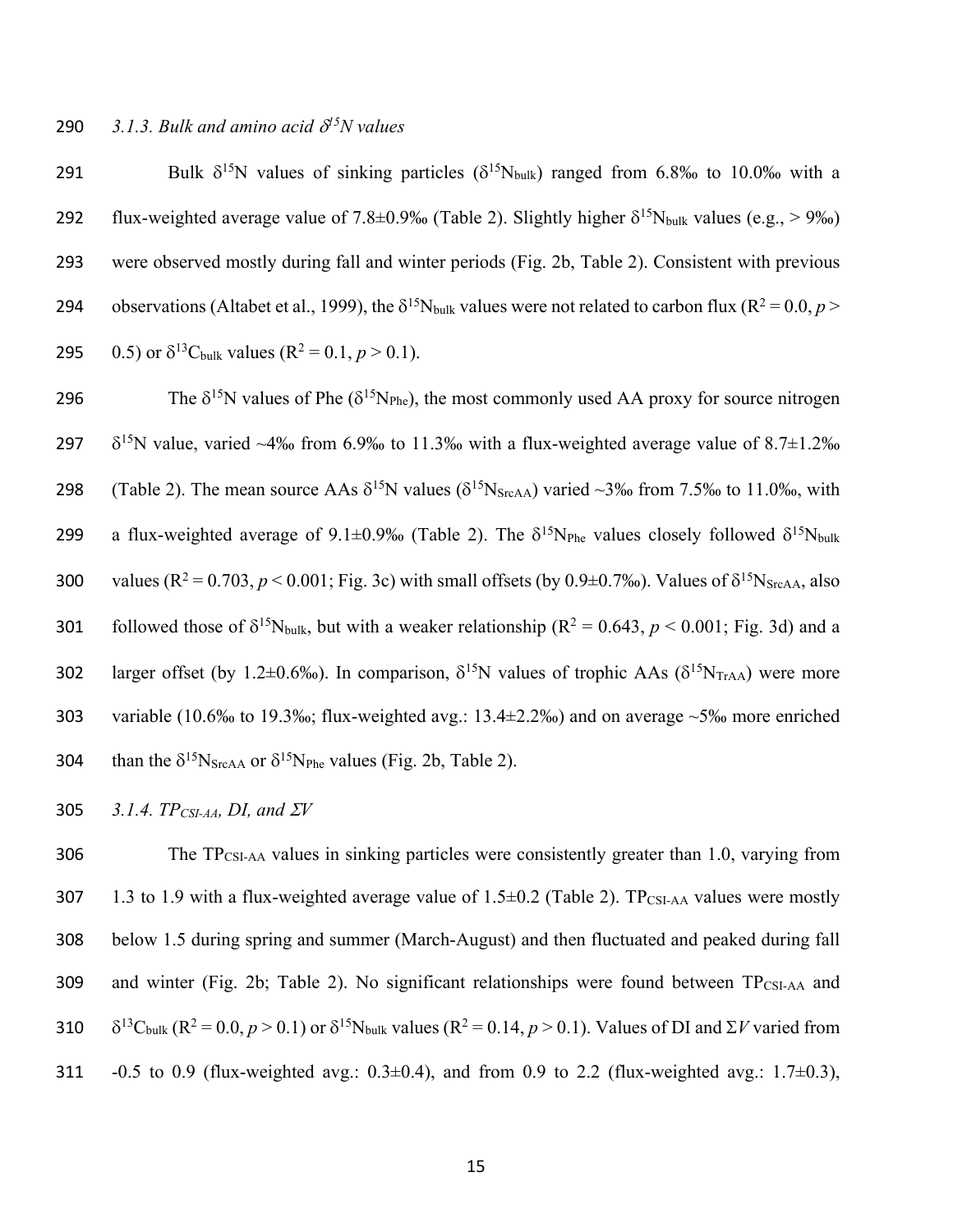312 respectively, and displayed no temporal patterns (Table 2). There were no strong relationships among TP, DI, and  $\Sigma V$  parameters (TP<sub>CSI-AA</sub> vs. DI: R<sup>2</sup> = 0.01,  $p > 0.1$ ; TP<sub>CSI-AA</sub> vs.  $\Sigma V$ : R<sup>2</sup> = 0.31, 314  $p < 0.05$ ; DI vs.  $\Sigma V$ :  $R^2 = 0.17$ ,  $p > 0.05$ ).

#### 315 **3.2. Estimation of export production bulk isotope values using sinking particle CSI-AA values**

316 Explicitly, we assume that sinking particles collected in sediment traps are a direct 317 reflection of export production. As noted above, there were strong relationships between  $\delta^{13}$ C<sub>bulk</sub> 318 and  $\delta^{13}C_{EAA}$  values in the sediment trap time series (and between  $\delta^{15}N_{bulk}$  and  $\delta^{15}N_{Phe}$  values; Figs. 319 3b, 3c), indicating one can be used to estimate the other. Two empirical models were developed 320 based on the entire data set  $(n = 22)$ :

321 
$$
\delta^{13}
$$
C<sub>export production</sub> (%) = 0.75 ×  $\delta^{13}$ C<sub>EAA</sub> - 5.9‰ (5)

322 
$$
\delta^{15}N_{\text{export production}}\ (%0) = 0.63 \times \delta^{15}N_{\text{Phe}} + 2.3\%0
$$
 (6)

323 The accuracy of these models was evaluated by comparing the measured  $\delta^{13}C_{\text{export production}}$ 324 and  $\delta^{15}N_{\text{export production}}$  values with those estimated using these models (Fig. EA1, Table EA3). The 325 differences between the estimated and measured values represent the errors (or uncertainties) of 326 the empirical models. The errors in the estimates of  $\delta^{13}C_{\text{export production}}$  and  $\delta^{15}N_{\text{export production}}$  using 327  $\delta^{13}C_{EAA}$  and  $\delta^{15}N_{Phe}$  were found to be mostly within  $\pm 1.0\%$  and  $\pm 0.5\%$ , respectively, and they 328 were distributed consistently over the entire range of data (see Fig. EA1).

329 The two equations (5) and (6) were also able to reproduce the observed temporal patterns 330 of  $\delta^{13}C_{\text{export production}}$  and  $\delta^{15}N_{\text{export production}}$  values throughout the 6-yr study period (Fig. 4). The 331 average offsets between the estimated and measured records were relatively small ( $\leq 1.0\%$ ) and 332 were not significantly different between high and low carbon flux periods (Mann-Whitney *U*-Test, 333  $p > 0.1$ ; Fig. EA2). These empirical relationships can potentially be applied to paleoarchives to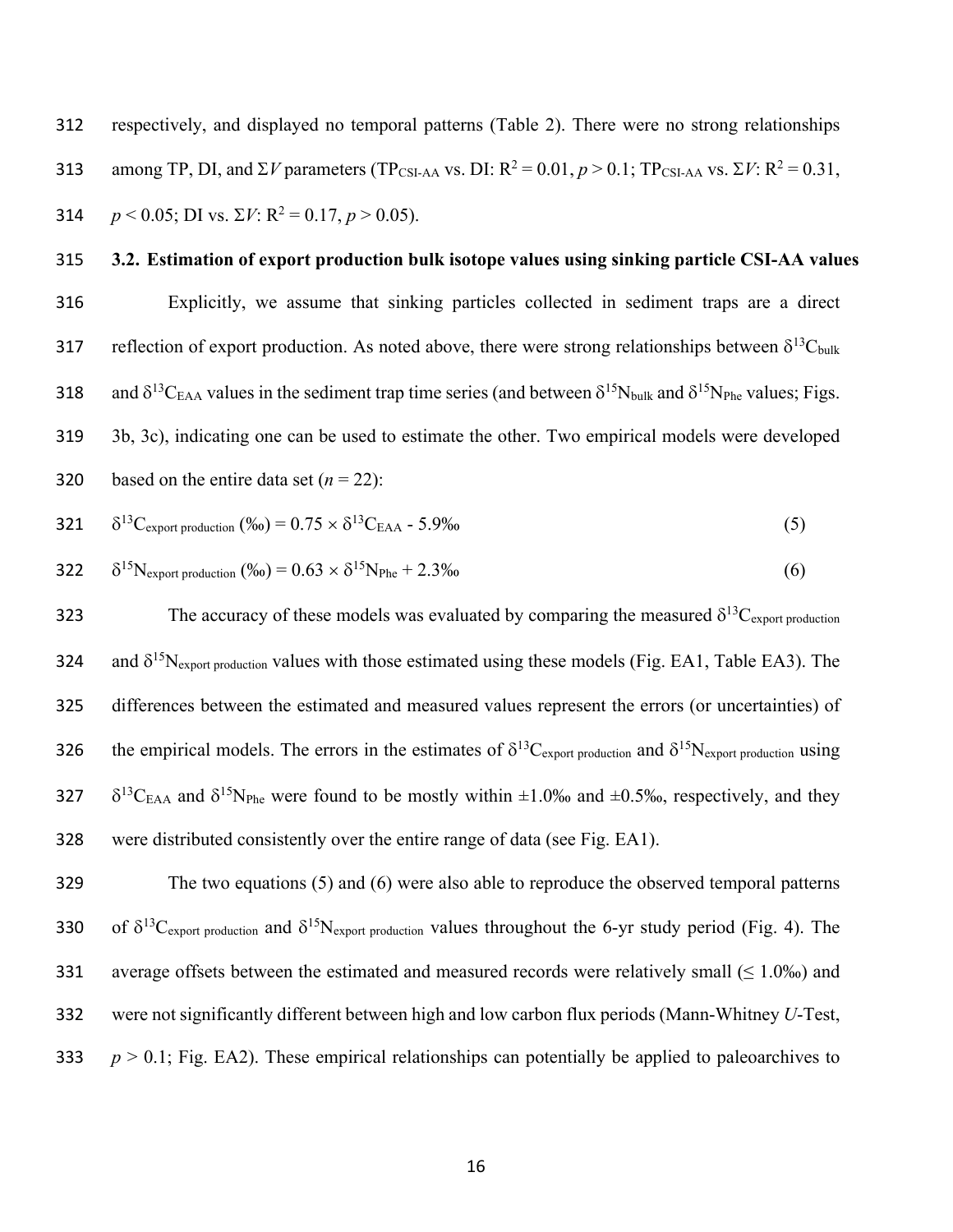334 reconstruct past bulk isotope values of export production using the preserved CSI-AA values 335 (further discussed in section 4.5).

#### 336 **3.3. Environmental and biological influences on CSI-AA baseline proxies**

337 To evaluate the potential influence of changing productivity, plankton food webs, or 338 particle diagenetic status on CSI-AA baseline proxy values, the time-series sediment trap records 339 of  $\delta^{13}C_{EAA}$  and  $\delta^{15}N_{Phe}$  (as well as  $\delta^{13}C_{Phe}$  and  $\delta^{15}N_{SrcAA}$ ) were regressed against the values of 340 carbon flux,  $TP_{CSI-AA}$ , DI and  $\Sigma V$ . The results of the regression analysis revealed no significant relationships in any case examined ( $R^2 \le 0.2$ ,  $p > 0.1$ ; Fig. 5), indicating that the observed changes 342 in  $\delta^{13}C_{EAA}$ ,  $\delta^{13}C_{Phe}$ ,  $\delta^{15}N_{SrcAA}$ , and  $\delta^{15}N_{Phe}$  values were independent of the variations in carbon 343 flux, trophic transfer, and microbial alteration.

#### 344 **3.4. CSI-AA comparisons of sinking particles and deep-sea corals**

345 To evaluate the correspondence of export production and the preserved skeletal CSI-AA 346 data, values of  $\delta^{13}C_{AA}$  and  $\delta^{15}N_{AA}$  were compared between sediment traps (i.e., sinking particles) 347 and contemporaneous coral outer skeletons (second and third peels) (Fig. 6). In addition, the 348 sediment trap flux-weighted average values of  $\delta^{13}C_{AA}$  and  $\delta^{15}N_{AA}$  were calculated (Fig. EA3) and subtracted from the mean values in coral skeletons, in order to estimate the mean offsets in  $\delta^{13}C_{AA}$ 350 and  $\delta^{15}N_{AA}$  values between corals and sinking particles (Fig. 7).

351 The individual  $\delta^{13}$ C<sub>AA</sub> values in coral skeletons were within the upper range of sinking 352 particle  $\delta^{13}C_{AA}$  values (Fig. 6a). The average  $\delta^{13}C_{EAA}$  value was slightly more positive in coral 353 skeletons than in sinking particles (by 2.0±1.3‰; Mann-Whitney *U*-Test, *p* < 0.05; Fig. 7a). 354 However, this offset was largely driven by a large and apparently unique degree of enrichment in 355 the Val  $\delta^{13}$ C value (by 5.5±2.8‰). Without Val, the average offset reduced to 1.3±1.2‰ (Fig. 7a). 356 In comparison, the  $\delta^{13}C_{NEAA}$  value in corals was slightly depleted (by -1.7±1.4‰; Mann-Whitney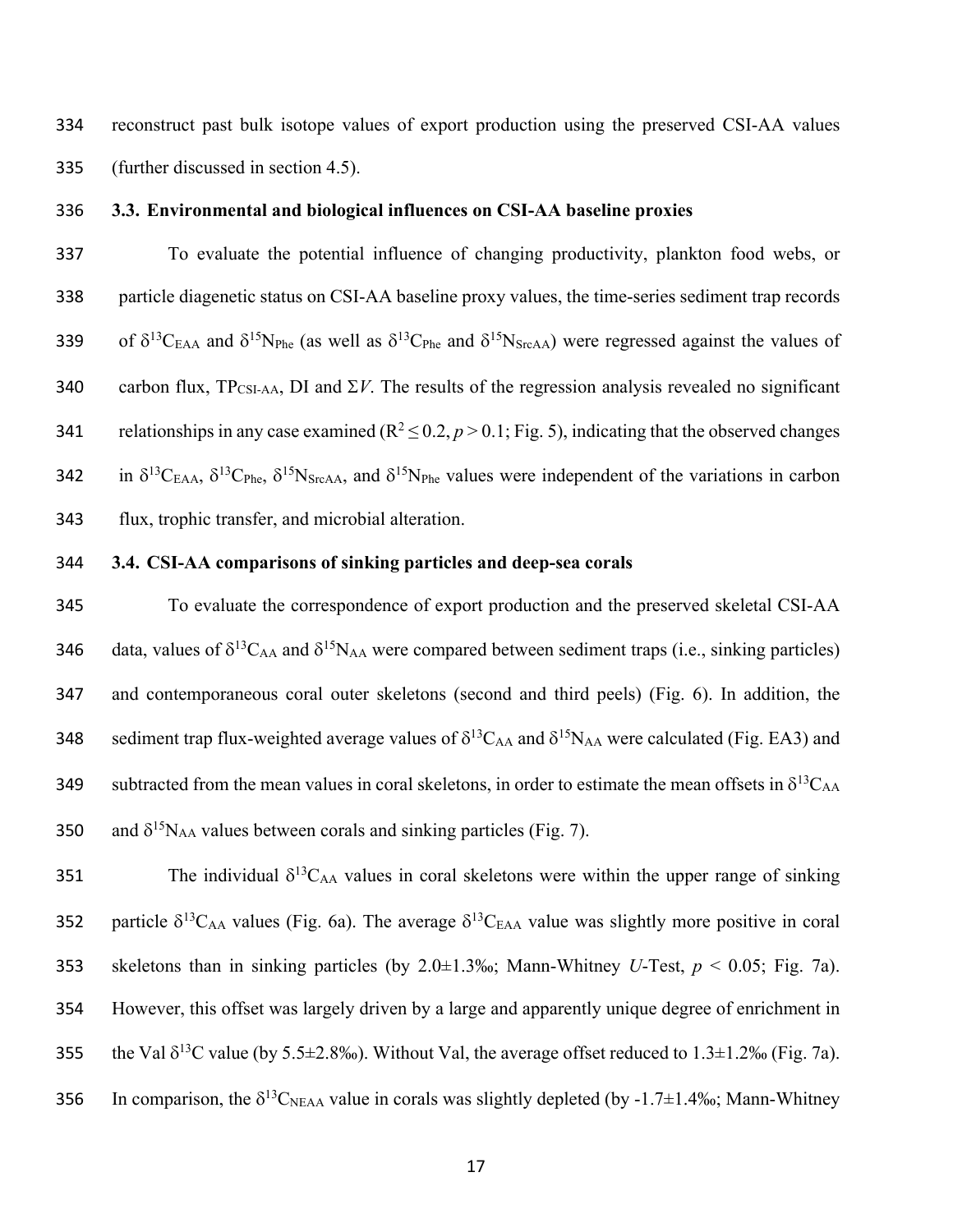357 *U*-Test,  $p < 0.05$ ). Offsets in individual NEAA  $\delta^{13}$ C values varied between +0.8‰ and -3.1‰, and 358 were mostly comparable to the magnitudes of propagated errors (Fig. 7a).

359 159 159 15NAA values between coral skeletons and the sinking particle data varied strongly by AA groupings (Figs. 6b, 7b). The two source AAs (Phe, Lys; 361 McMahon and McCarthy, 2016) in skeletons showed only small  $\delta^{15}N$  offsets relative to sinking particle values (Phe: by 0.6±1.3‰; Lys: by 1.2±0.9‰; Fig. 7b), close to analytical error (Mann- Whitney *U*-Test, *p* > 0.1). Gly and Ser were termed as "intermediate" AAsin this study (see section 4.4.2) and they had substantially higher offsets (Gly: by 3.5±1.1‰; Ser: by 5.8±1.6‰; Mann- Whitney *U*-Test, *p* < 0.05; Fig. 7b). Trophic AAs had by far the largest offsets (by 5-12‰; Mann- Whitney *U*-Test, *p* < 0.05; Fig. 7b). Finally, a large negative offset was observed for Thr (by - 12.8±1.8%; Mann-Whitney *U*-Test,  $p < 0.05$ ; Fig. 7b). The high trophic AA  $\delta^{15}N$  values and low Thr <sup>15</sup>N values are as expected for animals feeding on POM.

## **3.5.** Reconstructions of surface biogeochemistry and export using coral  $\delta^{13}C_{AA}$  and  $\delta^{15}N_{AA}$

370 Based on the empirical models established from our time series sediment traps (section 3.2), we reconstructed  $\delta^{15}N_{bulk}$  values of export production ( $\delta^{15}N_{export\ production}$ ), source nitrogen  $\delta^{15}$ N values, and TP<sub>CSI-AA</sub> values of export production using the coral  $\delta^{15}$ N<sub>AA</sub> records (Fig. 8). As 373 discussed below (section 4.4.4), a geographic offset in  $\delta^{13}$ C primary production values was 374 expected between sites of coral and sediment trap. To avoid this geographical sampling bias, the 375 carbon records were not reconstructed. Such geographic offset was not apparent in source nitrogen 376  $\delta^{15}$ N in Monterey Bay (discussed in section 4.4.1). In each case of reconstruction, we performed 377 two calculations using the original and the offset-corrected version of  $\delta^{15}N_{\text{Phe}}$ . The corrected 378 version of  $\delta^{15}N_{\text{Phe}}$  value was calculated by subtracting 0.6‰ from the original  $\delta^{15}N_{\text{Phe}}$  value to account for the hypothesized small trophic <sup>15</sup>N enrichment of Phe in coral skeletons (see section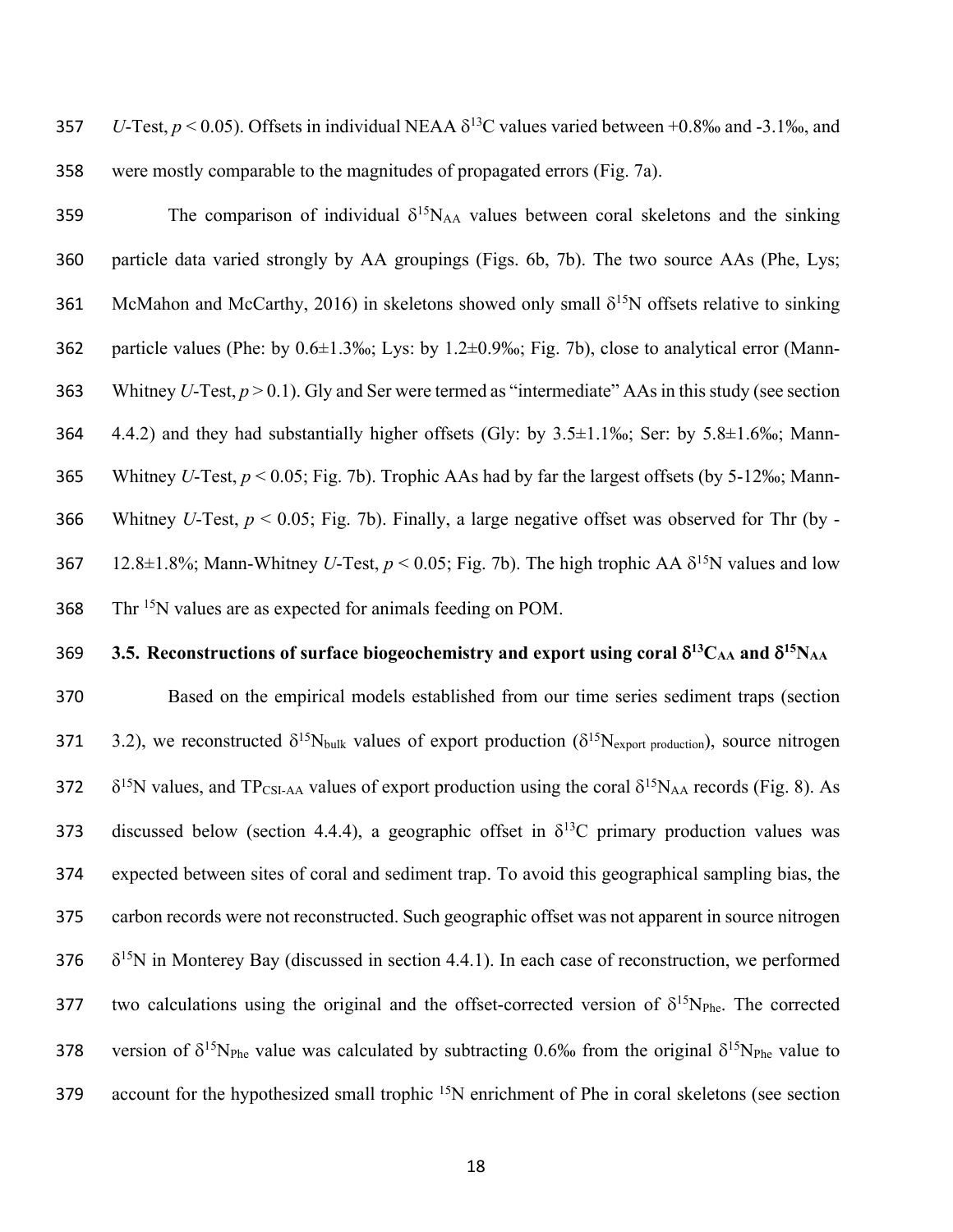380 4.4.1). The calculated results were then compared with the corresponding reference values to 381 determine the accuracy of the reconstruction. Reference values were obtained from this study and 382 previous multi-year measurements in Monterey Bay (see below).

383 Average  $\delta^{15}N_{\text{export production}}$  values (8.5±0.3‰) derived from the original coral  $\delta^{15}N_{\text{Phe}}$  (using 384 Eq. 6) were similar to the contemporaneous records (7.8±0.9‰, i.e., flux-weighted average  $385$   $\delta^{15}$ N<sub>bulk</sub> values of our sediment traps). Correcting for the observed 0.6‰ offset resulted in lower  $386 \delta^{15}N_{\text{export production}}$  values (7.8±0.3‰), which were almost identical to the reference ranges (Mann-387 Whitney *U*-Test,  $p > 0.1$ ; Fig. 8). The source nitrogen  $\delta^{15}N$  record was directly inferred from the 388 canonical source AA  $\delta^{15}N_{\text{Phe}}$  value in corals. The original coral  $\delta^{15}N_{\text{Phe}}$  values indicated higher source nitrogen  $\delta^{15}N$  values (9.3±0.4‰; Fig. 8) compared to the range suggested by prior work 390  $(7.8\pm0.8\%$ ; i.e., average of prior subsurface nitrate  $\delta^{15}N$  values in 1997 and 2002-2004; Altabet et 391 al., 1999; Wankel et al., 2007). However, correcting for the  $\delta^{15}N_{\text{Phe}}$  offset reproduced more comparable source nitrogen  $\delta^{15}N$  values (8.7±0.4‰; Mann-Whitney *U*-Test,  $p > 0.1$ ; Fig. 8). 393 Finally, the TPCSI-AA of export production, a measure of the average trophic position of plankton 394 communities that contribute material to the sinking particles, was calculated by subtracting the 395 coral TP<sub>skeleton</sub> values by one. The coral TP<sub>skeleton</sub> was estimated based on  $\delta^{15}N_{\text{Phe}}$  and  $\delta^{15}N_{\text{Glx}}$  and 396 Eq. (2) (after McMahon et al., 2018). The estimated export production  $TP_{CSI-AA}$  values (~1.6) using 397 either the original or offset-corrected  $\delta^{15}N_{\text{Phe}}$  values were both within the range of direct TP<sub>CSI-AA</sub> 398 measurements in our sediment traps (1.5±0.2) (Mann-Whitney *U*-Test, *p* > 0.1; Fig. 8).

399

#### 400 **4. DISCUSSION**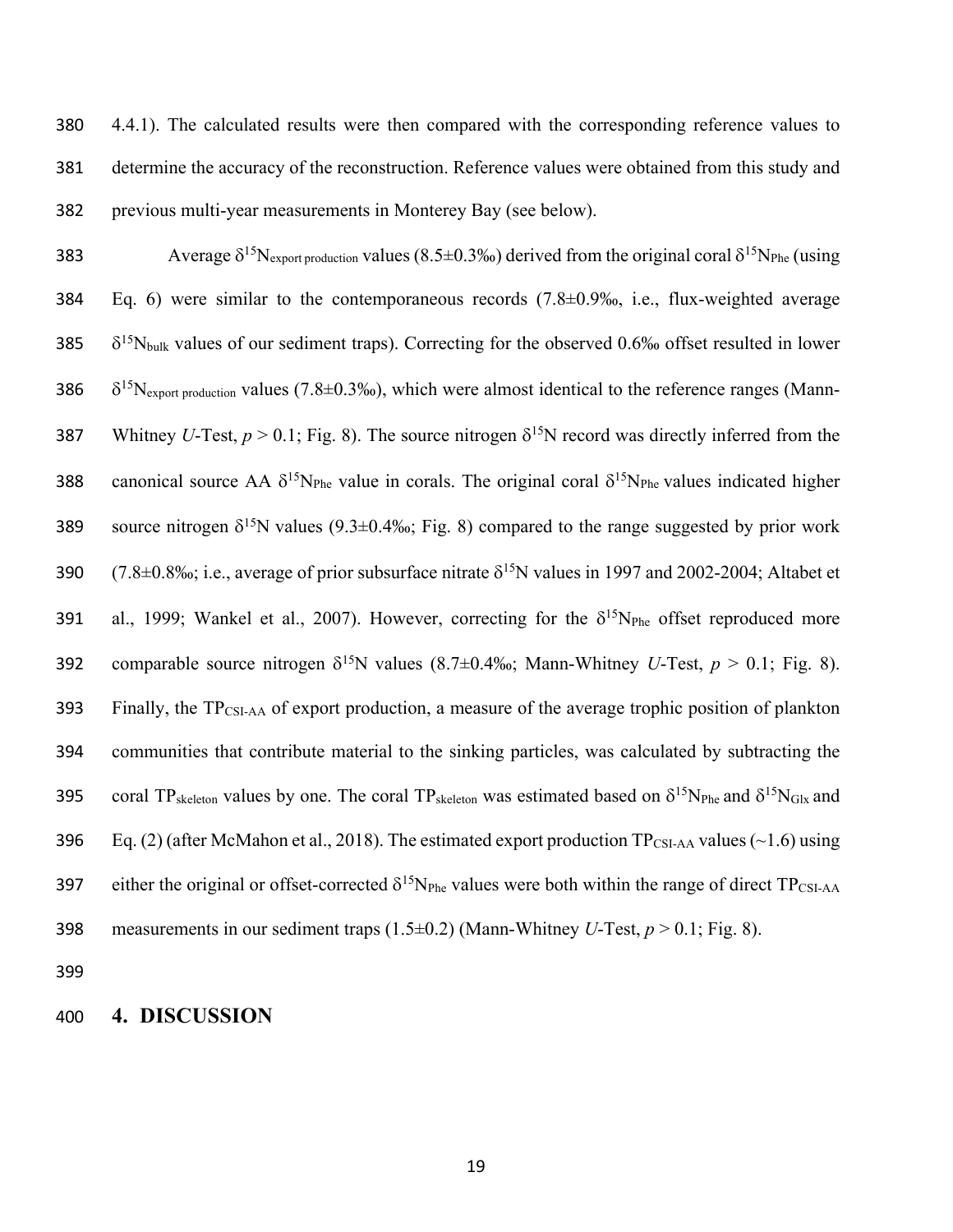# **401 4.1. Mechanisms behind varying bulk**  $\delta^{13}$ **C and**  $\delta^{15}$ **N values of export production**

402 The large temporal changes in  $\delta^{13}C_{bulk}$  (by  $\sim$  5‰) and  $\delta^{15}N_{bulk}$  values (by  $\sim$  3‰) of sinking 403 particles could be driven by changes in environmental (e.g., source  $\delta^{13}C_{\text{DIC}}$  and  $\delta^{15}N_{\text{nitrate}}$  values) 404 and/or biological (e.g., trophic transfer) processes. The CSI-AA data allow us to explicitly 405 differentiate between these intertwined factors. For carbon, the sinking particle  $\delta^{13}C_{bulk}$  values 406 were strongly related to  $\delta^{13}C_{EAA}$  values (R<sup>2</sup> = 0.614; Fig. 3b), but not to TP<sub>CSI-AA</sub> (R<sup>2</sup> < 0.1; Fig. 407 2b). Given that  $\delta^{13}C_{EAA}$  directly trace  $\delta^{13}C$  values of primary production, this indicates  $\delta^{13}C_{bulk}$ 408 values of export production in Monterey Bay are derived from primary production  $\delta^{13}C$  values at 409 the base of the food web and are relatively unaffected by overlying planktonic food web structure. 410 We also observed seasonal variation in sinking particle  $\delta^{13}C_{bulk}$  values (i.e., more positive during 411 spring and summer), which generally followed the pattern of previous primary production  $\delta^{13}C$ 412 values in Monterey Bay (Fig. 1A in Rau et al., 2001). The seasonal variation in primary production 413  $\delta^{13}$ C values seems not to be driven by the relatively small changes in surface DIC  $\delta^{13}$ C values (by 414 < 3‰), and instead is more likely related to the highly variable carbon isotopic fractionation during 415 photosynthesis (by 16‰) (Rau et al., 2001). Factors contributing to the variable photosynthetic  $13<sup>C</sup>$  fractionation in Monterey Bay have not been well resolved and may be in part due to the 417 seasonal supply of trace metal (Rau et al., 2001).

418 For nitrogen,  $\delta^{15}N_{bulk}$  values of export production represent the combined signal of source 419 nitrogen  $\delta^{15}N$  values, extent of nitrogen utilization (Rau et al., 1998; Altabet et al., 1999), and 420 potentially a larger impact of trophic alteration. However, as with carbon, the  $\delta^{15}N_{bulk}$  values in 421 sinking particles were not related to  $TP_{CSI-AA}$  values ( $R^2 < 0.2$ ; Fig. 2b), but were strongly related 422 to  $\delta^{15}N_{\text{Phe}}$  values (R<sup>2</sup> = 0.703; Fig. 3c). This indicates  $\delta^{15}N_{\text{bulk}}$  values of export production in 423 Monterey Bay are not strongly influenced by trophic alteration, but instead are primarily set by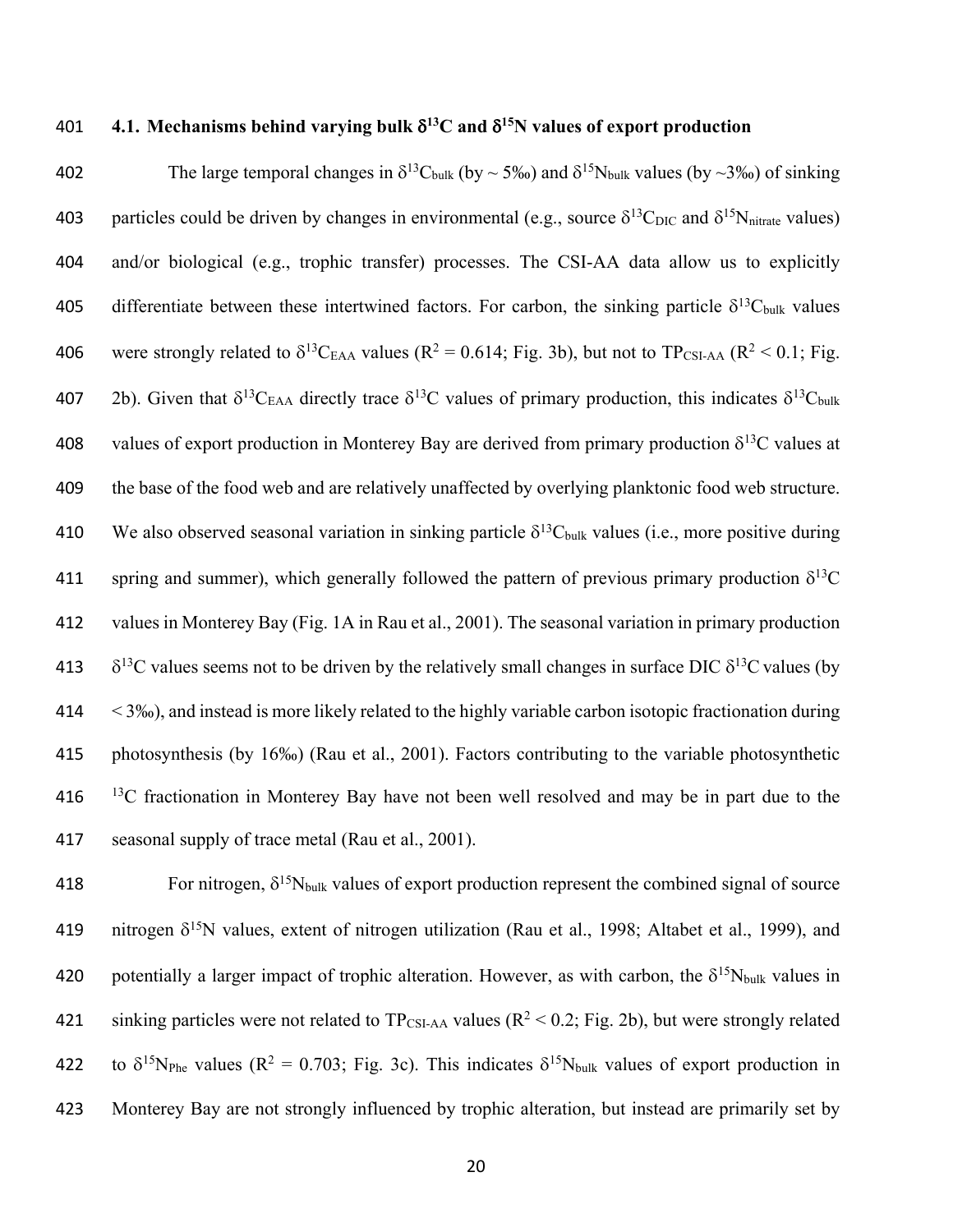424  $\delta^{15}N$  values of source nitrogen ( $\delta^{15}N_{source\ nitrogen}$ ) and utilization patterns by primary producers. An 425 important nitrogen source for primary production in Monterey Bay is upwelled nitrate occurring 426 during spring/summer (10-20  $\mu$ M with a  $\delta^{15}N_{\text{nitrate}}$  range of 6-9‰; Altabet et al., 1999; Wankel et 427 al., 2007; Pennington et al., 2010). In general,  $\delta^{15}N$  values of primary production are expected to 428 vary temporally during and after upwelling: upwelling would first lead to production of POM with 429 lower  $\delta^{15}N$  values due to partial nitrate utilization and then to elevated POM  $\delta^{15}N$  values when 430 most nitrate has been consumed, with the average  $\delta^{15}N$  values of POM ultimately reflecting those 431 of upwelled nitrate if utilization is complete (Altabet et al., 1991; Nakatsuka et al., 1992; Altabet 432 et al., 1999). Isotope fractionation associated with partial utilization of surface nitrate in Monterey 833 Bay can be significant, as reflected in the wide-ranging bulk  $\delta^{15}N$  values of suspended POM (1‰ 434 to 8‰; Rau et al., 1998). Such fractionation is reflected to a lesser extent in the bulk  $\delta^{15}N$  values 435 of sinking POM (6‰ to 10‰; Altabet et al., 1999; this study).

436 The impact of these nitrogen isotope dynamics is clearly reflected in our long-term sinking 437 particle  $\delta^{15}N_{\text{Phe}}$  data. The observed  $\delta^{15}N_{\text{Phe}}$  range (7-11‰) is a good reflection of contemporaneous 438 subsurface nitrate  $\delta^{15}N$  value ranges in this same region (6-9‰; Wankel et al., 2007). Temporally, 439  $\delta^{15}N_{\text{Phe}}$  values of sinking particles were lower (e.g., 7-8‰) during spring and summer and higher 440 (e.g., 9-11‰) during fall and winter (Fig. 2b; Table 2), matching the expected seasonal trends of 441 nitrogen utilization and plankton  $\delta^{15}N$  values described above. In addition, we also observed a 442 marked  $\delta^{15}N_{\text{Phe}}$  elevation (by ~3‰) during the 2002-2003 moderate El Niño period. This isotopic 443 signal is consistent with the limited upwelling and more complete nitrate utilization typical of El 444 Niño conditions, which lead to more positive  $\delta^{15}N$  values in the surface nitrogen pool and thereby 445 elevated  $\delta^{15}N$  values in phytoplankton and zooplankton biomass (Chavez, 1996; Rau et al., 2003; 446 Décima et al., 2013). Overall, these observations suggest that  $\delta^{15}N_{\text{Phe}}$  values of sinking particles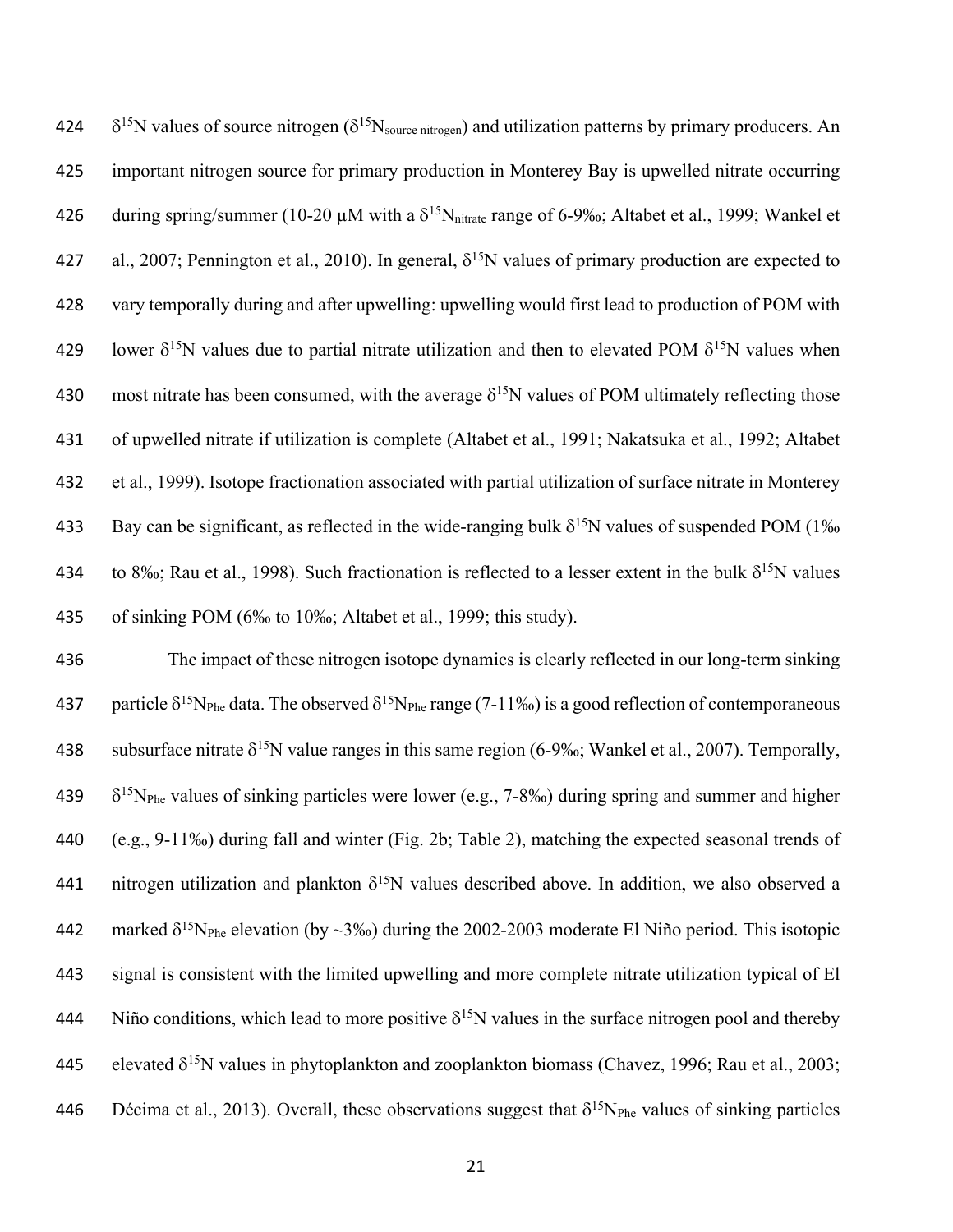447 in this region closely reflect baseline shifts in nitrate  $\delta^{15}N$  values, as well as seasonal and longer-term shifts in upwelling dynamics.

## **4.2. Tracking bulk**  $\delta^{13}C$  **and**  $\delta^{15}N$  **values of export production with sinking particle CSI-AA**

 The strong relationships between bulk and AA isotope values show that empirical models can be used to reconstruct past export production isotope values from CSI-AA baseline proxies 452 (e.g.,  $\delta^{13}C_{EAA}$ ,  $\delta^{15}N_{Phe}$ ) in paleoarchives. Compared to bulk isotope values, both essential and source AAs undergo little to no isotope fractionation during trophic transfer (Chikaraishi et al., 2009; McMahon et al., 2010; McMahon and McCarthy, 2016) and during incorporation into paleoarchives (further discussed in section 4.4). However, these CSI-AA proxy values can be used to reconstruct past ocean export production isotope values only if their initial relationships with bulk isotope values are known.

 To date, such relationships have not been quantitatively determined, due to very limited paired observations of bulk and AA isotope values in exported POM. Our sediment trap data 460 demonstrate the  $\delta^{13}C_{bulk}$  and  $\delta^{15}N_{bulk}$  values of export production can be accurately reproduced 461 from measured  $\delta^{13}C_{EAA}$  and  $\delta^{15}N_{Phe}$  values, respectively (Figs. 3 and 4; Eqs. 5 and 6). The 462 uncertainties of the models (C:  $\pm 1.0\%$ ); N:  $\pm 0.5\%$ ; Fig. EA1) were much smaller than the actual 463 temporal variations in bulk isotope values (C: by ~5‰; N: by ~3‰), suggesting these models can accurately resolve both seasonal and interannual bulk stable isotopic changes in this system. In addition, the uncertainties were very similar during low and high flux extremes (Fig. EA1), suggesting robust performance of the models under varying productivity conditions. These empirical relationships, derived from a long-term record of export production in a highly dynamic coastal system, are the first of their kind and will allow well-grounded quantitative reconstructions of modern and paleo-ocean export production bulk isotope values in similar environments.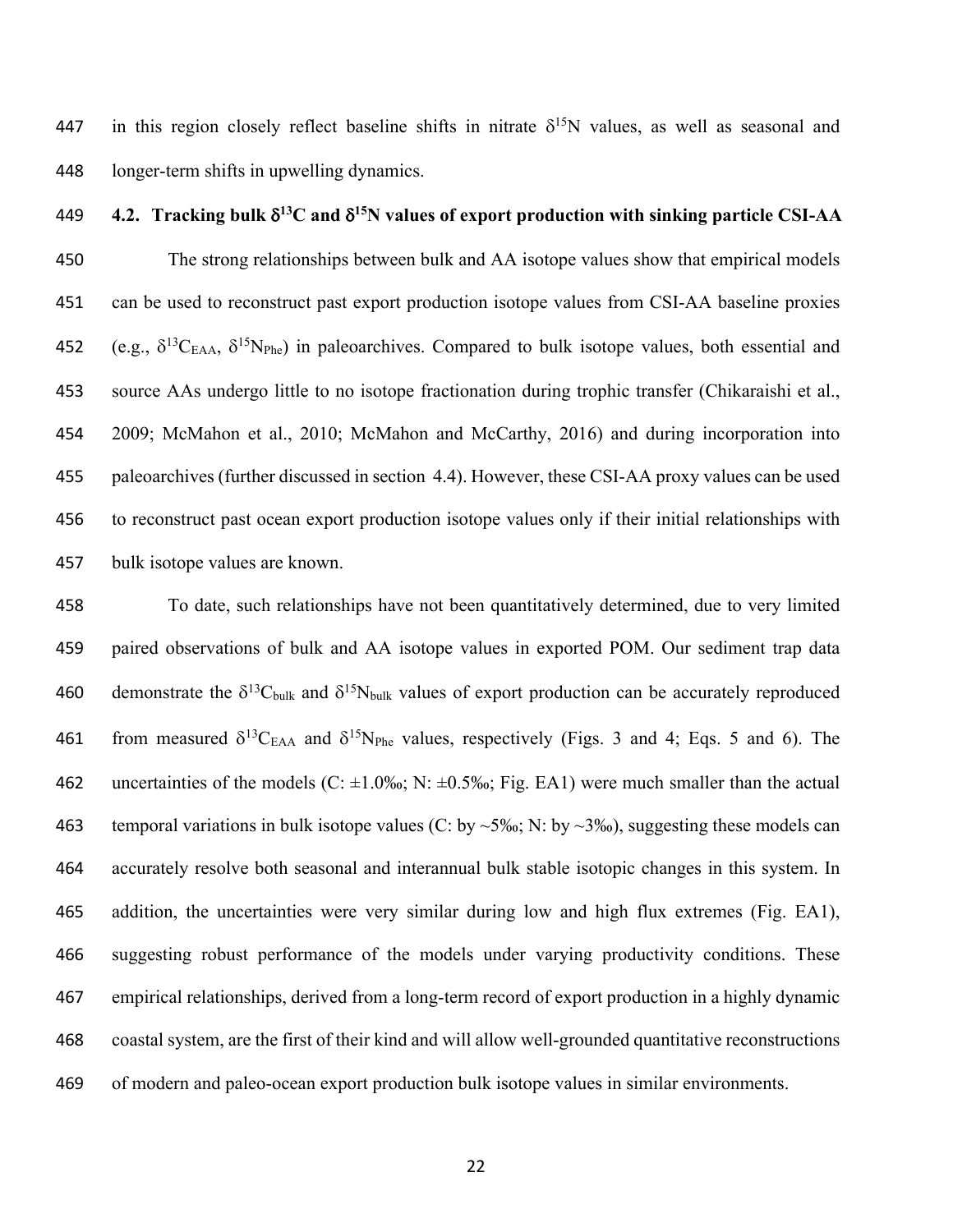#### **4.3. Preservation and fidelity of CSI-AA proxy values in sinking particles**

 The time series data also allow us to examine the temporal variability of CSI-AA-based proxies in sinking particles and evaluate how they are affected by varying extents of plankton productivity, trophic transfer, and microbial reworking. As noted above, prior studies have shown minimal trophic fractionation of source and essential AAs (McClelland and Montoya, 2002; McCarthy et al., 2007; Chikaraishi et al., 2009; Hannides et al., 2009; McMahon et al., 2010; McCarthy et al., 2013; Batista et al., 2014). However, all such studies were based on limited CSI-AA measurements in short-term culture experiments or discrete field samples.

 Our multi-year sediment trap records showed no relationships between CSI-AA baseline 479 proxies (i.e., essential and source AA isotope values) and carbon flux, TP<sub>CSI-AA</sub>, or the degradation 480 parameters  $(\Sigma V \text{ and DI})$  (Fig. 5). The lack of dependence of CSI-AA baseline proxies on carbon flux suggests they are applicable across a wide range of productivity. It also supports the fundamental CSI-AA assumption that essential and source AA isotope values minimally fractionate during trophic transfers. In contrast to previous work using samples of widely separated trophic levels (e.g., Chikaraishi et al., 2009), our sediment trap time-series resolved fluctuations in 485 TP<sub>CSI-AA</sub> values at far higher resolution  $(\sim 0.1$  interval on monthly and seasonal time scales). This 486 corroborates the independence of CSI-AA baseline proxies from TP<sub>CSI-AA</sub> in natural system, and at the same time it suggests TP can be applied in plankton systems at a much finer scale.

#### *4.3.1. Influence of bacterial degradation*

 In contrast to metazoan trophic transfer, the influence of microbial reworking on AA 490 isotopic fractionation patterns remains poorly understood. Bacteria attached to the sinking particles can produce ectoenzymes to respire and transform POM (Smith et al., 1992; Hansman et al., 2009), potentially altering AA isotopic composition. While different studies have observed multiple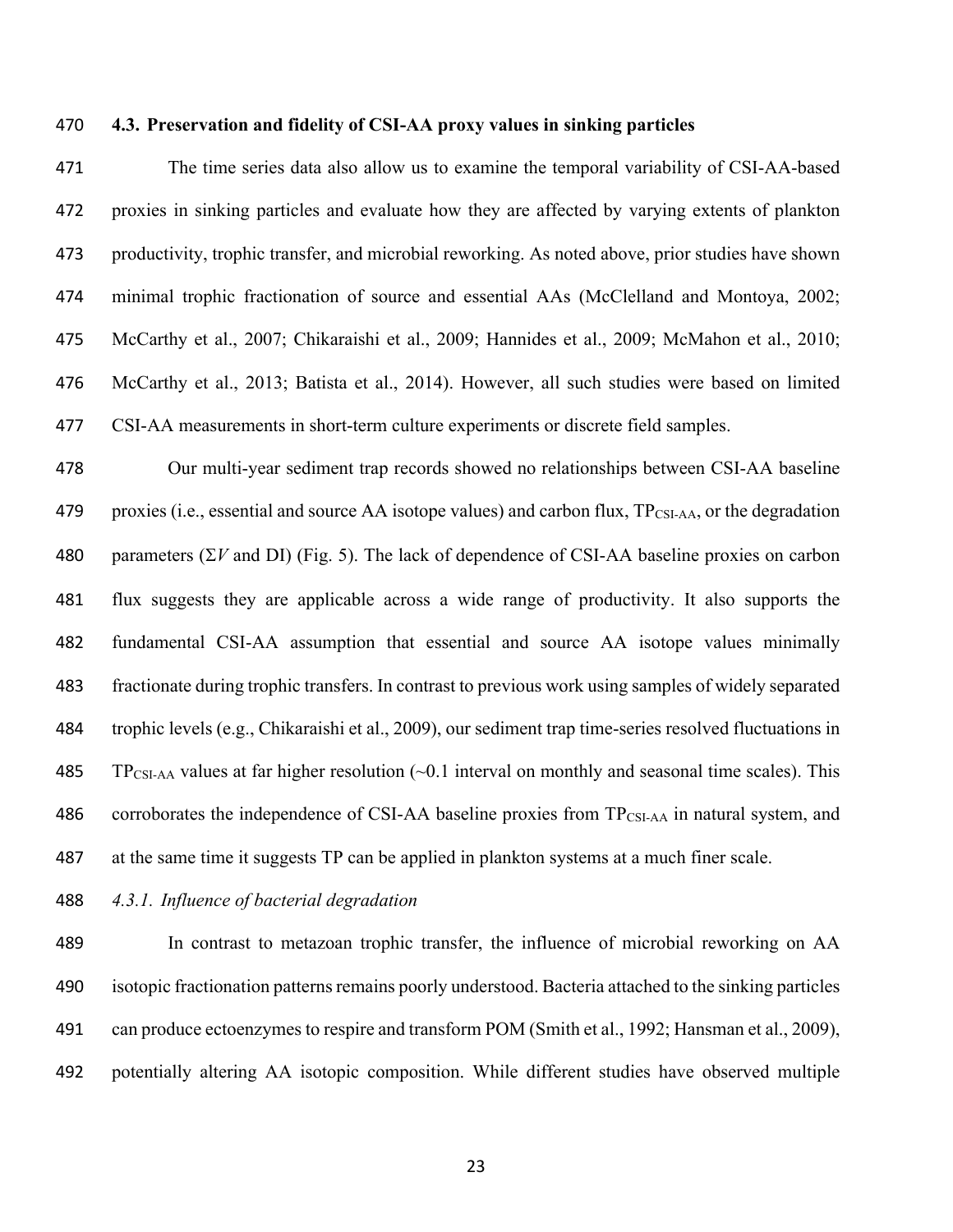493 CSI-AA patterns during microbial alteration, the baseline proxies ( $\delta^{13}C_{EAA}$  and  $\delta^{15}N_{Phe}$ ) have so far been observed to retain their isotopic information (McCarthy et al., 2007; Hannides et al., 2013; Steffan et al., 2015; Ohkouchi et al., 2017; Yamaguchi et al., 2017). However, to date the potential linkage of microbial degradation to CSI-AA baseline proxy values has never been comprehensively investigated over a large sample set of detrital organic matter.

498 The two independent AA-based parameters (DI and  $\Sigma V$ ) used for our sediment trap time series track separate aspects of microbial alteration. The DI indicates the extent of microbial degradation based on mol% changes of protein AA composition. DI values have been found to decrease from fresh phytoplankton (1-1.5) to refractory sediment organic matter (< -2) (Dauwe et al., 1999). The moderate level of our DI values (flux-weighted average: 0.3±0.4) suggests the sinking particles have been partially degraded during transit to the deep ocean. However, the lack 504 of relationship between  $\delta^{13}C_{EAA}$  (or  $\delta^{15}N_{Phe}$ ) values and DI values suggests negligible impact of microbial degradation on these CSI-AA baseline proxiesin sinking particles. This finding contrasts 506 strongly with results on marine suspended particles, which have shown increasing  $\delta^{15}N_{AA}$  and  $\delta^{13}$  C<sub>AA</sub> values with depth due to non-selective isotopic enrichment during extracellular enzymatic hydrolysis (Hannides et al., 2013; Yamaguchi et al., 2017). The discrepancy is mirrored in relative bulk isotope changes, and is most likely associated with the relatively rapid settling of sinking particles (16-95 m/day in Monterey Bay) (Shanks and Trent, 1980; Pilskaln et al., 1998) that limits extensive microbial isotopic fractionation.

512 The  $\Sigma V$  parameter, in contrast to DI, indicates the extent of isotope fractionation driven by 513 microbial resynthesis based on deviations of the common autotrophic  $\delta^{15}N_{AA}$  pattern (McCarthy 514 et al., 2007). Elevated  $\Sigma V$  values in the organic matter pool indicate microbial addition of resynthesized proteinaceous material (Fogel and Tuross, 1999; McCarthy et al., 2007; Calleja et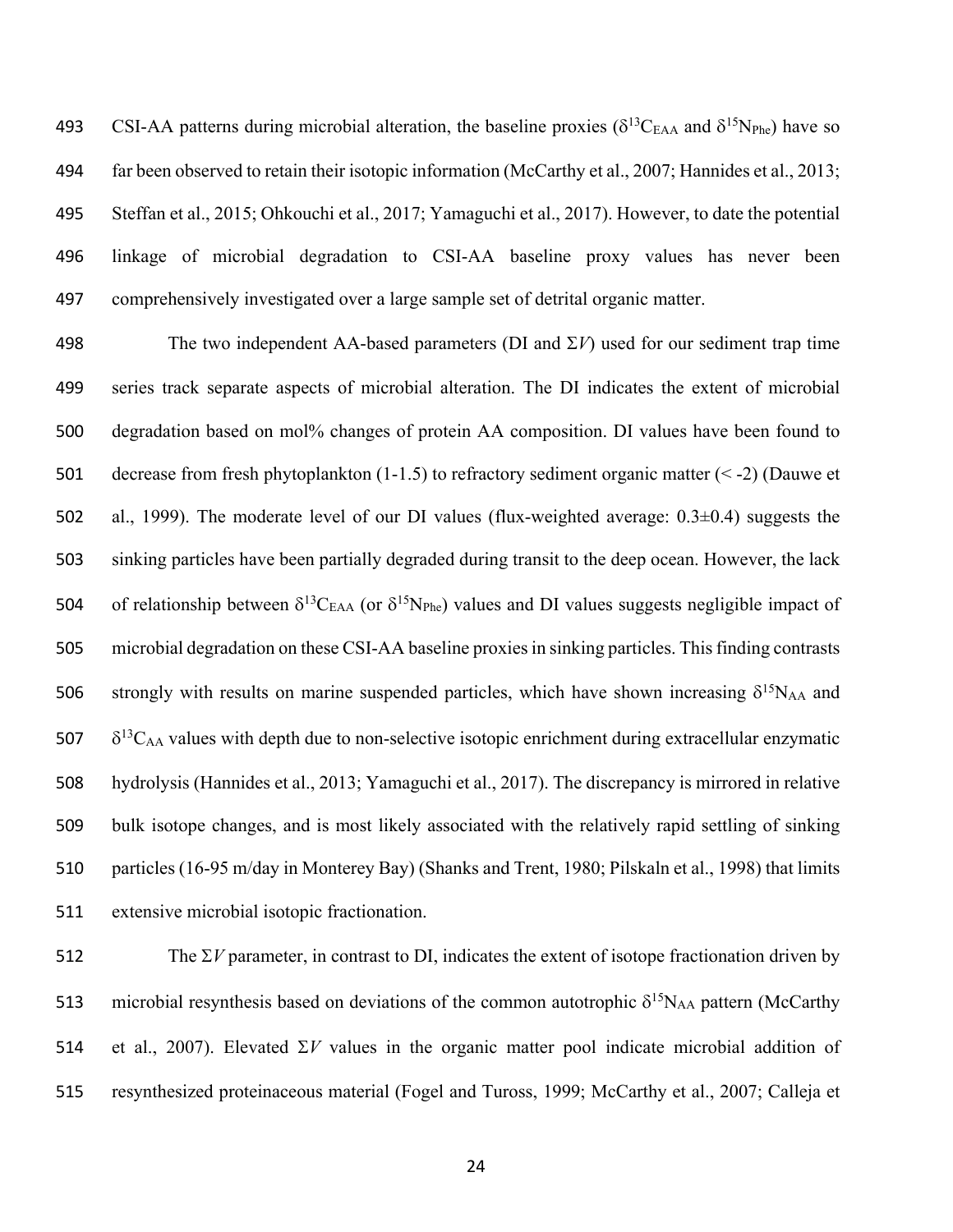516 al., 2013). Some of our sediment trap  $\Sigma V$  values (0.9-2.2) were slightly higher than commonly 517 observed  $\Sigma V$  values in fresh marine plankton (mostly 0.5-1.5) (McCarthy et al., 2007; Hannides et al., 2013; Batista et al., 2014). These values suggest some microbial biomass has been incorporated into sinking particles, consistent with our DI values and prior bacterial biomarkers (D-amino acids) and radiocarbon dating analysis in other oceanic regions (McCarthy et al., 2007; Hansman et al., 521 2009). However, the lack of correlation between  $\Sigma V$  and  $\delta^{13}C_{EAA}$  (or  $\delta^{15}N_{Phe}$ ) align with the DI data and suggest modest bacterial alteration has minor impact on CSI-AA baseline proxy values.

## *4.3.2. Sinking particle TPCSI-AA: tracing planktonic food web structure*

 The TPCSI-AA data suggest a close correspondence between seasonal changes in surface 525 planktonic food web structure and fine-scale changes in sinking particle  $TP_{CSI-AA}$ . The calculated range of TPCSI-AA (1.3-1.9) indicates a mixed planktonic source of sinking particles, consistent with previous microscopic observations of coexisting phytoplankton and zooplankton components 528 in sediment traps (Pilskaln et al., 1996; Beaulieu and Smith, 1998). Seasonally, lower TP<sub>CSI-AA</sub> values observed in spring and summer (Fig. 2b) suggest shorter planktonic food webs during productive months, likely due to a phytoplankton community shift to larger cells with less grazing. This interpretation is supported by previous field measurements that showed increasing phytoplankton cell size with productivity (Chavez, 1996; Wilkerson et al., 2000). Further, most of 533 the highest TP<sub>CSI-AA</sub> values were observed during the 2002-2003 moderate El Niño period (Fig. 2b), consistent with a previous zooplankton study that reported enhanced carnivory during El Niño 535 (Décima et al., 2013). Together, these results strongly support the application of TPCSI-AA in paleoarchives as an indicator of planktonic food web structure, and also suggest that at least in 537 ocean margins small fluctuations of  $TP_{CSI-AA}$  (e.g., by  $\sim$  0.2 to 0.5) may indicate meaningful change.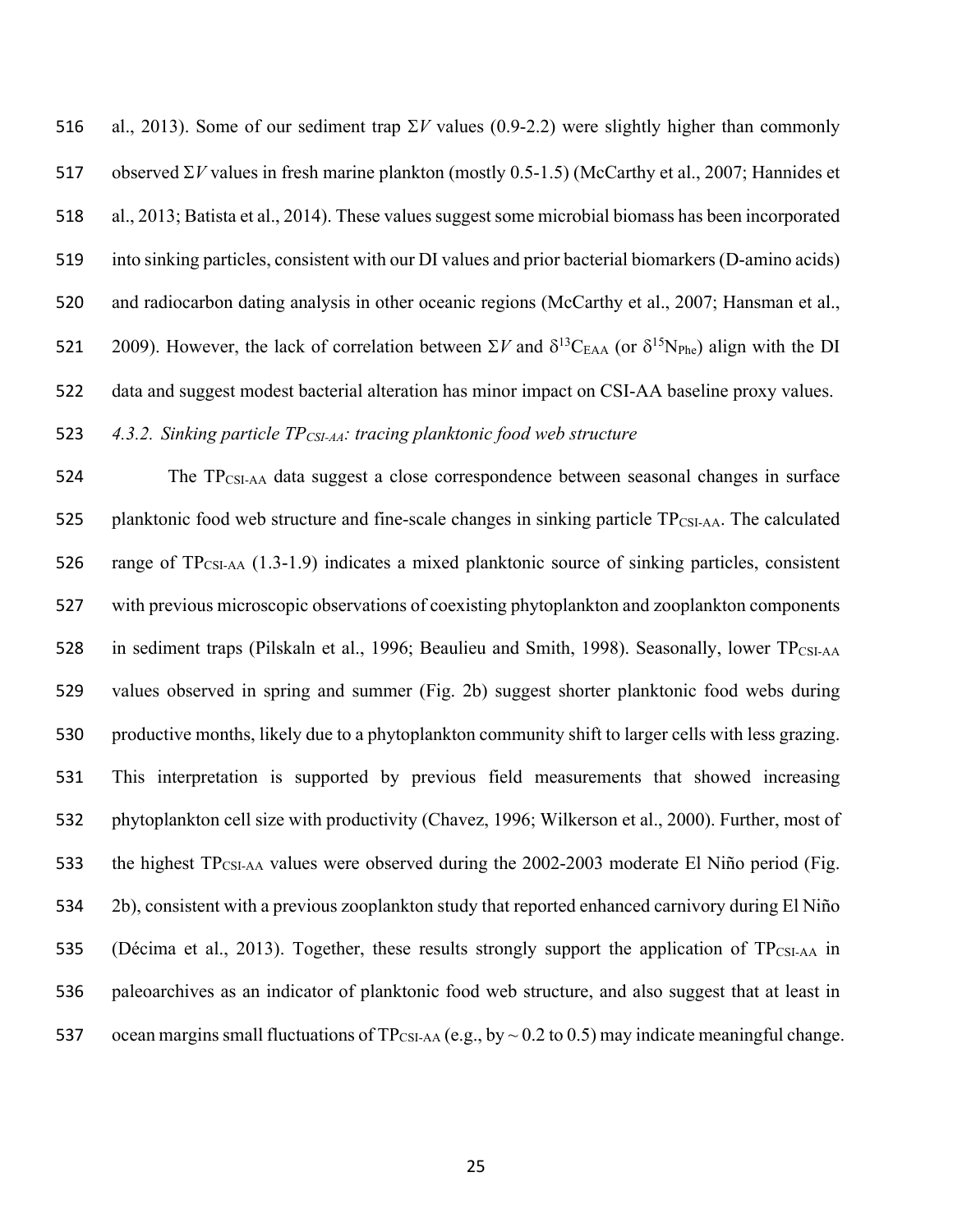#### **4.4. Incorporation of sinking particle CSI-AA values into proteinaceous coral skeletons**

 A core, yet so far untested, assumption for many CSI-AA paleoceanographic applications is that baseline AA isotope values being recorded in corals match those in their food sources, assumed to be essentially sinking particles (e.g., Sherwood et al., 2005; Hill et al., 2014). Our data allows us to directly examine this assumption and investigate incorporations of other groups of AAs, by taking into account the export dynamics in Monterey Bay. Carbon budget estimates indicate a large fraction of fixed carbon is advected offshore by upwelling filaments prior to vertical sinking as export flux (Pilskaln et al., 1996; Olivieri and Chavez, 2000; Pennington et al., 2010). As a consequence, sinking particles and coral skeletons collected in deep water should integrate isotopic signals from both overlying surface water and adjacent inshore water.

## **548** *4.4.1. Source AA*  $\delta^{15}N$  *(Phe and Lys)*

549 We observed a close match between sinking particles and coral skeletons in the  $\delta^{15}N$  values of the best source AAs, Phe and Lys (Fig. 7b). We note that the traditional source AA grouping includes Gly and Ser (and also Met, which was not measured in this study). However, in contrast to Phe and Lys, these other AAs showed moderate to large <sup>15</sup>N enrichments in corals (Fig. 7b). 553 Accumulated literature on  $\delta^{15}N_{AA}$  fractionation with trophic transfer has now shown that only Phe, Lys, and Met reliably meet the basic assumption of minimal fractionation with trophic transfers (recently reviewed by McMahon and McCarthy, 2016). Our results are consistent with this expectation, and support a shift in categorization of Phe and Lys as 'true' source AAs.

The small offsets in Phe and Lys  $\delta^{15}N$  values between corals and sediment traps are close to the propagated uncertainties (Phe: by 0.6±1.3‰; Lys: by 1.2±0.9‰). However, they could potentially be derived from the small kinetic fractionations expected for a minor metabolic transamination of Phe and an irreversible transamination of Lys, respectively, during trophic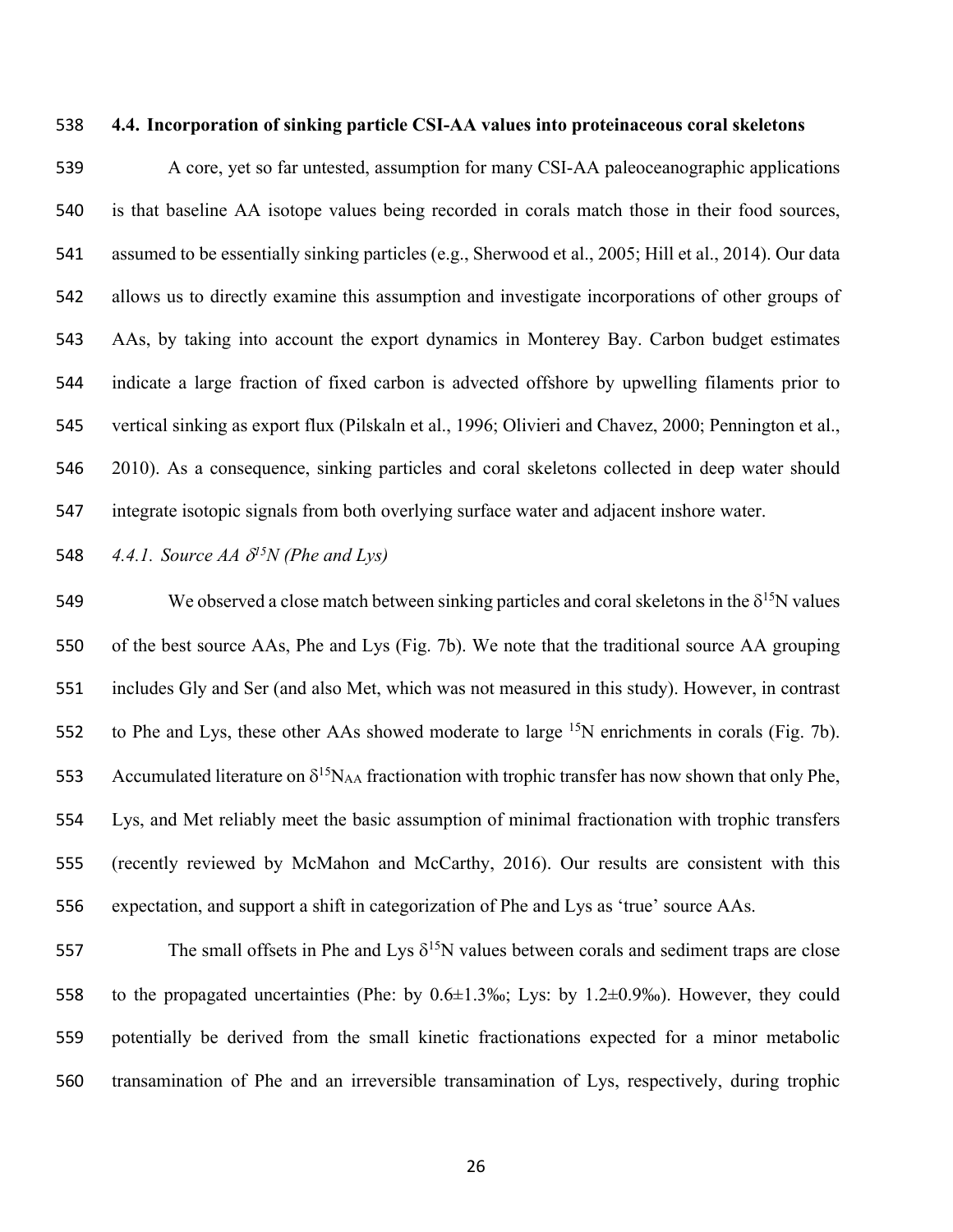transfer (Chikaraishi et al., 2007; Chikaraishi et al., 2009; McMahon and McCarthy, 2016). In fact, 562 our observed offsets for Phe and Lys  $15N$  enrichments are remarkably similar to previous trophic discrimination factor (TDF) values in the literature (Phe: 0.4±0.5‰, Lys: 0.8±1.5‰; Chikaraishi 564 et al., 2009; McMahon and McCarthy, 2016). The small offsets observed in source AA  $\delta^{15}N$  values are unlikely related to the geographic difference in sampling locations. In Monterey Bay, nitrate concentrations onshore (near our coral site) are in general higher than those of the offshore sediment trap site (Chavez et al., 2017), suggesting different nutrient and water-mass post-568 upwelling trajectories. However, prior independent  $\delta^{15}N$  measurements for subsurface nitrate in Monterey Bay (Wankel et al., 2007) and for source AAs in California margin deep-sea bamboo 570 corals have both suggested very similar  $\delta^{15}N$  values between nearshore and offshore regions. Overall, the small isotopic offset of source AAs (particularly Phe) in coral skeletons reaffirms the 572 reliability of coral Phe (or Lys) as direct proxies for source nitrogen  $\delta^{15}N$  values. At the same time, the correspondence to expected trophic offsets also suggests baseline reconstructions might be improved by small trophic corrections (discussed in section 4.5).

## 575  $4.4.2$ . "Intermediate" AA  $\delta^{15}N$  (Gly and Ser)

 As noted above, Gly and Ser were originally designated as source AAs (Popp et al., 2007) given the low trophic fractionations (<1‰) observed in initial feeding experiments (McClelland and Montoya, 2002). However, accumulated studies in the last decade have consistently shown extremely variable, and often large, trophic fractionations for Gly and Ser mainly in higher level consumers (Germain et al., 2013; Hoen et al., 2014; Nielsen et al., 2015; McMahon and McCarthy, 2016). For these reasons, a recent review on this subject emphasized that Gly and Ser cannot be reliably used as source AAs (McMahon and McCarthy, 2016). Our comparisons between deep-sea corals and their sinking POM food source support this conclusion. We found that Gly and Ser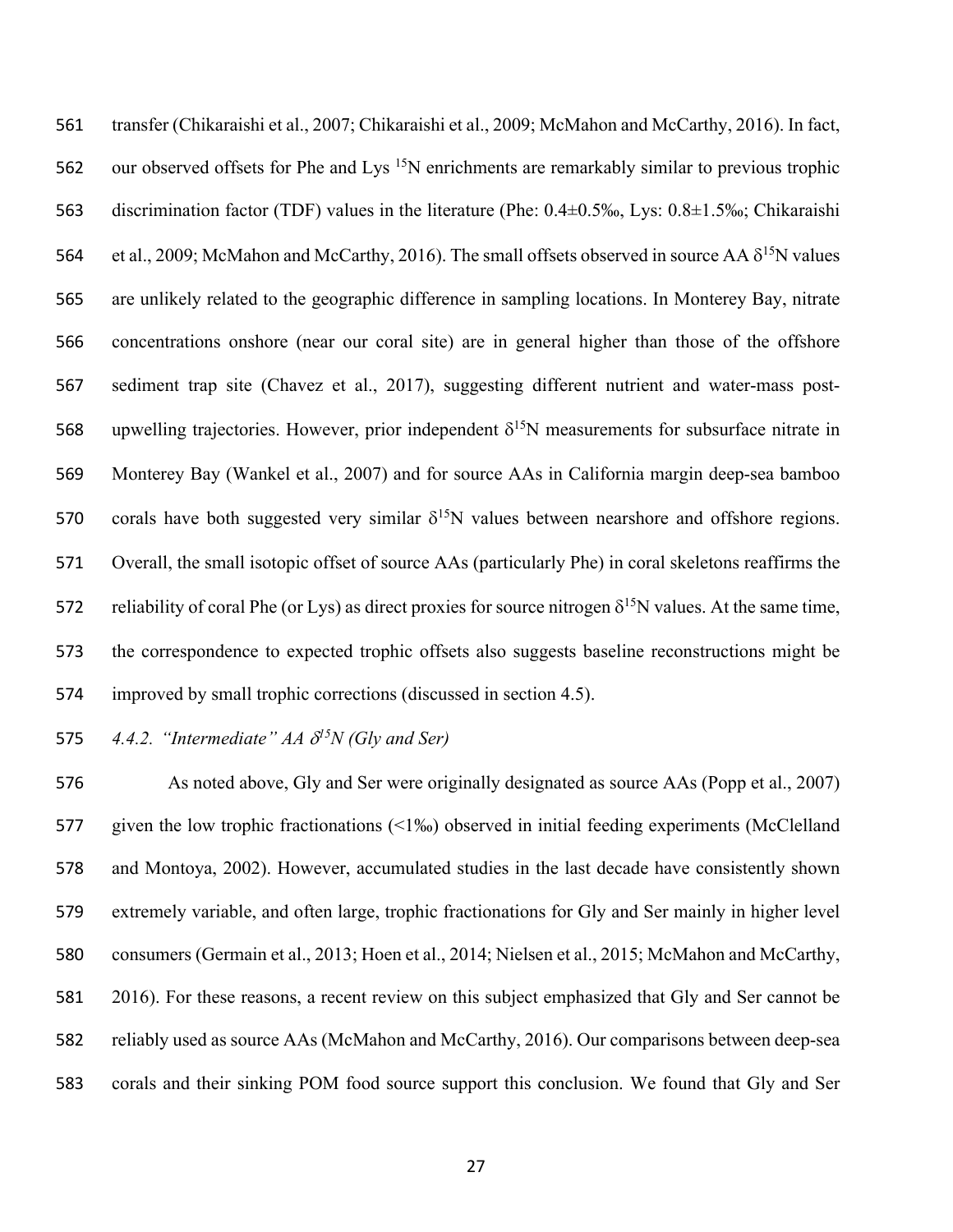exhibited a trophic enrichment of 4-6‰ in the coral skeletons, a range falling between those of 585 source AAs (by  $\sim$ 1‰) and trophic AAs (by 5-12‰).

586 15N fractionations of Gly and Ser are likely associated with their different modes of amino nitrogen transfers compared to other AAs. Compared to the source Phe and Lys, Gly and Ser potentially express higher degrees of isotopic fractionations because Gly and Ser can interconvert with each other via the reversible transamination that involves cleavage of C-N bond (in the presence of enzyme serine-glyoxylate transaminase) (Berg et al., 2002). However, unlike the trophic AAs (e.g., Glx, Asx, Ala, Leu, Ile, etc.), Gly and Ser do not readily exchange amino nitrogen with the heavily fractionated central nitrogen pool, and so would be expected to have lower isotopic fractionations than the traditional "trophic" AA group (O'Connell, 2017). Given the distinct metabolic pathways of Gly and Ser and their intermediate extent of trophic fractionations, we propose a separate classification for Gly and Ser as "intermediate" AAs. This term is in particular appropriate in any study involving higher level consumers.

*4.4.3. Trophic AA* <sup>d</sup>*<sup>15</sup> N (Glx, Asx, Ala, Leu, Ile, Pro, Val): first TDF values for deep-sea corals*

 Trophic AAs were all substantially <sup>15</sup>N-enriched in coral skeletons compared to sinking particles (by 5-12‰; Fig. 7b), as would be expected for a consumer. The enrichment of nitrogen isotopes from diet to consumer, a key factor commonly known as the trophic discrimination factor (TDF), has never been determined in deep-sea proteinaceous corals. Accurate estimation of TDF values often relies on feeding experiments (McMahon and McCarthy, 2016). However, such feeding experiment is not practical and has not been done for deep-sea corals, because maintaining deep-sea coral species in aquaria is very difficult, let alone feeding them realistic food sources. Therefore, field observations are likely the most realistic way to estimate TDF values for deep-sea corals. Sinking particles consumed by deep-sea corals are first assimilated by coral polyp tissue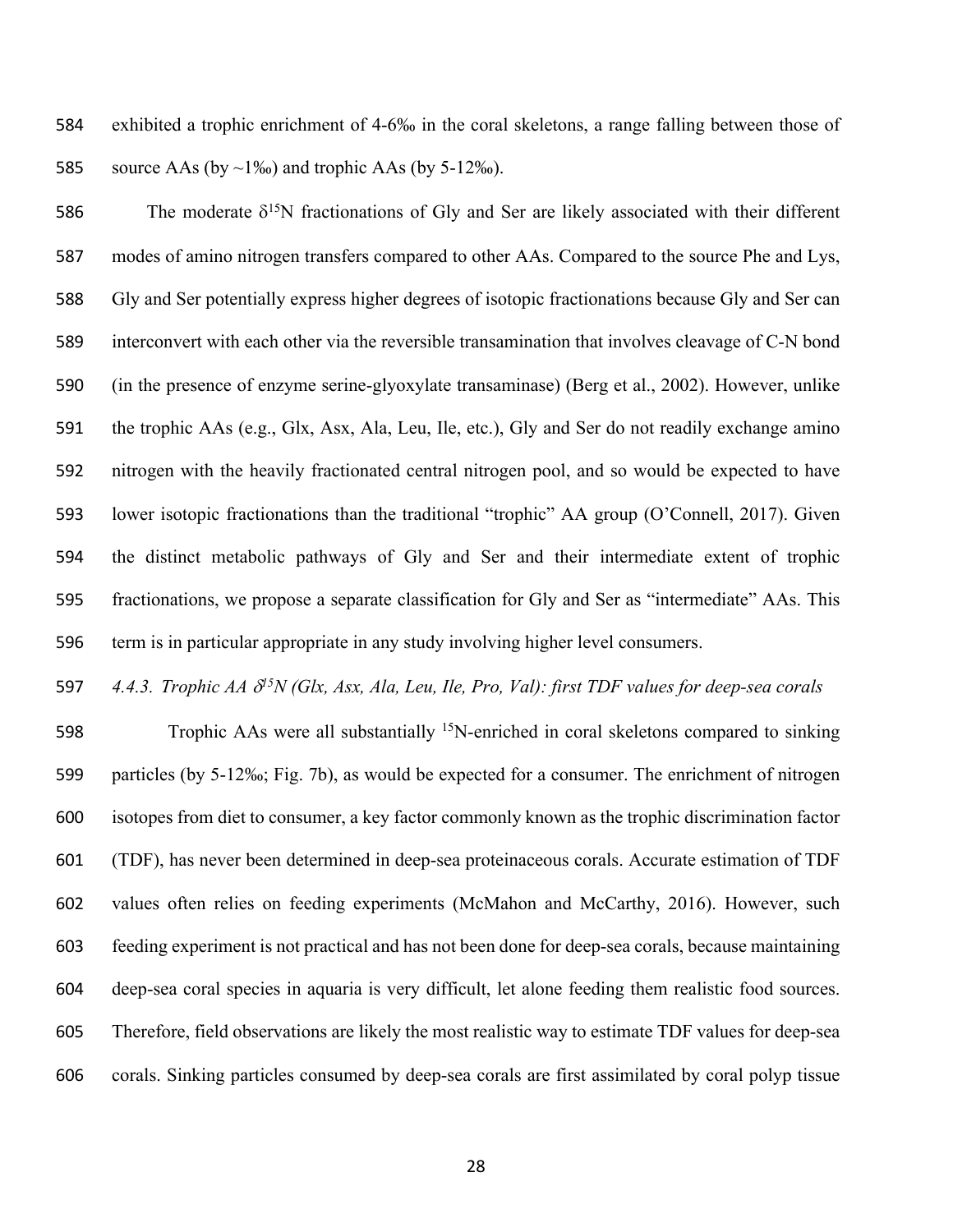before being deposited into protein skeleton. We did not measure coral polyp in this study. However, McMahon et al. (2018) recently showed that trophic AAs incorporated into protein coral skeletons have a consistent negative 3-4‰ offset compared to the same AAs present in the living coral polyp animal. We therefore applied McMahon et al.'s correction factors (i.e., skeleton minus polyp tissue) to our coral skeleton data to evaluate the true TDF values of trophic AAs during the one trophic-level transfer from sinking particles to live coral tissues (Fig. EA4b). Assuming the trophic level of coral polyp is one greater than that of flux-weighted average sediment trap material, the TDF value of each trophic AA was calculated as below:

615 
$$
TDF_{\text{poly - sinking particle}} = \Delta^{15} N_{\text{skeleton - sinking particle}} - \Delta^{15} N_{\text{skeleton - polyp}}
$$
 (7)

616 where  $\Delta^{15}N_{\text{skeleton -- sinking particle}}$  is the <sup>15</sup>N enrichment of individual AA from sinking particle to coral 617 skeleton (as in Fig. 7b) and  $\Delta^{15}N_{\text{skeleton - polyp}}$  is the previously observed correction factor for individual AA (i.e., skeleton minus polyp; Table 1 in McMahon et al., 2018).

 Making these corrections allows us to for the first time directly evaluate TDF values in deep-sea proteinaceous corals. Compared to the uncorrected data (Fig. 7b), the corrected data showed greater <sup>15</sup>N enrichments from sinking particles into coral polyps for all trophic AAs, ranging from 8.7±1.9‰ in Glx to 15.7±2.9‰ in Ile (mean trophic AAs: 11.4±2.0‰). The TDF 623 value of Glx (by  $8.7\pm1.9\%$ ) is within range observed for almost all organisms (McClelland and Montoya, 2002; Chikaraishi et al., 2009; Yamaguchi et al., 2017). Further, we calculated an additional TDF value based on the most commonly used isotope difference between trophic AA Glx and source AA Phe, i.e., TDFGlx-Phe. The calculated TDFGlx-Phe value for coral polyp was 7.9‰, essentially identical to the commonly applied 7.6‰ value (McClelland and Montoya, 2002; Chikaraishi et al., 2009), which is now understood to be characteristic of ammonia-excreting primary and secondary consumers (McMahon and McCarthy, 2016). Our results show that trophic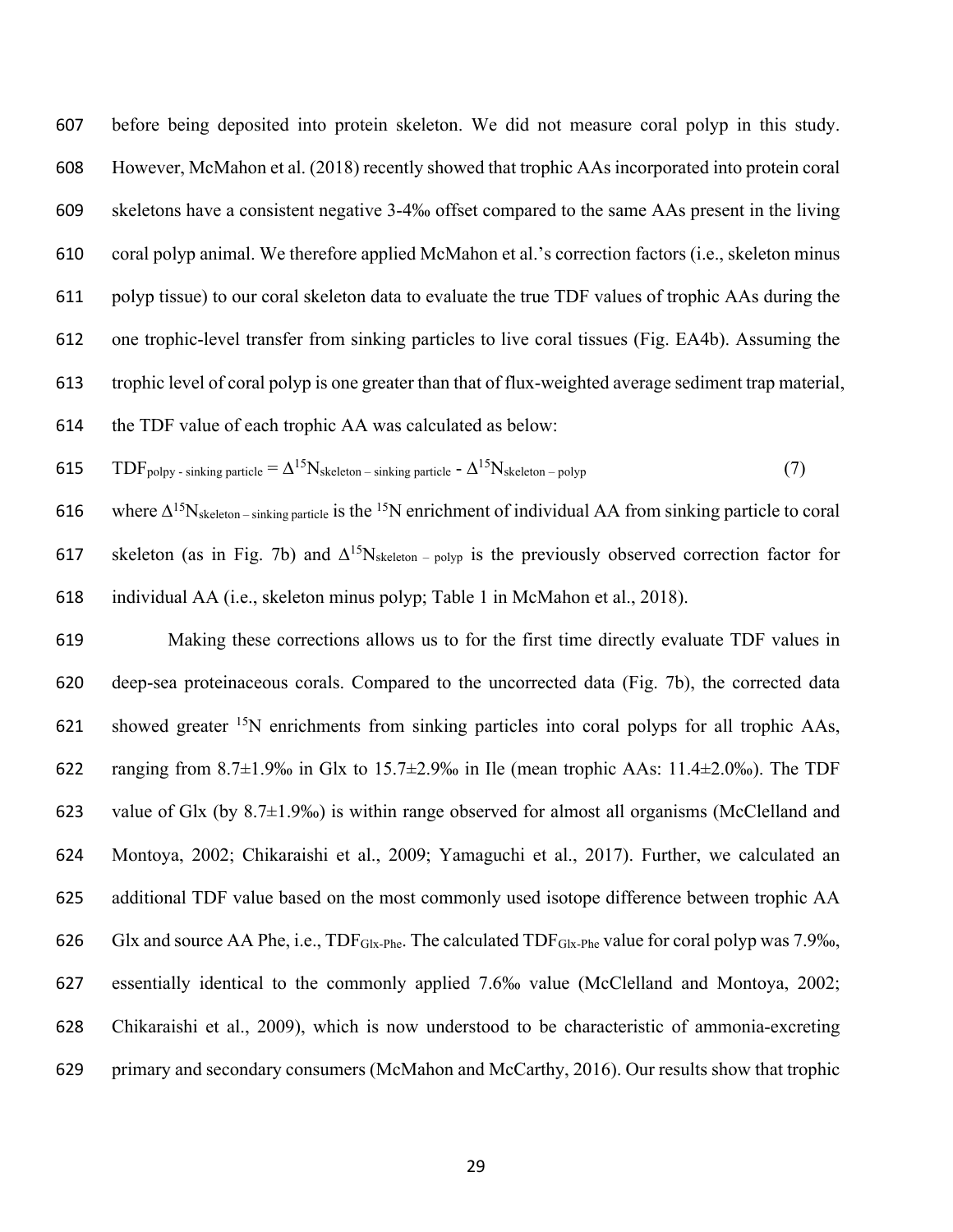630  $\delta^{15}$ N fractionation for the canonical trophic AA Glx is very similar to many other taxa, confirming 631 the robustness of the correction factors for coral skeleton TP<sub>CSI-AA</sub> calculation proposed by 632 McMahon et al. (2018).

 One unexpected observation, however, was that several trophic AAs (Leu, Ile, Val) had 634 substantially greater  $\delta^{15}N$  fractionations (up to 12‰) than Glx (Fig. 7b). After correcting for the negative skeleton-to-polyp offsets, these AAs therefore had far greater TDF values (12-16‰; Fig. EA4b) than would be expected based on work across multiple other taxa (McMahon and McCarthy, 2016). These unusual trophic AA fractionations were not due to sampling artifacts, because the same pattern was observed in all skeletal layers, and in both corals. We also re-analyzed the 639 previously published trophic AA  $\delta^{15}N$  values in *Isidella* polyps and skeletons in Sur Ridge off the California coast (McMahon et al., 2018), and we found that this earlier data contained exactly the 641 same patterns (i.e., greater  $\delta^{15}N$  fractionations in Leu, Ile and Val than in Glx). Specific mechanisms behind the extremely large Leu, Ile, and Val TDF values are not clear but they appear to be a consistent feature in deep-sea bamboo corals. Microbial degradation is not a likely 644 explanation, given that the corals were live-collected and had  $\mathcal{Z}V$  values ( $\sim$ 1.0) lower than those in sinking particles. A provocative speculation is that there may be additional catabolic pathways for several highly fractionated trophic AAs (e.g., Leu, Ile, and Val) in protein corals, through which 647 the lighter  $14N$  is preferentially removed from the metabolic pool. Future labelling studies tracing biochemical transformations of individual AAs in coral tissues will help untangle this riddle.

*4.4.4. Essential AA* d*<sup>13</sup>* 649 *C (Thr, Ile, Val, Phe, Leu, Lys)*

650 The slightly elevated  $\delta^{13}C_{EAA}$  values observed in coral skeletons than in sinking particles 651 (by 2.0 $\pm$ 1.3‰; Fig. 7a) is likely due to a geographic offset of the sampling locations. Unlike 652 trophic AA  $\delta^{15}N$  values, there are almost no  $\delta^{13}C_{EAA}$  offsets between coral skeleton and polyps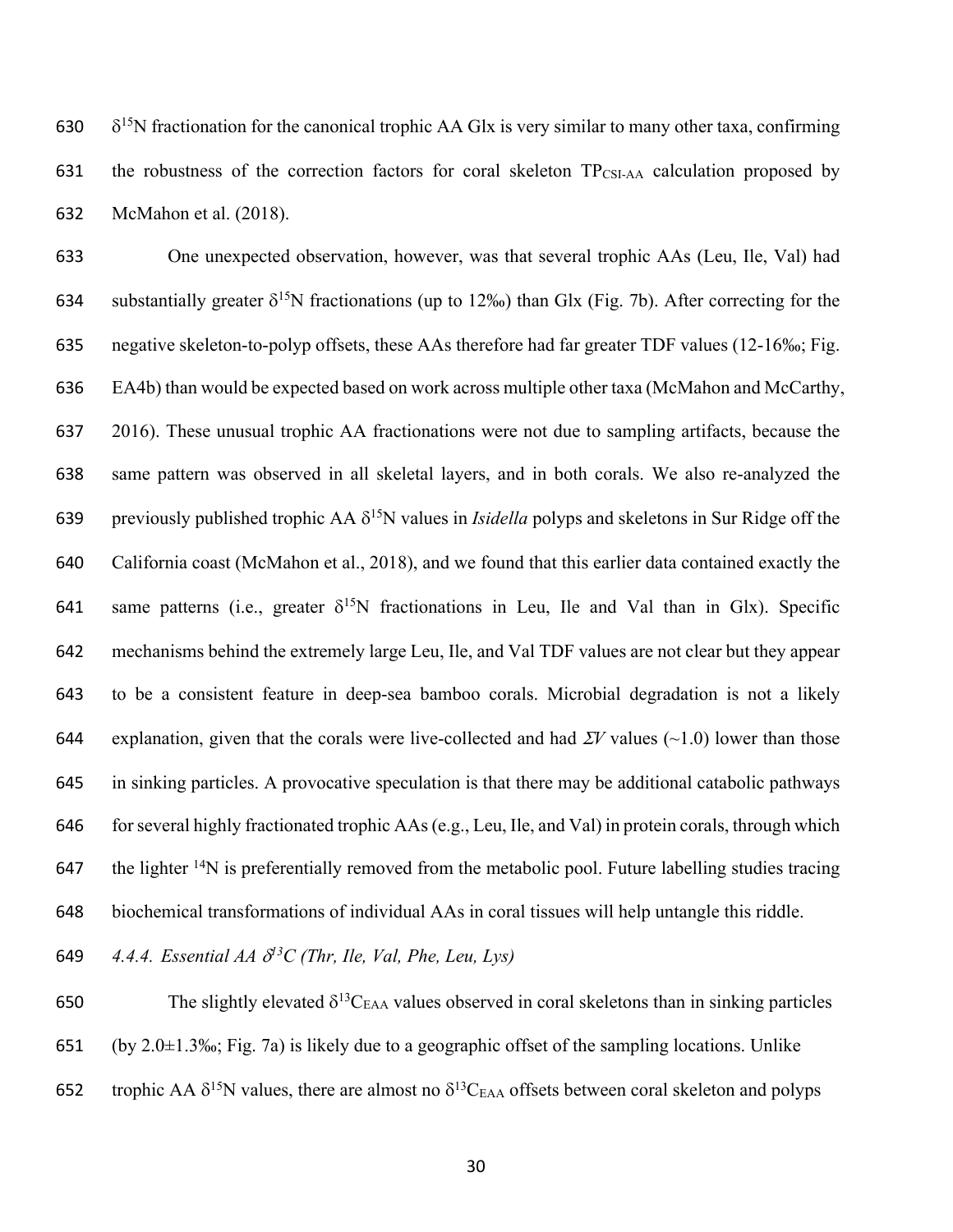for this (or other) deep-sea proteinaceous coral species (McMahon et al., 2018). The observed  $\delta^{13}$ C<sub>EAA</sub> offsets between corals and sediment traps are consistent with the expected  $\delta^{13}$ C production gradients in California margin. Our coral collection site was located inshore near the 656 bay mouth with generally higher productivity and more positive  $\delta^{13}$ C values of surface POM, in comparison to the less productive offshore sediment trap site (Chavez et al., 1991; Miller et al., 2008). Prior data from deep-sea bamboo corals collected along the central California margin 659 have shown exactly this same trend, with bulk  $\delta^{13}$ C values increasing from offshore sites to nearshore sites (Hill et al., 2014). The general spatial trend in phytoplankton production is 661 expected to lead to a positive  $\delta^{13}$ C offset between corals and sediment traps, as we observed. Nevertheless, given the complex export patterns and spatially heterogeneous productivity of 663 Monterey Bay, the degree of agreement in  $\delta^{13}C_{EAA}$  values between the two sample sets is relatively high.

#### **4.5. Can proteinaceous deep-sea coral CSI-AA reconstruct surface ocean conditions?**

 The ultimate goal of this study was to evaluate the robustness of CSI-AA applications in 667 paleoarchival coral skeletons. As discussed above (section 4.4.4), a geographic offset in  $\delta^{13}C_{EAA}$  values was observed between the corals and sediment trap samples. Therefore, we reconstructed and evaluated only the nitrogen records.

670 The  $\delta^{15}N_{\text{export production}}$ ,  $\delta^{15}N_{\text{source nitrogen}}$ , and exported TP<sub>CSI-AA</sub> values reconstructed using 671 the coral  $\delta^{15}N_{AA}$  data compared well with the reference records, particularly after correcting for the minor trophic transfer fractionation (by 0.6‰) in Phe values (Fig. 8). It thus appears that the 673 observed  $\delta^{15}N_{\text{Phe}}$  offsets between coral skeletons and sediment traps, although small, are real and likely linked to the expected small trophic fractionation in Phe values. This inference may also extend to other coral genera, but constraining the potential range of this metabolic/trophic transfer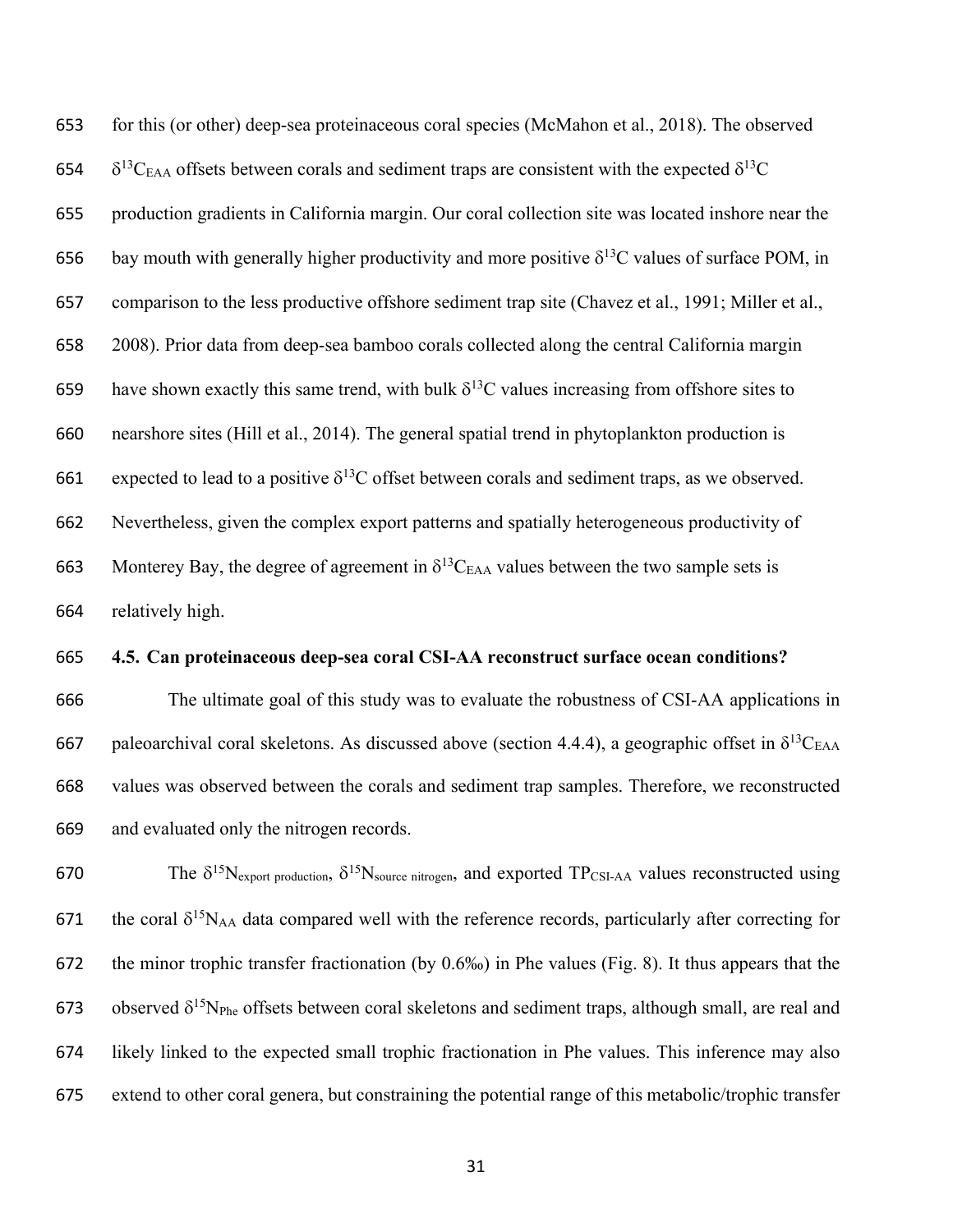effect requires direct examination in other coral species. Overall, these results support our main conclusion of faithful preservation of CSI-AA-based proxies in coral skeletons and also highlight the robust performance of empirical models for reconstructing bulk isotope values of export production in Monterey Bay.

 Applicability of these empirical models to other oceanic regions remains to be tested. The specific values of our models might potentially be applicable in similar highly productive ocean margin systems. However, given the general regional disparities in environmental conditions, 683 source of nutrient (e.g.,  $N_2$  vs. nitrate), and composition and physiological status of plankton communities, region-specific model parameterization using suitable samples sets is likely needed. Supporting this idea are the results from several previous CSI-AA studies, which used empirical 686 models derived from laboratory phytoplankton cultures to estimate bulk  $\delta^{13}$ C values of primary 687 production from  $\delta^{13}C_{EAA}$  values (e.g., Schiff et al., 2014; Vokhshoori et al. 2014). A direct 688 application of these culture-derived models to our sediment trap  $\delta^{13}$ C<sub>EAA</sub> time series produced  $\delta^{13}$ C<sub>export production</sub> values that had the same temporal trends, but were 1-3‰ more positive than our field measurements (Fig. EA5). This suggests the laboratory culture organisms used previously did not well reflect the mix of actual organisms contributing to export production in Monterey Bay. We therefore suggest using sediment trap samples from the region of interest with paired bulk and amino acid isotope values for model retraining.

 Our data also suggest that prior to the implementation of models in coral archives, it will be useful to determine the spatial patterns of primary and export production in the study region. This can greatly improve the accuracy of biogeochemical and ecological reconstructions. For 697 example, we observed a +2‰ offset in  $\delta^{13}C_{EAA}$  between the inshore coral and offshore sediment trap, which we have hypothesized is due to the combined effect of onshore/offshore gradient in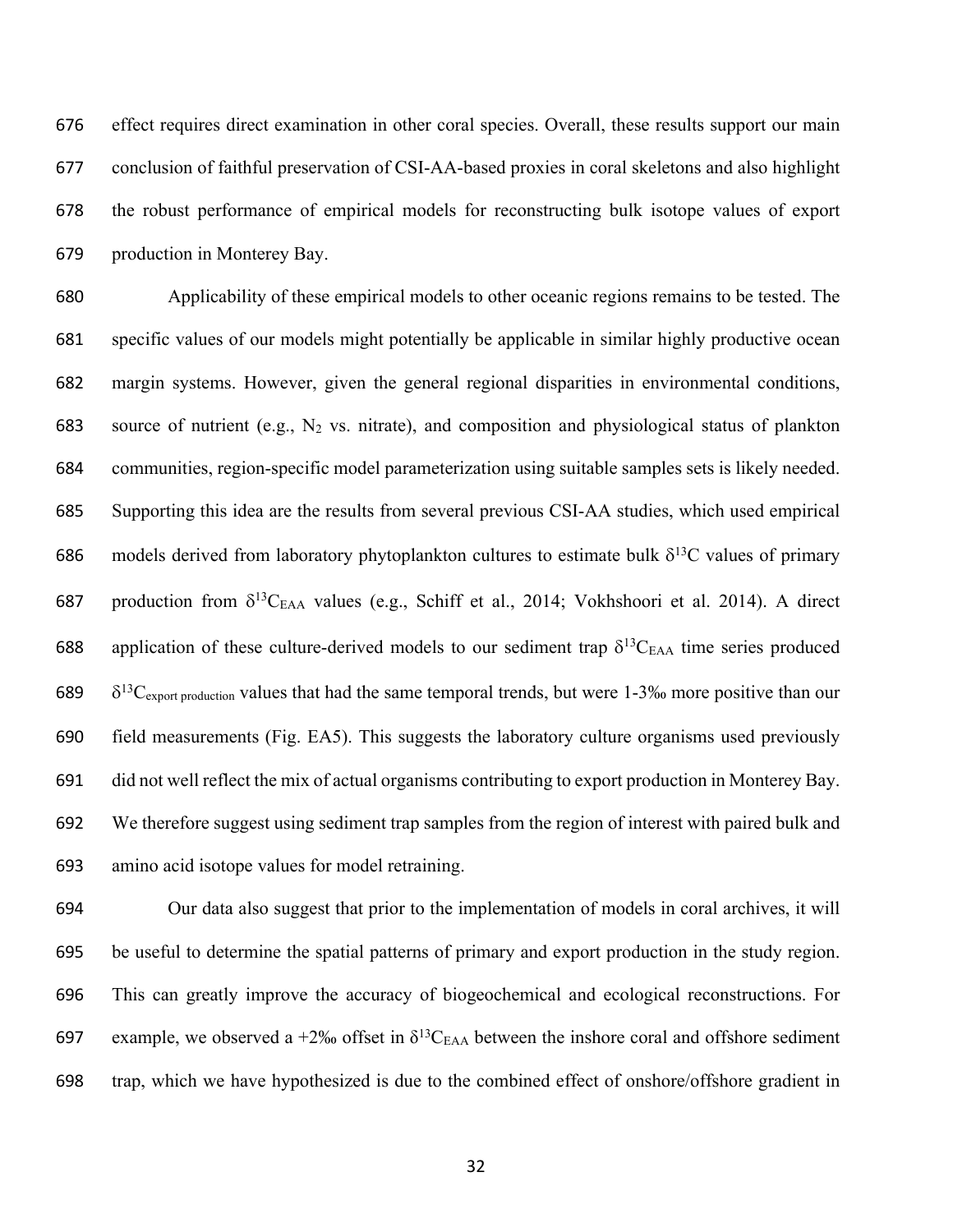699 primary production  $\delta^{13}$ C and the horizontal export of primary production (Chavez et al., 1991; 700 Olivieri and Chavez, 2000; Pennington et al., 2010). As a consequence, applying  $\delta^{13}C_{EAA}$  to the 701 inshore coral without first correcting this offset could overestimate the  $\delta^{13}$ C values of primary and export production for offshore region. Nevertheless, even for a system without such contextual data, the CSI-AA records should still be able to reveal the temporal fluctuations of isotope values of primary and export production and the associated overlying ocean conditions.

 Further, the results from our contemporaneous corals suggest great promise for extending the CSI-AA-based proxies to older coral skeletons for paleoceanographic study. Amino acids preserved in the deep-sea proteinaceous coral skeletons are highly resistant to decomposition (Strzepek et al., 2014; McMahon et al., 2015) and could therefore retain their isotopic compositions that allow reconstructions of export production isotope values, source nitrogen isotope values, and plankton food web trophic structure from both living and fossil specimens. On the California margin specifically, we suggest that CSI-AA and our new empirical models can now be applied to older bamboo corals in this region to reconstruct high-resolution ecosystem changes over at least centennial time scales. There are also other deep-sea coral genera that have far greater longevity (e.g., corals *Gerardia* sp. and *Leiopathes* sp.; Roak et al., 2009), which bears the potential to unveil millennial or longer records when the calibrated models are in place.

## **5. SUMMARY & CONCLUSIONS**

This study has presented the first coupled bulk and amino acid  $\delta^{13}C$  and  $\delta^{15}N$  values for a multi-year sediment trap time series, and then exploited these data by comparison to contemporaneous deep-sea proteinaceous corals, to address a series of fundamental questions concerning the CSI-AA paleo-application. We found that the compound-specific baseline proxies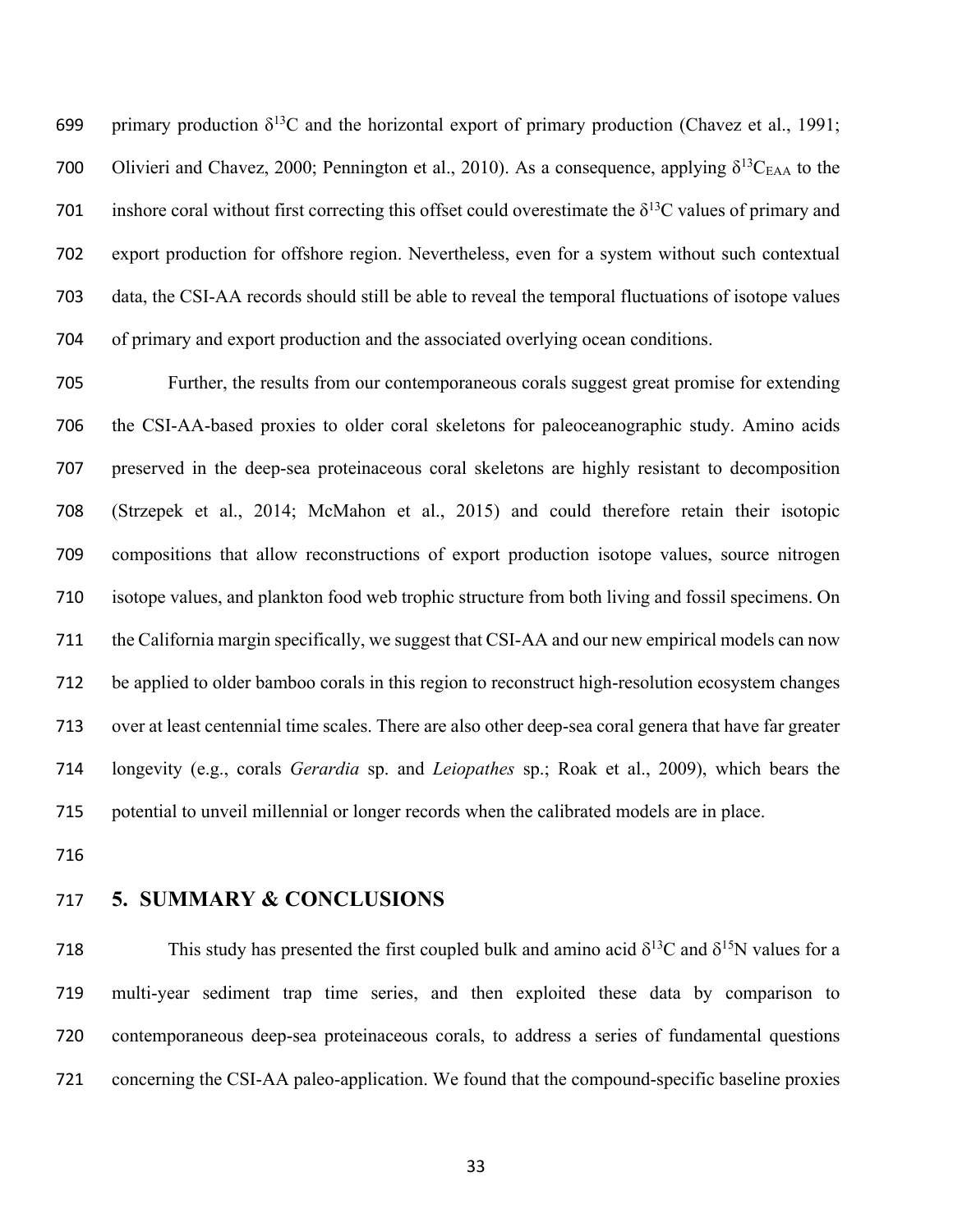$\delta^{13}C_{EAA}$  and  $\delta^{15}N_{Phe}$  in sinking particles can accurately reproduce bulk  $\delta^{13}C$  and  $\delta^{15}N$  values of export production over multi-year time scales. The variations in essential and source AA isotope values in sinking particles were found to be independent of carbon flux, trophic transfer, biodegradation and microbial resynthesis, together indicating excellent preservation of these CSI-AA baseline proxies during export from the surface to deep ocean. Temporal patterns 727 observed in several CSI-AA-based proxies (e.g.,  $\delta^{15}N_{\text{Phe}}$ , TP<sub>CSI-AA</sub>) reflect major biogeochemical and ecological changes in surface ocean, such as seasonal shifts in plankton structures and occurrence of unusual dynamical conditions (e.g., El Niño).

730 From sinking particles into deep-sea corals we observed small (1-2‰) isotopic enrichments 731 in essential AA  $\delta^{13}C$  and source AA  $\delta^{15}N$  values. For  $\delta^{13}C_{EAA}$  the offsets match expected 732 geographic gradients in  $\delta^{13}$ C values of primary production within Monterey Bay region, and so are 733 consistent with the expectation of no trophic change for  $\delta^{13}C_{EAA}$  values. For source AA  $\delta^{15}N$ , while 734 the offsets we observed  $(-1\%)$  are near analytical variation, they are likely a real result from the 735 expected trophic fractionation for Phe and Lys. We therefore propose that applying a small 736 correction for trophic fractionation of source AA  $\delta^{15}N$  in coral paleoarchives can improve the 737 accuracy of reconstructions. By contrast, the substantial <sup>15</sup>N enrichments observed for Gly and Ser 738 strongly suggests that these AA do not act as "source" AA in deep sea corals. Coupled with recent 739 literature documenting similar behaviors in other taxa, we propose that Gly and Ser should be 740 considered within a new "intermediate" AA classification, at least in corals or higher-level 741 consumers. In addition, based on the previously observed  $3-4\% \delta^{15}N_{TrAA}$  offsets between coral 742 skeletons and polyp tissues (McMahon et al., 2018) we calculated the first TDFGlx-Phe value for 743 deep-sea coral animal (i.e. living Polyp), with a value (7.9‰) almost identical to the commonly 744 used 7.6‰ value seen across many taxa. These findings further validate the use of  $TP_{CSI-AA}$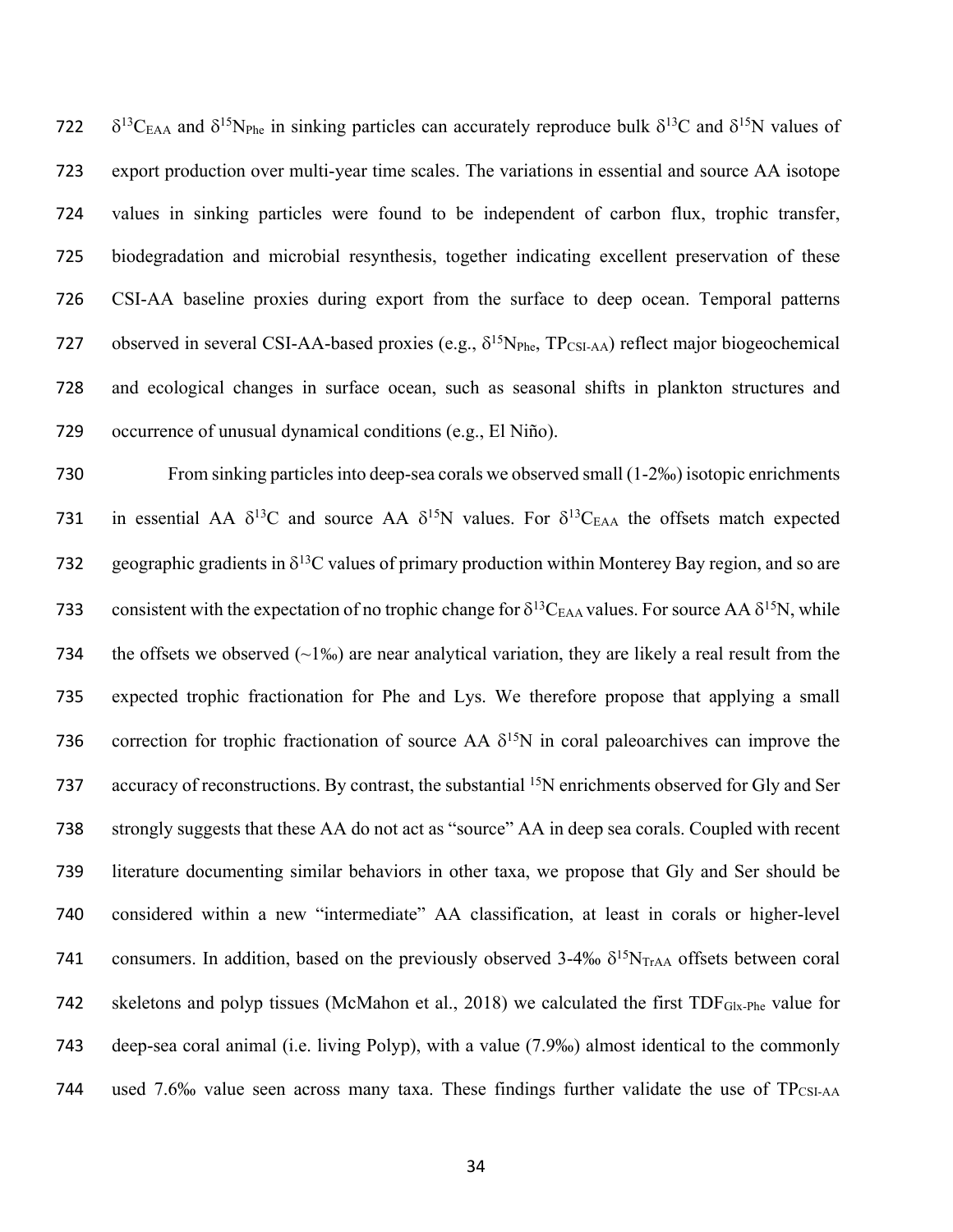calculation (Eq. 2) proposed for paleoarchival deep-sea coral skeletons by McMahon et al., (2018). 746 However, these results also indicate extremely high, but repeatable,  $\delta^{15}$ N TDF values for Val, Ile, and Leu incorporated in coral skeletal protein. While this result bears further investigation, it suggests caution in using multi-AA approaches for estimating trophic position of coral archives.

 Finally, building on the empirical models (e.g., Eq. 6) and observed offsets in CSI-AA 750 baseline values (e.g.,  $\delta^{15}N_{\text{Phe}}$ ), we demonstrate that CSI-AA in deep-sea coral skeletons are able 751 to reconstruct contemporaneous  $\delta^{15}N_{bulk}$  values of export production, source nitrogen  $\delta^{15}N$  values, and exported TPCSI-AA values with good accuracy. These new results demonstrate that the powerful diagnostic ability of CSI-AA-based proxies is maintained in deep-exported POM, transmitting a record of surface ocean processes into deep sea, and finally into coral or sedimentary archives. Taken together, these data have wide-ranging implications for CSI-AA biogeochemical and ecological applications, providing novel insight into the systematics of AA isotope values in export production and representing the first strong field-based validation for emerging CSI-AA paleoceanographic studies (e.g., Sherwood et al., 2011; Sherwood et al., 2014; McMahon et al., 2015; Williams et al., 2017). We suggest that future work calibrating our empirical models for different ocean regions will allow extension of these approaches to deep-sea protein coral archives worldwide.

## **ACKNOWLEDGEMENTS**

 We would like to acknowledge the crew of the R/V *Point Sur* and R/V *Western Flyer* for assistance with sediment trap and coral samplings. We thank Stephanie Christensen for assistance with CSI-AA analysis. This study was supported by National Science Foundation (OCE 1635527 to T.G.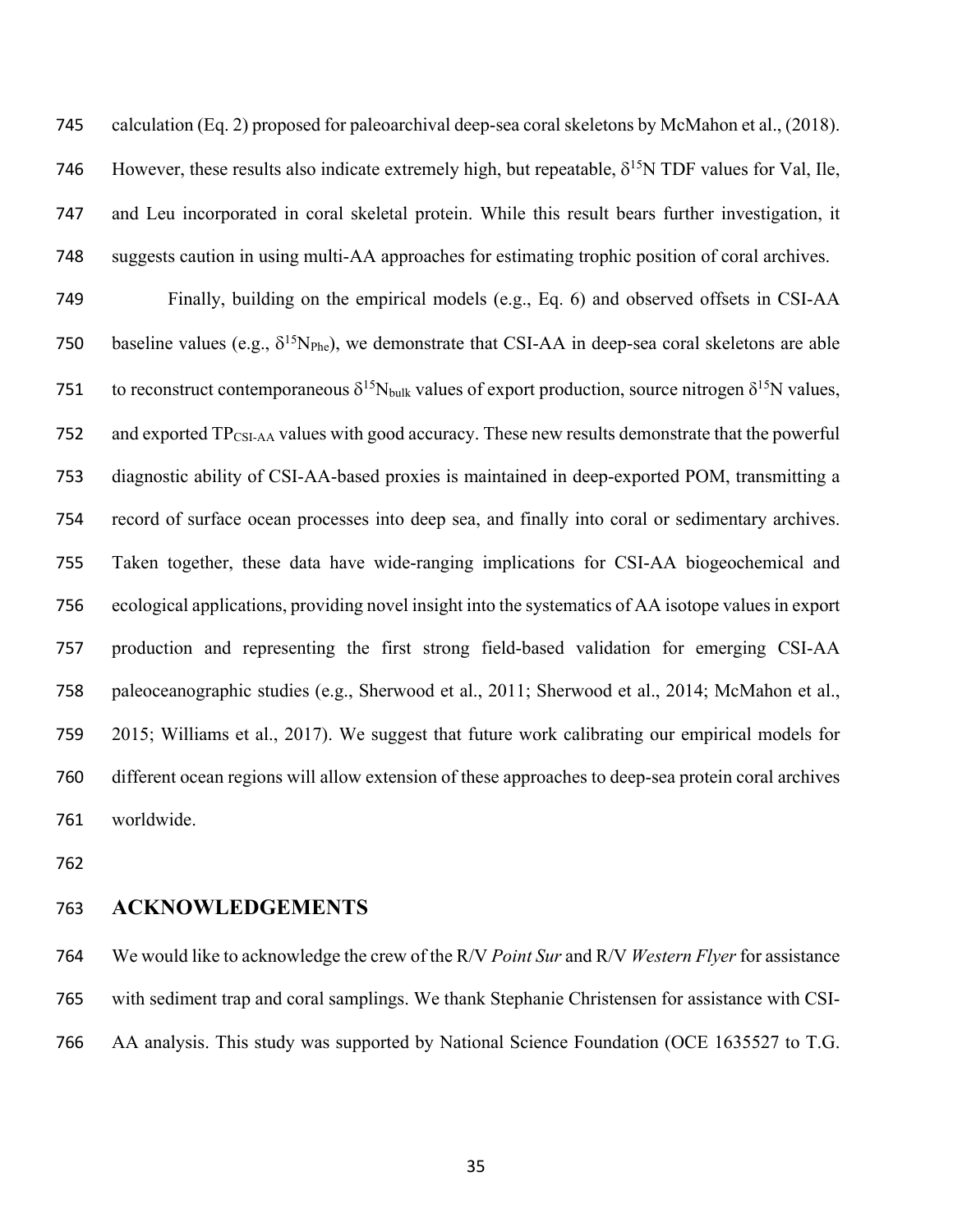- and M.M). A portion of this work was performed under the auspices of the U.S. Department of Energy (DE-AC52-07NA27344).
- 

# **Research Data**

- 771 Research Data associated with this article can be accessed at http://dx.doi.org/10.17632/6hy8tsrkf9.1
- and will be submitted to BCO-DMO.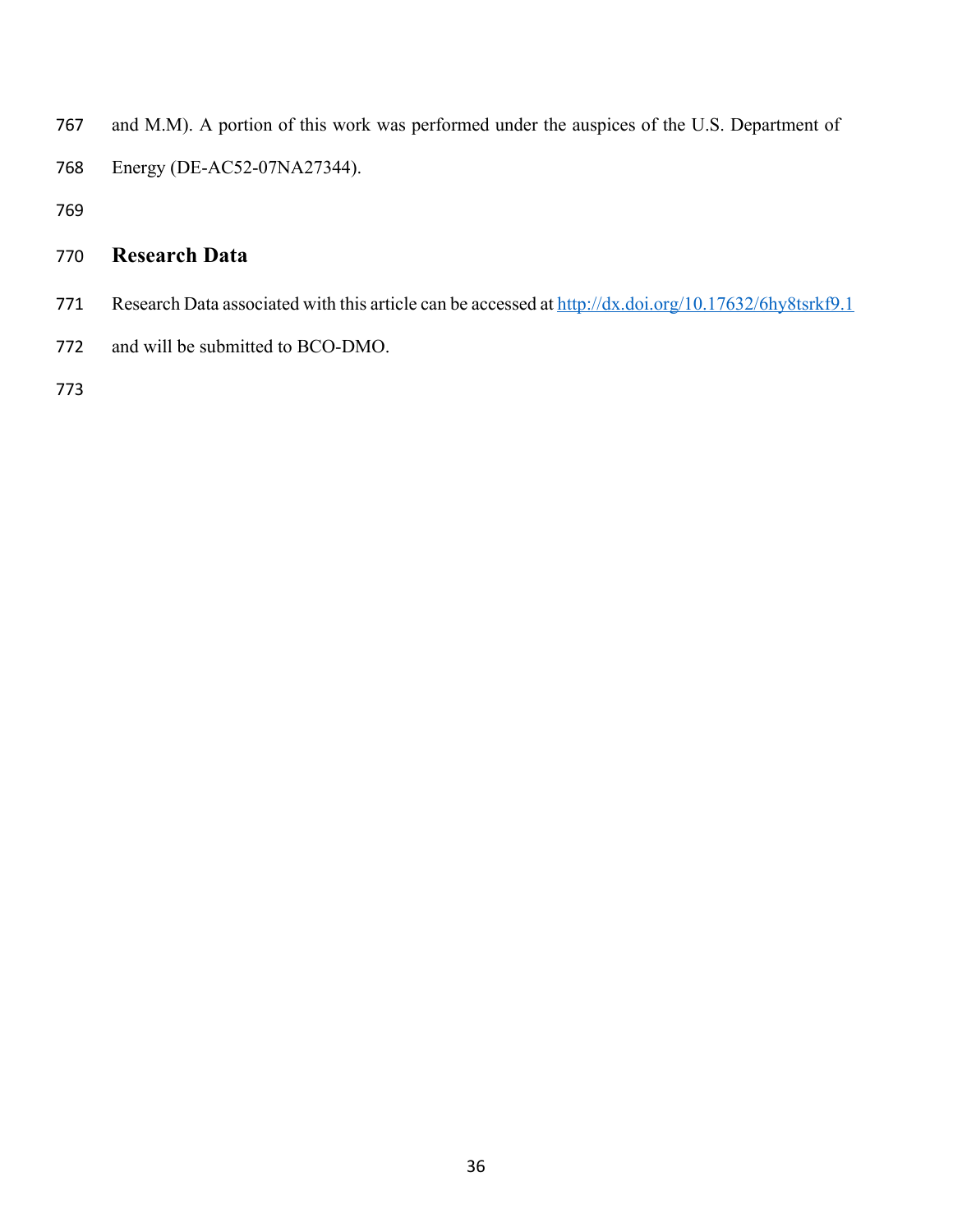#### **REFERENCES**

- Altabet, M.A., Deuser, W.G., Honjo, S. and Stienen, C. (1991) Seasonal and depth-related
- changes in the source of sinking particles in the North Atlantic. Nature 354, 136-139.
- Altabet, M.A., Pilskaln, C., Thunell, R., Pride, C., Sigman, D., Chavez, F. and Francois, R.
- (1999) The nitrogen isotope biogeochemistry of sinking particles from the margin of the Eastern North Pacific. Deep-Sea Res. Pt. I 46, 655-679.
- Batista, F.C., Ravelo, A.C., Crusius, J., Casso, M.A. and McCarthy, M.D. (2014) Compound
- specific amino acid δ15N in marine sediments: A new approach for studies of the marine nitrogen cycle. Geochim. Cosmochim. Ac. 142, 553-569.
- Beaulieu, S.E. and Smith, K.L. (1998) Phytodetritus entering the benthic boundary layer and aggregated on the sea floor in the abyssal NE Pacific: macro- and microscopic composition. Deep-Sea Res. Part II Top. Stud. Oceanogr. 45, 781-815.
- Berg, J., Tymoczko, J., Stryer, L. and Stryer, L. (2002) Biochemistry, Ed 5th, in: Freeman, W. (Ed.). New York, p. 992.
- Calleja, M.L., Batista, F., Peacock, M., Kudela, R. and McCarthy, M.D. (2013) Changes in
- compound specific δ15N amino acid signatures and d/l ratios in marine dissolved organic matter induced by heterotrophic bacterial reworking. Mar. Chem. 149, 32-44.
- Castro, C.G., Chavez, F.P., Pennington, J.T., Durazo, R. and Collins, C.A. (2018) Temporal
- variability of downward fluxes of organic carbon off Monterey Bay. Deep-Sea Res. Part II Top. Stud. Oceanogr. 151, 89-101.
- Chavez, F.P. (1996) Forcing and biological impact of onset of the 1992 El Niño in central California. Geophys. Res. Lett. 23, 265-268.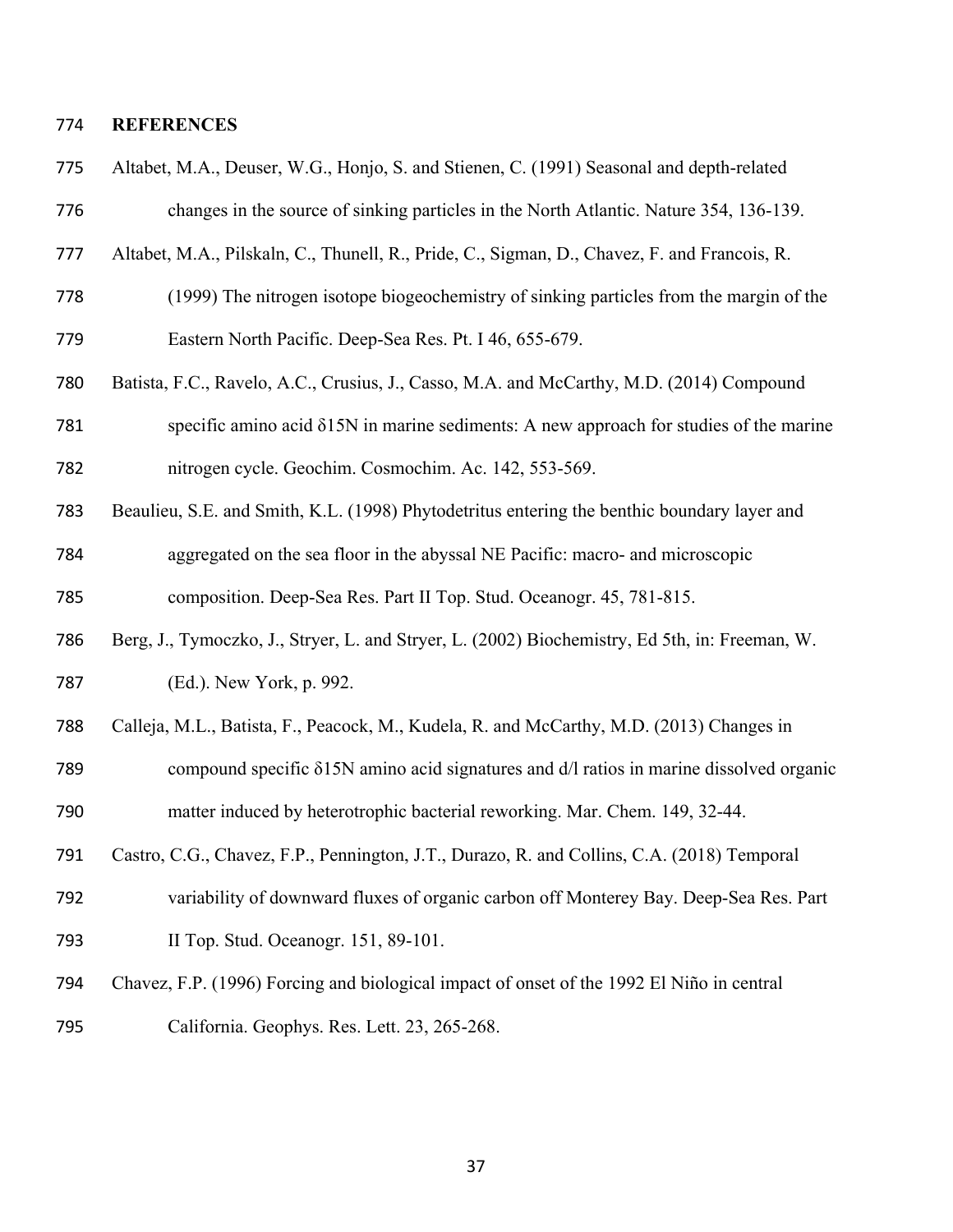| 796 | Chavez, F.P., Barber, R.T., Kosro, P.M., Huyer, A., Ramp, S.R., Stanton, T.P. and Rojas de      |
|-----|-------------------------------------------------------------------------------------------------|
| 797 | Mendiola, B. (1991) Horizontal transport and the distribution of nutrients in the coastal       |
| 798 | transition zone off northern California: effects on primary production, phytoplankton           |
| 799 | biomass and species composition. J. Geophys. Res.-Oceans 96, 14833-14848.                       |
| 800 | Chavez, F.P., Pennington, J.T., Michisaki, R.P., Blum, M., Chavez, G.M., Friederich, J., Jones, |
| 801 | B., Herlien, R., Kieft, B. and Hobson, B. (2017) Climate variability and change:                |
| 802 | Response of a coastal ocean ecosystem. Oceanography 30, 128-145.                                |
| 803 | Chikaraishi, Y., Kashiyama, Y., Ogawa, N.O., Kitazato, H. and Ohkouchi, N. (2007) Metabolic     |
| 804 | control of nitrogen isotope composition of amino acids in macroalgae and gastropods:            |
| 805 | implications for aquatic food web studies. Mar. Ecol. Prog. Ser. 342, 85-90.                    |
| 806 | Chikaraishi, Y., Ogawa, N.O., Kashiyama, Y., Takano, Y., Suga, H., Tomitani, A., Miyashita,     |
| 807 | H., Kitazato, H. and Ohkouchi, N. (2009) Determination of aquatic food-web structure            |
| 808 | based on compound-specific nitrogen isotopic composition of amino acids. Limnol.                |
| 809 | Oceanogr. Meth. 7, 740-750.                                                                     |
| 810 | Dauwe, B., Middelburg, J., Herman, P. and Heip, C. (1999) Linking diagenetic alteration of      |
| 811 | amino acids and bulk organic matter reactivity. Limnol. Oceanogr. 44, 1809-1814.                |
| 812 | Décima, M., Landry, M.R. and Popp, B.N. (2013) Environmental perturbation effects on            |
| 813 | baseline $\delta$ 15N values and zooplankton trophic flexibility in the southern California     |
| 814 | Current Ecosystem. Limnol. Oceanogr. 58, 624-634.                                               |
| 815 | Dore, J.E., Brum, J.R., Tupas, L.M. and Karl, D.M. (2002) Seasonal and interannual variability  |
| 816 | in sources of nitrogen supporting export in the oligotrophic subtropical North Pacific          |
| 817 | Ocean. Limnol. Oceanogr. 47, 1595-1607.                                                         |
| 818 | Ehrlich, H. (2010) Biological materials of marine origin. Springer.                             |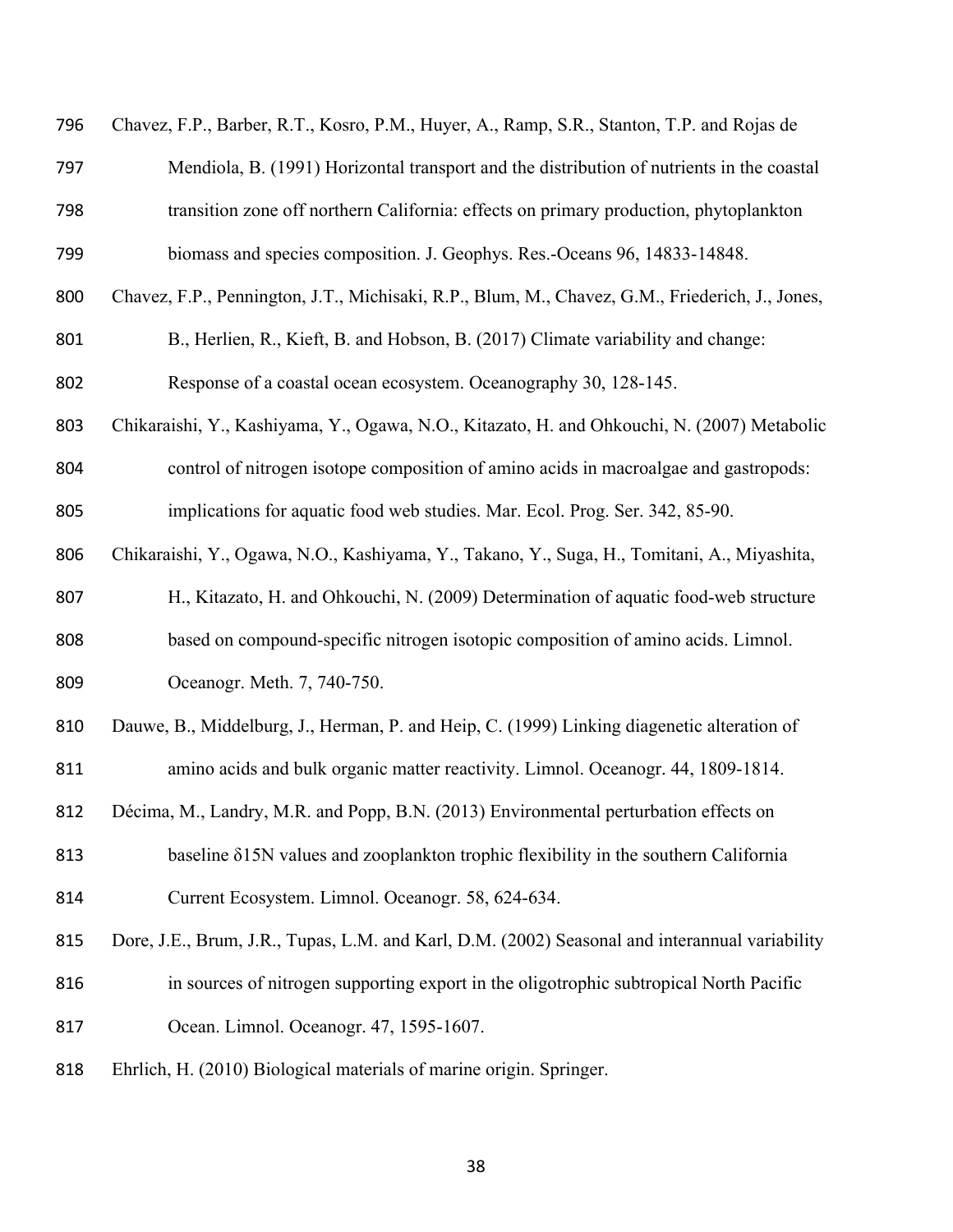| 819 | Fawcett, S. and Ward, B. (2011) Phytoplankton succession and nitrogen utilization during the           |
|-----|--------------------------------------------------------------------------------------------------------|
| 820 | development of an upwelling bloom. Mar. Ecol. Prog. Ser. 428, 13-31.                                   |
| 821 | Fogel, M.L. and Tuross, N. (1999) Transformation of plant biochemicals to geological                   |
| 822 | macromolecules during early diagenesis. Oecologia 120, 336-346.                                        |
| 823 | Fry, B. and Sherr, E.B. (1989) δ13C measurements as indicators of carbon flow in marine and            |
| 824 | freshwater ecosystems, Stable isotopes in ecological research. Springer, pp. 196-229.                  |
| 825 | Galbraith, E.D., Kienast, M., Albuquerque, A.L., Altabet, M.A., Batista, F., Bianchi, D., Calvert,     |
| 826 | S.E., Contreras, S., Crosta, X. and De Pol-Holz, R. (2013) The acceleration of oceanic                 |
| 827 | denitrification during deglacial warming. Nat. Geosci. 6, 579-584.                                     |
| 828 | Germain, L.R., Koch, P.L., Harvey, J. and McCarthy, M.D. (2013) Nitrogen isotope                       |
| 829 | fractionation in amino acids from harbor seals: implications for compound-specific                     |
| 830 | trophic position calculations. Mar. Ecol. Prog. Ser. 482, 265-277.                                     |
| 831 | Glynn, D.S., McMahon, K.W., Guilderson, T.P. and McCarthy, M.D. (2019) Major shifts in                 |
| 832 | nutrient and phytoplankton dynamics in the North Pacific Subtropical Gyre over the last                |
| 833 | 5000 years revealed by high-resolution proteinaceous deep-sea coral $\delta$ 15N and $\delta$ 13C      |
| 834 | records. Earth Planet. Sc. Lett. 515, 145-153.                                                         |
| 835 | Goericke, R. and Fry, B. (1994) Variations of marine plankton $\delta$ 13C with latitude, temperature, |
| 836 | and dissolved CO2 in the world ocean. Global Biogeochem. Cycles 8, 85-90.                              |
| 837 | Guilderson, T.P., McCarthy, M., Dunbar, R., Englebrecht, A. and Roark, E. (2013) Late                  |
| 838 | Holocene variations in Pacific surface circulation and biogeochemistry inferred from                   |
| 839 | proteinaceous deep-sea corals. Biogeosciences 10, 6019–6028.                                           |
|     |                                                                                                        |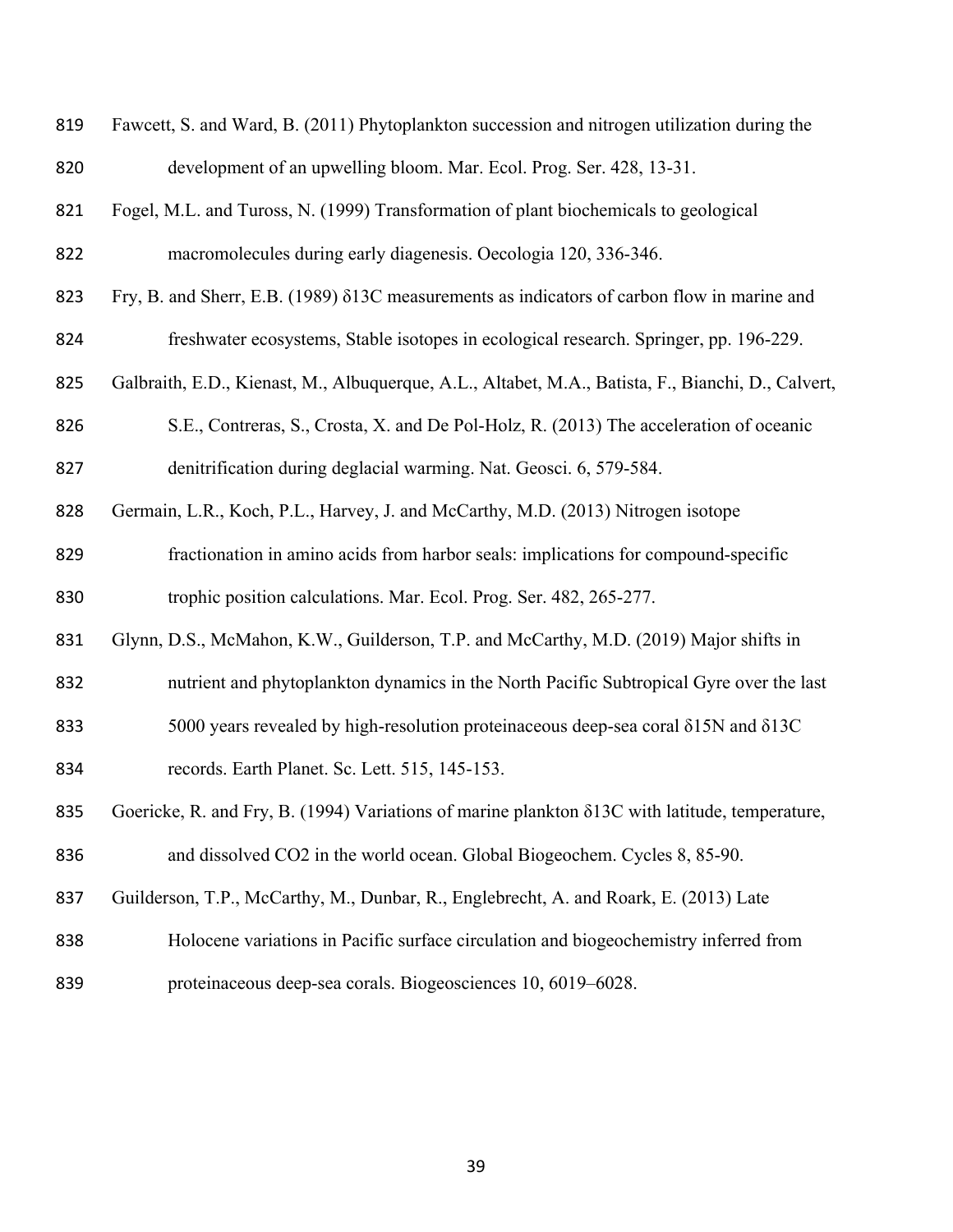- Hannides, C., Popp, B.N., Choy, C.A. and Drazen, J.C. (2013) Midwater zooplankton and
- suspended particle dynamics in the North Pacific Subtropical Gyre: A stable isotope perspective. Limnol. Oceanogr. 58, 1931-1946.
- Hannides, C.C., Popp, B.N., Landry, M.R. and Graham, B.S. (2009) Quantification of
- zooplankton trophic position in the North Pacific Subtropical Gyre using stable nitrogen isotopes. Limnol. Oceanogr. 54, 50-61.
- Hansman, R.L., Griffin, S., Watson, J.T., Druffel, E.R., Ingalls, A.E., Pearson, A. and
- Aluwihare, L.I. (2009) The radiocarbon signature of microorganisms in the mesopelagic ocean. Proc. Natl. Acad. Sci. 106, 6513-6518.
- Hayes, J.M., Strauss, H. and Kaufman, A.J. (1999) The abundance of 13C in marine organic
- matter and isotopic fractionation in the global biogeochemical cycle of carbon during the past 800 Ma. Chemical Geology 161, 103-125.
- Hill, T., Myrvold, C., Spero, H. and Guilderson, T. (2014) Evidence for benthic–pelagic food
- web coupling and carbon export from California margin bamboo coral archives. Biogeosciences 11, 3845-3854.
- Hoen, D.K., Kim, S.L., Hussey, N.E., Wallsgrove, N.J., Drazen, J.C. and Popp, B.N. (2014)

 Amino acid 15N trophic enrichment factors of four large carnivorous fishes. J. Exp. Mar. Biol. Ecol. 453, 76-83.

- Honjo, S. and Doherty, K.W. (1988) Large aperture time-series sediment traps; design objectives, construction and application. Deep-Sea Res. Pt. I 35, 133-149.
- Howland, M.R., Corr, L.T., Young, S.M., Jones, V., Jim, S., Van Der Merwe, N.J., Mitchell,
- A.D. and Evershed, R.P. (2003) Expression of the dietary isotope signal in the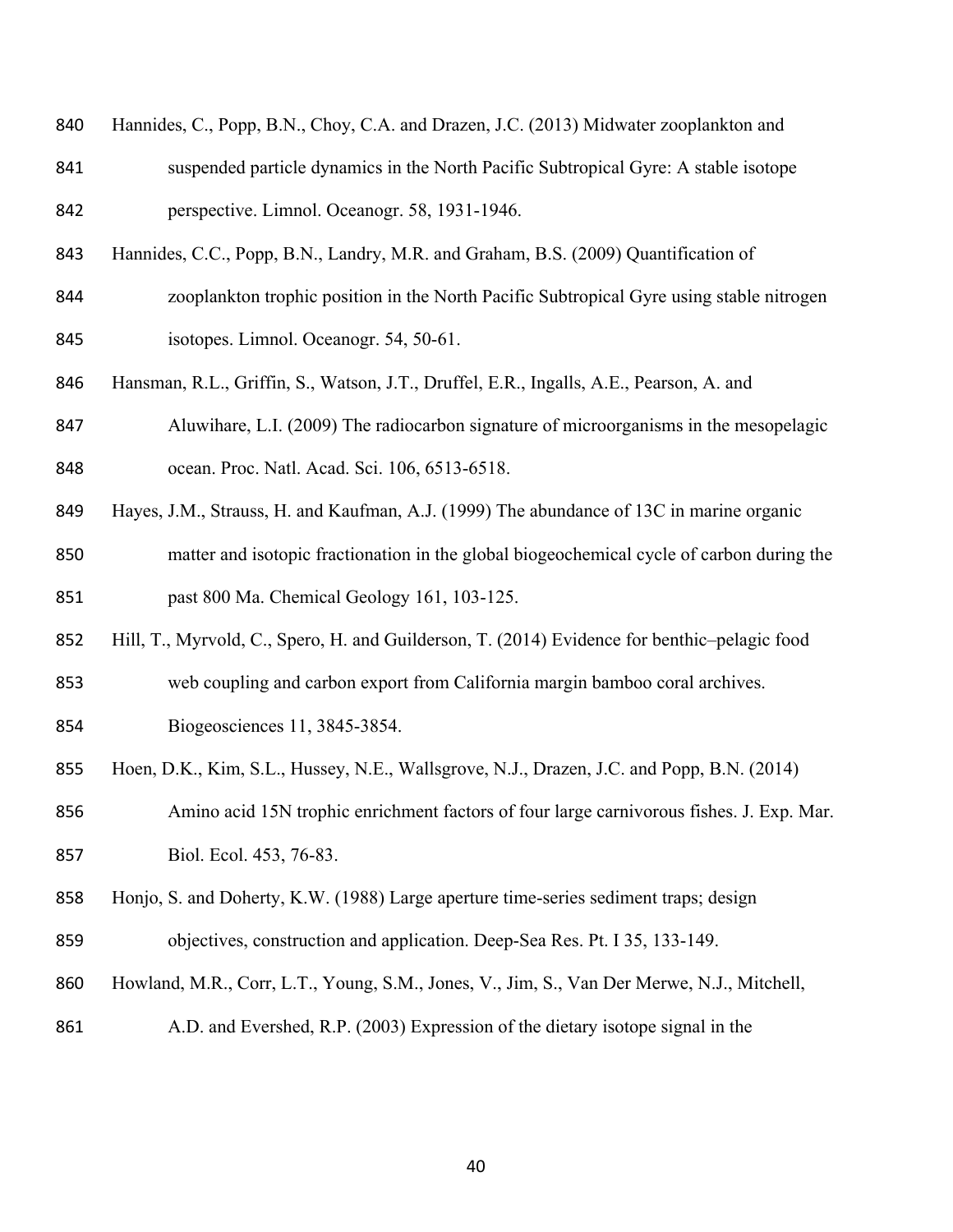compound-specific δ13C values of pig bone lipids and amino acids. Int. J.

Osteoarchaeol. 13, 54-65.

- Jim, S., Jones, V., Ambrose, S.H. and Evershed, R.P. (2006) Quantifying dietary macronutrient sources of carbon for bone collagen biosynthesis using natural abundance stable carbon isotope analysis. Br. J. Nutr. 95, 1055-1062.
- Kudela, R. and Dugdale, R. (2000) Nutrient regulation of phytoplankton productivity in Monterey Bay, California. Deep-Sea Res. Part II Top. Stud. Oceanogr. 47, 1023-1053.
- Larsen, T., Taylor, D.L., Leigh, M.B. and O'Brien, D.M.J.E. (2009) Stable isotope
- fingerprinting: a novel method for identifying plant, fungal, or bacterial origins of amino acids. Ecology 90, 3526-3535.
- McCarthy, M.D., Benner, R., Lee, C. and Fogel, M.L. (2007) Amino acid nitrogen isotopic

 fractionation patterns as indicators of heterotrophy in plankton, particulate, and dissolved organic matter. Geochim. Cosmochim. Ac. 71, 4727-4744.

- McCarthy, M.D., Lehman, J. and Kudela, R. (2013) Compound-specific amino acid δ15N
- patterns in marine algae: Tracer potential for cyanobacterial vs. eukaryotic organic nitrogen sources in the ocean. Geochim. Cosmochim. Ac. 103, 104-120.
- McClelland, J.W. and Montoya, J.P. (2002) Trophic relationships and the nitrogen isotopic composition of amino acids in plankton. Ecology 83, 2173-2180.
- McMahon, K.W., Fogel, M.L., Elsdon, T.S. and Thorrold, S.R. (2010) Carbon isotope
- fractionation of amino acids in fish muscle reflects biosynthesis and isotopic routing from
- dietary protein. J. Anim. Ecol. 79, 1132-1141.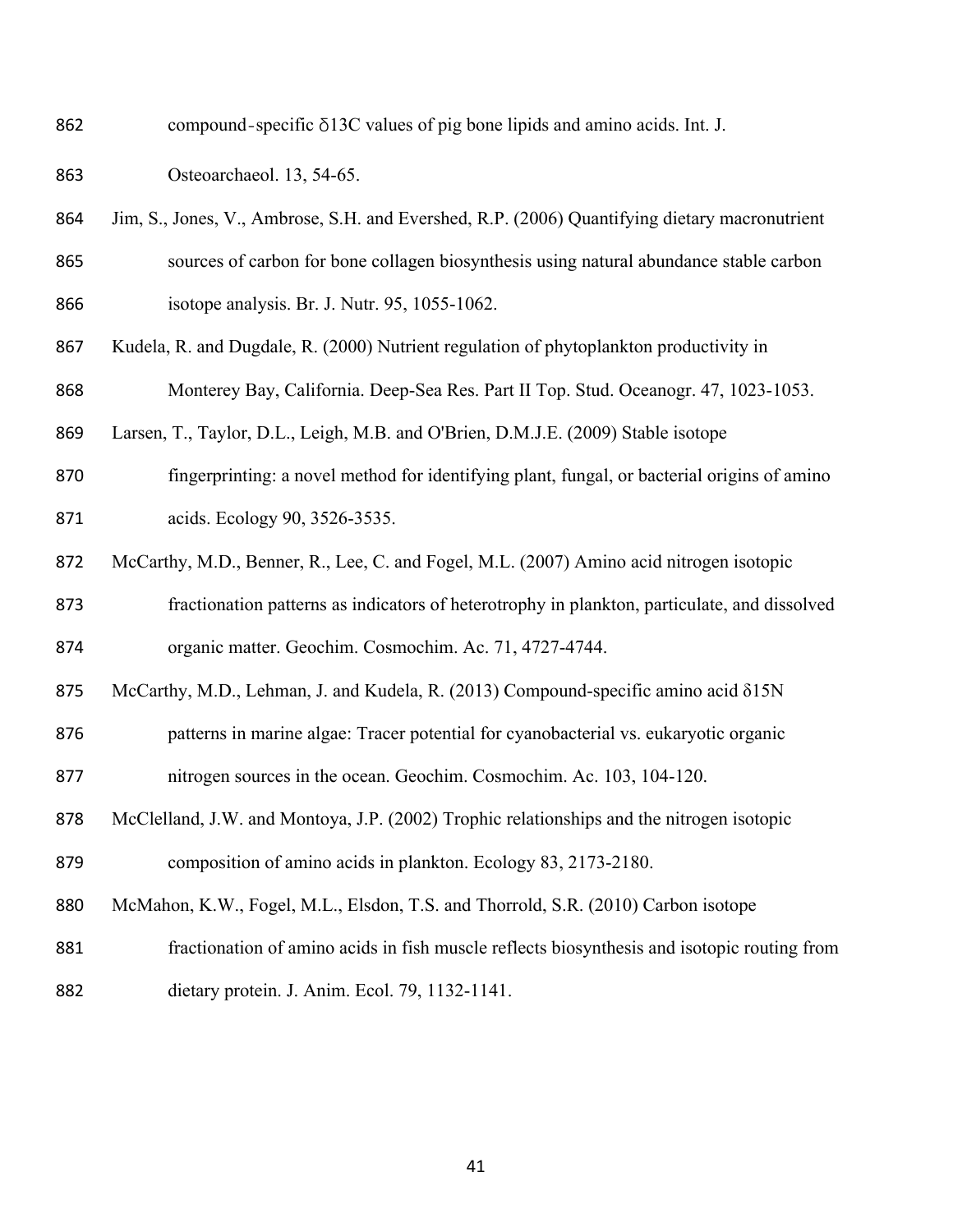| 883 | McMahon, K.W. and McCarthy, M.D. (2016) Embracing variability in amino acid δ15N                   |
|-----|----------------------------------------------------------------------------------------------------|
| 884 | fractionation: mechanisms, implications, and applications for trophic ecology. Ecosphere           |
| 885 | $7, 1-26.$                                                                                         |
| 886 | McMahon, K.W., McCarthy, M.D., Sherwood, O.A., Larsen, T. and Guilderson, T.P. (2015)              |
| 887 | Millennial-scale plankton regime shifts in the subtropical North Pacific Ocean. Science            |
| 888 | 350, 1530-1533.                                                                                    |
| 889 | McMahon, K.W., Williams, B., Guilderson, T.P., Glynn, D.S. and McCarthy, M.D. (2018)               |
| 890 | Calibrating amino acid $\delta$ 13C and $\delta$ 15N offsets between polyp and protein skeleton to |
| 891 | develop proteinaceous deep-sea corals as paleoceanographic archives. Geochim.                      |
| 892 | Cosmochim. Ac. 220, 261-275.                                                                       |
| 893 | Messié, M. and Chavez, F.P. (2017) Nutrient supply, surface currents, and plankton dynamics        |
| 894 | predict zooplankton hotspots in coastal upwelling systems. Geophys. Res. Lett. 44, 8979-           |
| 895 | 8986.                                                                                              |
| 896 | Miller, T.W., Brodeur, R.D. and Rau, G.H. (2008) Carbon stable isotopes reveal relative            |
| 897 | contribution of shelf-slope production to the Northern California Current pelagic                  |
| 898 | community. Limnol. Oceanogr. 53, 1493-1503.                                                        |
| 899 | Montes, E., Thunell, R., Muller-Karger, F.E., Lorenzoni, L., Tappa, E., Troccoli, L., Astor, Y.    |
| 900 | and Varela, R. $(2013)$ Sources of $\delta$ 15N variability in sinking particulate nitrogen in the |
| 901 | Cariaco Basin, Venezuela. Deep-Sea Res. Part II Top. Stud. Oceanogr. 93, 96-107.                   |
| 902 | Nakatsuka, T., Handa, N., Wada, E. and Wong, C.S. (1992) The dynamic changes of stable             |
| 903 | isotopic ratios of carbon and nitrogen in suspended and sedimented particulate organic             |
| 904 | matter during a phytoplankton bloom. J. Mar. Res. 50, 267-296.                                     |
|     |                                                                                                    |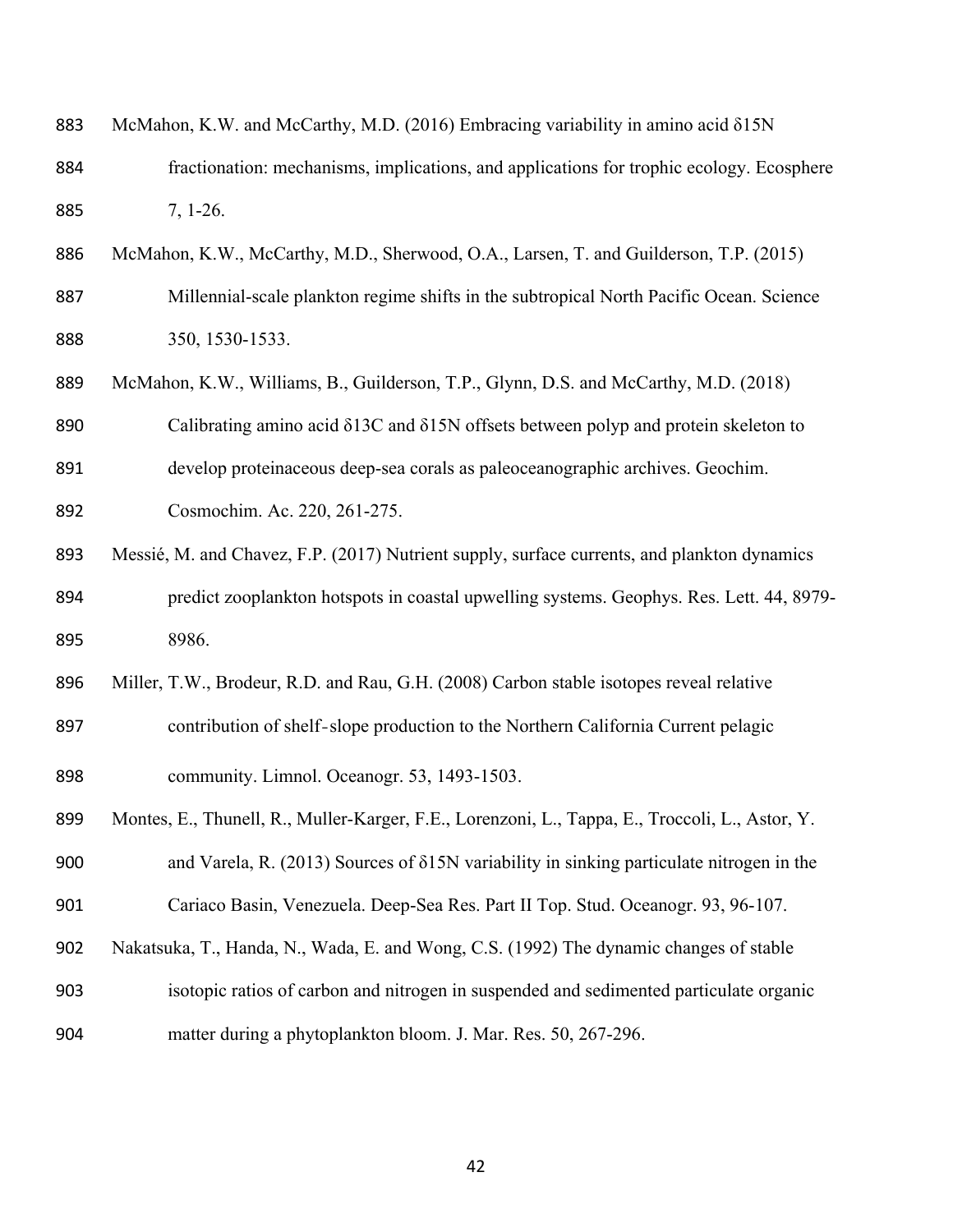| 906 | isotope ratios for estimating trophic position in marine organisms. Oecologia 178, 631-           |
|-----|---------------------------------------------------------------------------------------------------|
| 907 | 642.                                                                                              |
| 908 | O'Connell, T.C. (2017) 'Trophic'and 'source'amino acids in trophic estimation: a likely           |
| 909 | metabolic explanation. Oecologia 184, 317-326.                                                    |
| 910 | Ohkouchi, N., Chikaraishi, Y., Close, H.G., Fry, B., Larsen, T., Madigan, D.J., McCarthy, M.D.,   |
| 911 | McMahon, K.W., Nagata, T. and Naito, Y.I. (2017) Advances in the application of amino             |
| 912 | acid nitrogen isotopic analysis in ecological and biogeochemical studies. Org. Geochem.           |
| 913 | 113, 150-174.                                                                                     |
| 914 | Olivieri, R.A. and Chavez, F.P. (2000) A model of plankton dynamics for the coastal upwelling     |
| 915 | system of Monterey Bay, California. Deep-Sea Res. Part II Top. Stud. Oceanogr. 47,                |
| 916 | 1077-1106.                                                                                        |
| 917 | Pennington, J.T. and Chavez, F.P. (2000) Seasonal fluctuations of temperature, salinity, nitrate, |
| 918 | chlorophyll and primary production at station H3/M1 over 1989–1996 in Monterey Bay,               |
| 919 | California. Deep-Sea Res. Part II Top. Stud. Oceanogr. 47, 947-973.                               |
| 920 | Pennington, J.T., Friederich, G.E., Castro, C.G., Collins, C.A., Evans, W.W. and Chavez, F.P.     |
| 921 | (2010) The Northern and Central California Coastal Upwelling System: A Global                     |
| 922 | Synthesis, in: Liu, K.-K., Atkinson, L., Quinones, R., Talaue-McManus, L. (Eds.),                 |
| 923 | Carbon and Nutrient Fluxes in Continental Margins. Springer, Heidelberg, pp. 29-44.               |
| 924 | Peterson, B.J. and Fry, B. (1987) Stable isotopes in ecosystem studies. Annu. Rev. Ecol. Syst.    |
| 925 | 18, 293-320.                                                                                      |
|     |                                                                                                   |

Nielsen, J.M., Popp, B.N. and Winder, M. (2015) Meta-analysis of amino acid stable nitrogen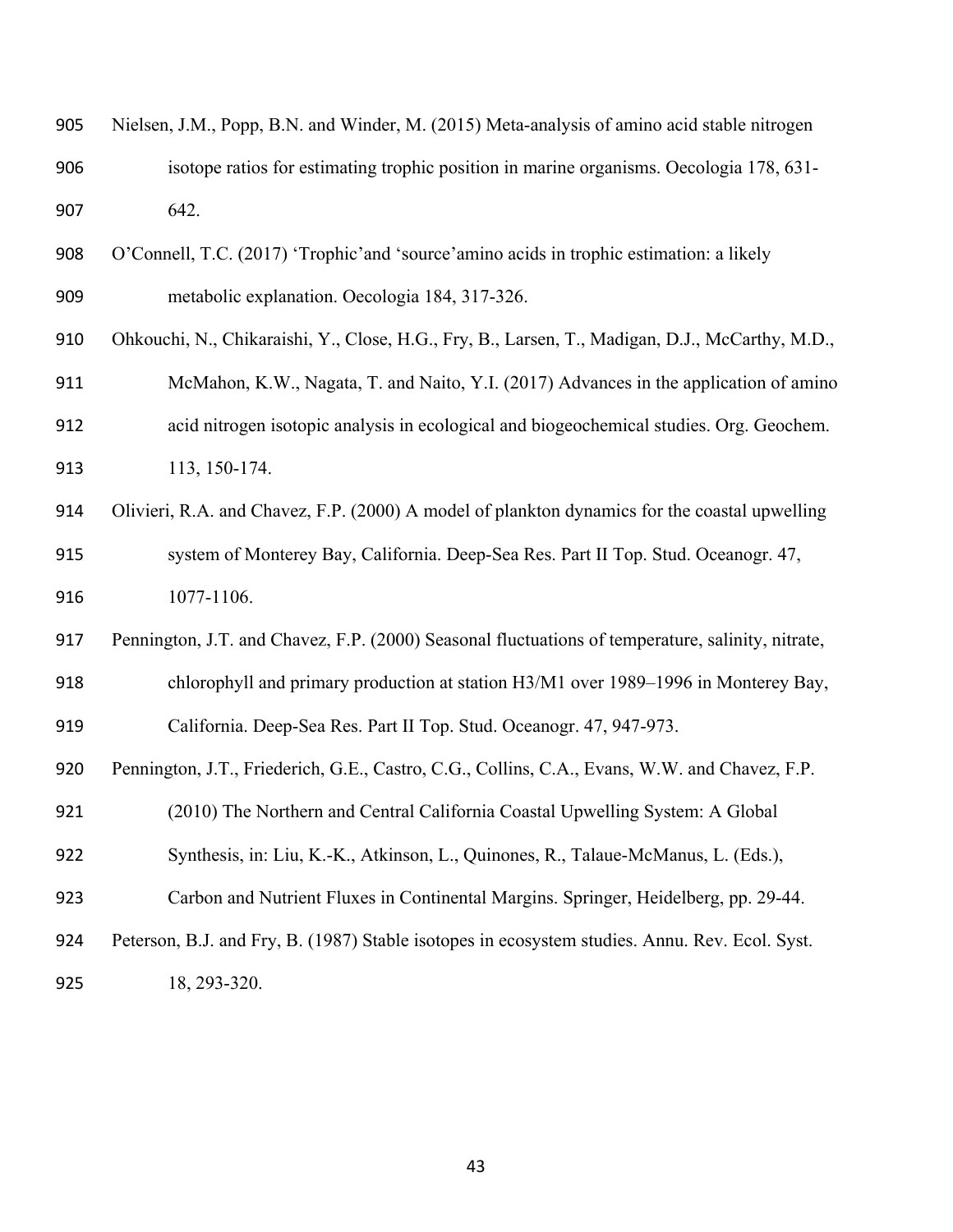| 926 | Pilskaln, C.H., Lehmann, C., Paduan, J.B. and Silver, M.W. (1998) Spatial and temporal         |
|-----|------------------------------------------------------------------------------------------------|
| 927 | dynamics in marine aggregate abundance, sinking rate and flux: Monterey Bay, central           |
| 928 | California. Deep-Sea Res. Part II Top. Stud. Oceanogr. 45, 1803-1837.                          |
| 929 | Pilskaln, C.H., Paduan, J.B., Chavez, F.P., Anderson, R.Y. and Berelson, W.M. (1996) Carbon    |
| 930 | export and regeneration in the coastal upwelling system of Monterey Bay, central               |
| 931 | California. J. Mar. Res. 54, 1149-1178.                                                        |
| 932 | Popp, B.N., Graham, B.S., Olson, R.J., Hannides, C.C., Lott, M.J., López-Ibarra, G.A., Galván- |
| 933 | Magaña, F. and Fry, B. (2007) Insight into the trophic ecology of yellowfin tuna,              |
| 934 | Thunnus albacares, from compound-specific nitrogen isotope analysis of proteinaceous           |
| 935 | amino acids. Terrestrial Ecology 1, 173-190.                                                   |
| 936 | Post, D.M. (2002) Using stable isotopes to estimate trophic position: models, methods, and     |
| 937 | assumptions. Ecology 83, 703-718.                                                              |
| 938 | Prouty, N., Roark, E., Buster, N. and Ross, S.W. (2011) Growth rate and age distribution of    |
| 939 | deep-sea black corals in the Gulf of Mexico. Mar. Ecol. Prog. Ser. 423, 101-115.               |
| 940 | Prouty, N.G., Roark, E.B., Koenig, A.E., Demopoulos, A.W., Batista, F.C., Kocar, B.D., Selby,  |
| 941 | D., McCarthy, M.D., Mienis, F. and Ross, S.W. (2014) Deep-sea coral record of human            |
| 942 | impact on watershed quality in the Mississippi River Basin. Global Biogeochem. Cycles          |
| 943 | 28, 29-43.                                                                                     |
| 944 | Rau, G.H., Low, C., Pennington, J.T., Buck, K.R. and Chavez, F.P. (1998) Suspended particulate |
| 945 | nitrogen $\delta$ 15N versus nitrate utilization: observations in Monterey Bay, CA. Deep-Sea   |
| 946 | Res. Part II Top. Stud. Oceanogr. 45, 1603-1616.                                               |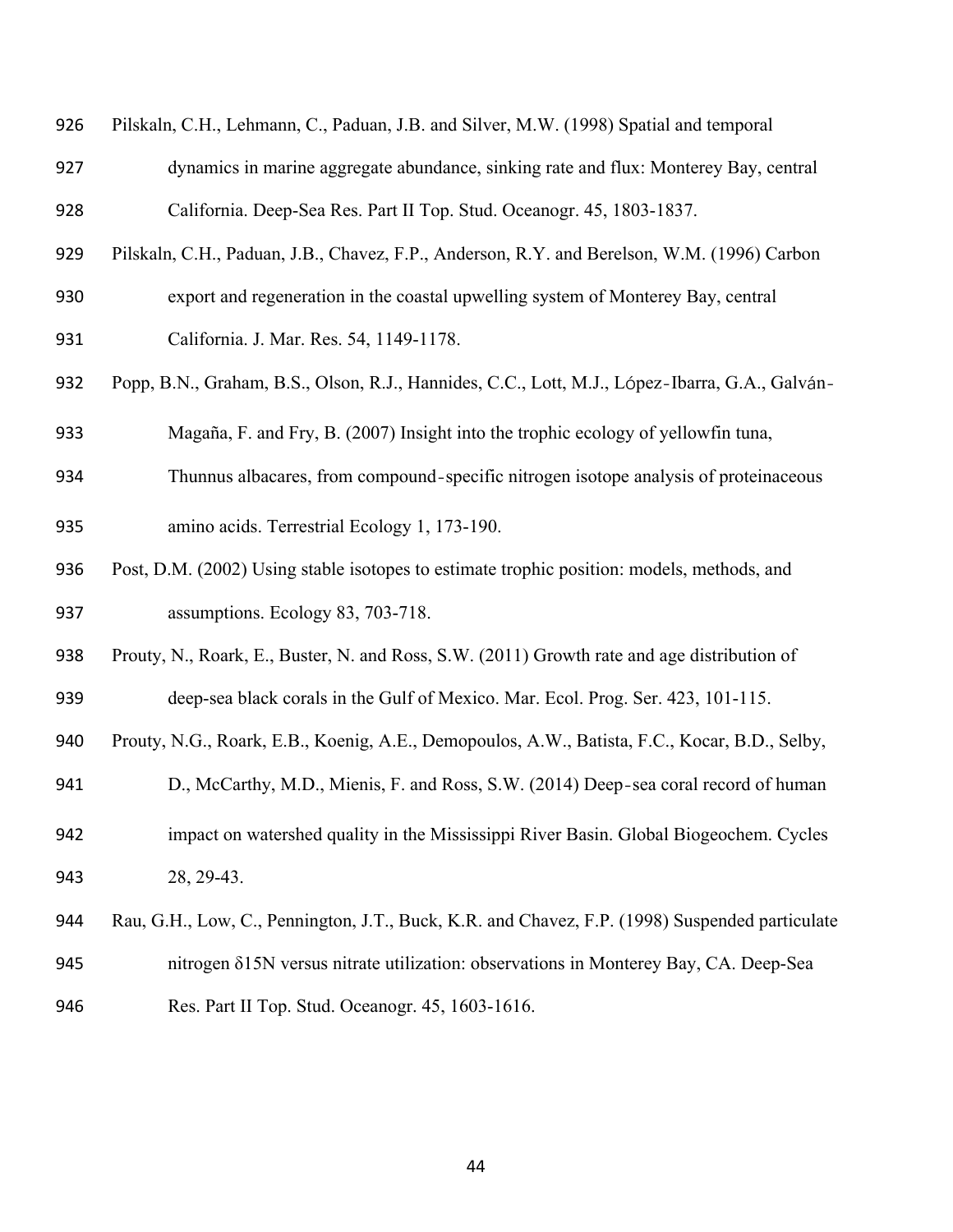| 947 | Rau, G.H., Ohman, M.D. and Pierrot-Bults, A. (2003) Linking nitrogen dynamics to climate |
|-----|------------------------------------------------------------------------------------------|
| 948 | variability off central California: a 51 year record based on 15N/14N in CalCOFI         |
| 949 | zooplankton. Deep-Sea Res. Part II Top. Stud. Oceanogr. 50, 2431-2447.                   |

- Roark, E.B., Guilderson, T.P., Dunbar, R.B., Fallon, S.J. and Mucciarone, D.A. (2009) Extreme
- longevity in proteinaceous deep-sea corals. Proc. Natl. Acad. Sci. 106, 5204-5208.
- Roark, E.B., Guilderson, T.P., Flood-Page, S., Dunbar, R.B., Ingram, B.L., Fallon, S.J. and
- McCulloch, M. (2005) Radiocarbon-based ages and growth rates of bamboo corals from
- the Gulf of Alaska. Geophys. Res. Lett. 32, L04606.
- Rosenfeld, L.K., Schwing, F.B., Garfield, N. and Tracy, D.E. (1994) Bifurcated flow from an upwelling center: a cold water source for Monterey Bay. Cont. Shelf Res. 14, 931-964.
- Ruiz-Cooley, R.I., Koch, P.L., Fiedler, P.C. and McCarthy, M.D. (2014) Carbon and nitrogen
- isotopes from top predator amino acids reveal rapidly shifting ocean biochemistry in the outer California Current. PloS one 9, e110355.
- Sabadel, A., Van Oostende, N., Ward, B., Woodward, E., Van Hale, R. and Frew, R. (2019)
- Characterization of particulate organic matter cycling during a summer North Atlantic phytoplankton bloom using amino acid C and N stable isotopes. Mar. Chem. 214, 103670.
- Schiff, J.T., Batista, F.C., Sherwood, O.A., Guilderson, T.P., Hill, T.M., Ravelo, A.C.,
- McMahon, K.W. and McCarthy, M.D. (2014) Compound specific amino acid δ13C patterns in a deep-sea proteinaceous coral: implications for reconstructing detailed δ13C records of exported primary production. Mar. Chem. 166, 82-91.
- Shanks, A.L. and Trent, J.D. (1980) Marine snow: sinking rates and potential role in vertical flux. Deep-Sea Res. Pt. I 27, 137-143.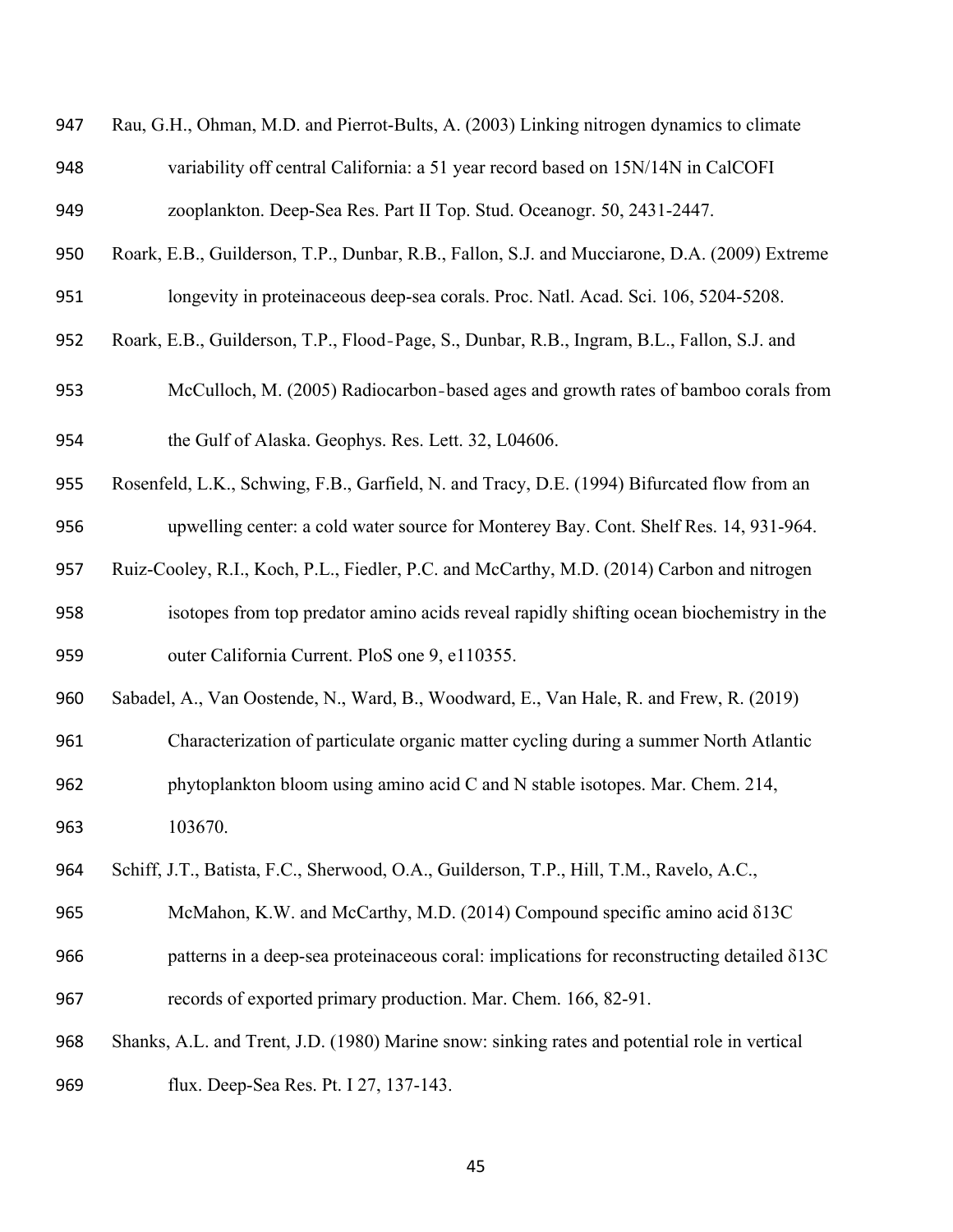| 970 | Sherwood, O.A. and Edinger, E.N. (2009) Ages and growth rates of some deep-sea gorgonian        |
|-----|-------------------------------------------------------------------------------------------------|
| 971 | and antipatharian corals of Newfoundland and Labrador. Can. J. Zool. 66, 142-152.               |
| 972 | Sherwood, O.A., Guilderson, T.P., Batista, F.C., Schiff, J.T. and McCarthy, M.D. (2014)         |
| 973 | Increasing subtropical North Pacific Ocean nitrogen fixation since the Little Ice Age.          |
| 974 | Nature 505, 78-81.                                                                              |
| 975 | Sherwood, O.A., Heikoop, J.M., Scott, D.B., Risk, M.J., Guilderson, T.P. and McKinney, R.A.     |
| 976 | (2005) Stable isotopic composition of deep-sea gorgonian corals Primnoa spp.: a new             |
| 977 | archive of surface processes. Mar. Ecol. Prog. Ser. 301, 135-148.                               |
| 978 | Sherwood, O.A., Lehmann, M.F., Schubert, C.J., Scott, D.B. and McCarthy, M.D. (2011)            |
| 979 | Nutrient regime shift in the western North Atlantic indicated by compound-specific $\delta$ 15N |
| 980 | of deep-sea gorgonian corals. Proc. Natl. Acad. Sci. 108, 1011-1015.                            |
| 981 | Sherwood, O.A., Scott, D.B. and Risk, M.J. (2006) Late Holocene radiocarbon and aspartic acid   |
| 982 | racemization dating of deep-sea octocorals. Geochim. Cosmochim. Ac. 70, 2806-2814.              |
| 983 | Sherwood, O.A., Thresher, R.E., Fallon, S.J., Davies, D.M. and Trull, T.W. (2009) Multi-century |
| 984 | time-series of 15N and 14C in bamboo corals from deep Tasmanian seamounts: evidence             |
| 985 | for stable oceanographic conditions. Mar. Ecol. Prog. Ser. 397, 209-218.                        |
| 986 | Silfer, J., Engel, M., Macko, S. and Jumeau, E. (1991) Stable carbon isotope analysis of amino  |
| 987 | acid enantiomers by conventional isotope ratio mass spectrometry and combined gas               |
| 988 | chromatography/isotope ratio mass spectrometry. Anal. Chem. 63, 370-374.                        |
| 989 | Smith, D.C., Simon, M., Alldredge, A.L. and Azam, F. (1992) Intense hydrolytic enzyme-          |
| 990 | activity on marine aggregates and implications for rapid particle dissolution. Nature 359,      |
| 991 | 139-142.                                                                                        |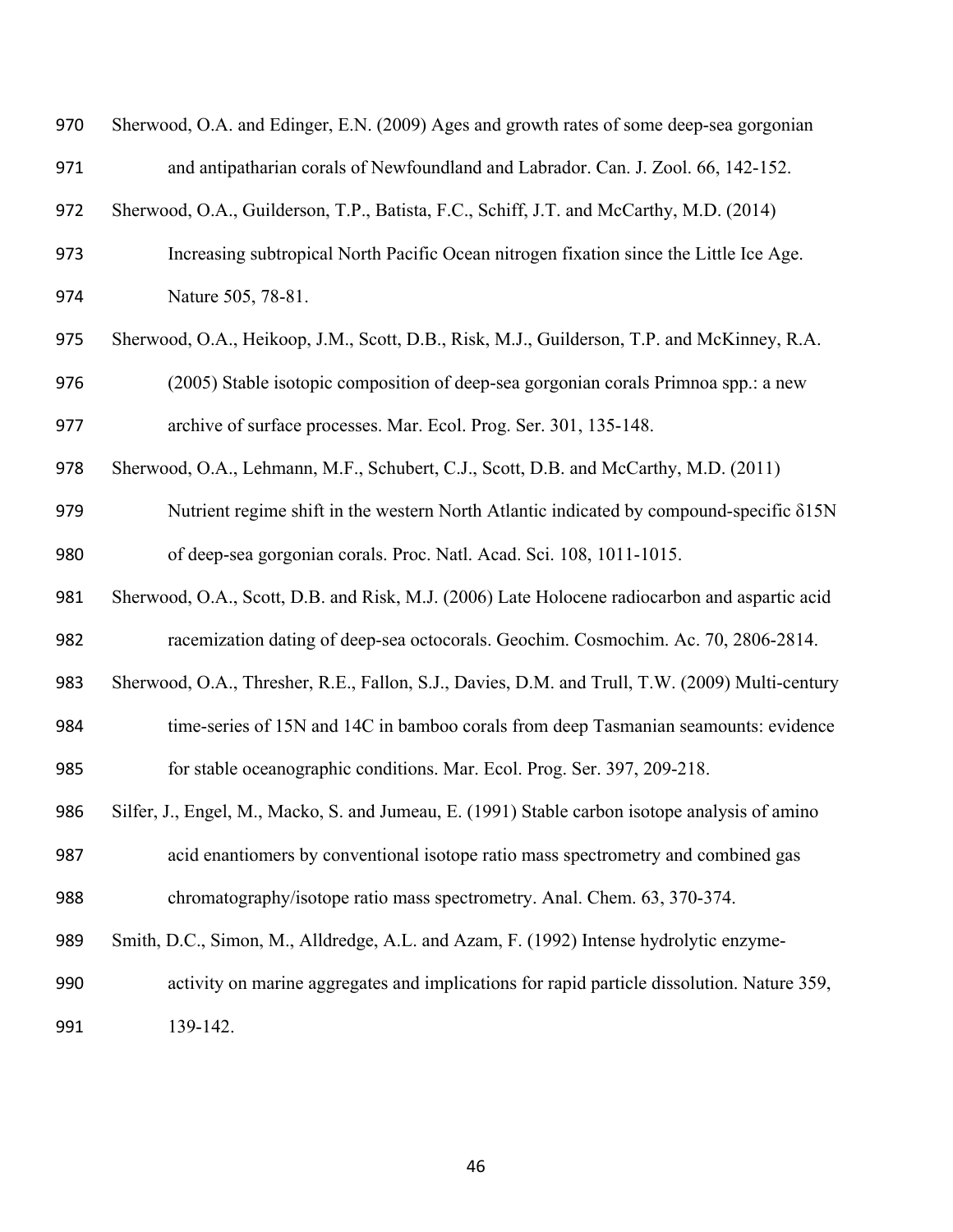| 992 | Steffan, S.A., Chikaraishi, Y., Currie, C.R., Horn, H., Gaines-Day, H.R., Pauli, J.N., Zalapa, J.E. |
|-----|-----------------------------------------------------------------------------------------------------|
| 993 | and Ohkouchi, N. (2015) Microbes are trophic analogs of animals. Proc. Natl. Acad. Sci.             |
| 994 | 112, 15119-15124.                                                                                   |

Strzepek, K., Thresher, R., Revill, A., Smith, C., Komugabe, A. and Fallon, S. (2014)

Preservation effects on the isotopic and elemental composition of skeletal structures in

- the deep-sea bamboo coral Lepidisis spp.(Isididae). Deep-Sea Res. Part II Top. Stud. Oceanogr. 99, 199-206.
- Thresher, R., Rintoul, S.R., Koslow, J.A., Weidman, C., Adkins, J. and Proctor, C. (2004)
- Oceanic evidence of climate change in southern Australia over the last three centuries. Geophys. Res. Lett. 31, L07212.
- Thunell, R.C. and Kepple, A.B. (2004) Glacial-Holocene δ15N record from the Gulf of
- Tehuantepec, Mexico: Implications for denitrification in the eastern equatorial Pacific and changes in atmospheric N2O. Global Biogeochem. Cycles 18, GB1001.
- Vokhshoori, N.L., Larsen, T. and McCarthy, M.D. (2014) Reconstructing δ13C isoscapes of
- phytoplankton production in a coastal upwelling system with amino acid isotope values of littoral mussels. Mar. Ecol. Prog. Ser. 504, 59-72.
- Wilkerson, F., Dugdale, R., Kudela, R. and Chavez, F. (2000) Biomass and productivity in
- Monterey Bay, California: contribution of the large phytoplankton. Deep-Sea Res. Part II Top. Stud. Oceanogr. 47, 1003-1022.
- Williams, B., Thibodeau, B., Chikaraishi, Y., Ohkouchi, N., Walnum, A., Grottoli, A.G. and
- Colin, P.L. (2017) Consistency in coral skeletal amino acid composition offshore of
- Palau in the western Pacific warm pool indicates no impact of decadal variability in
- nitricline depth on primary productivity. Limnol. Oceanogr. 62, 399-407.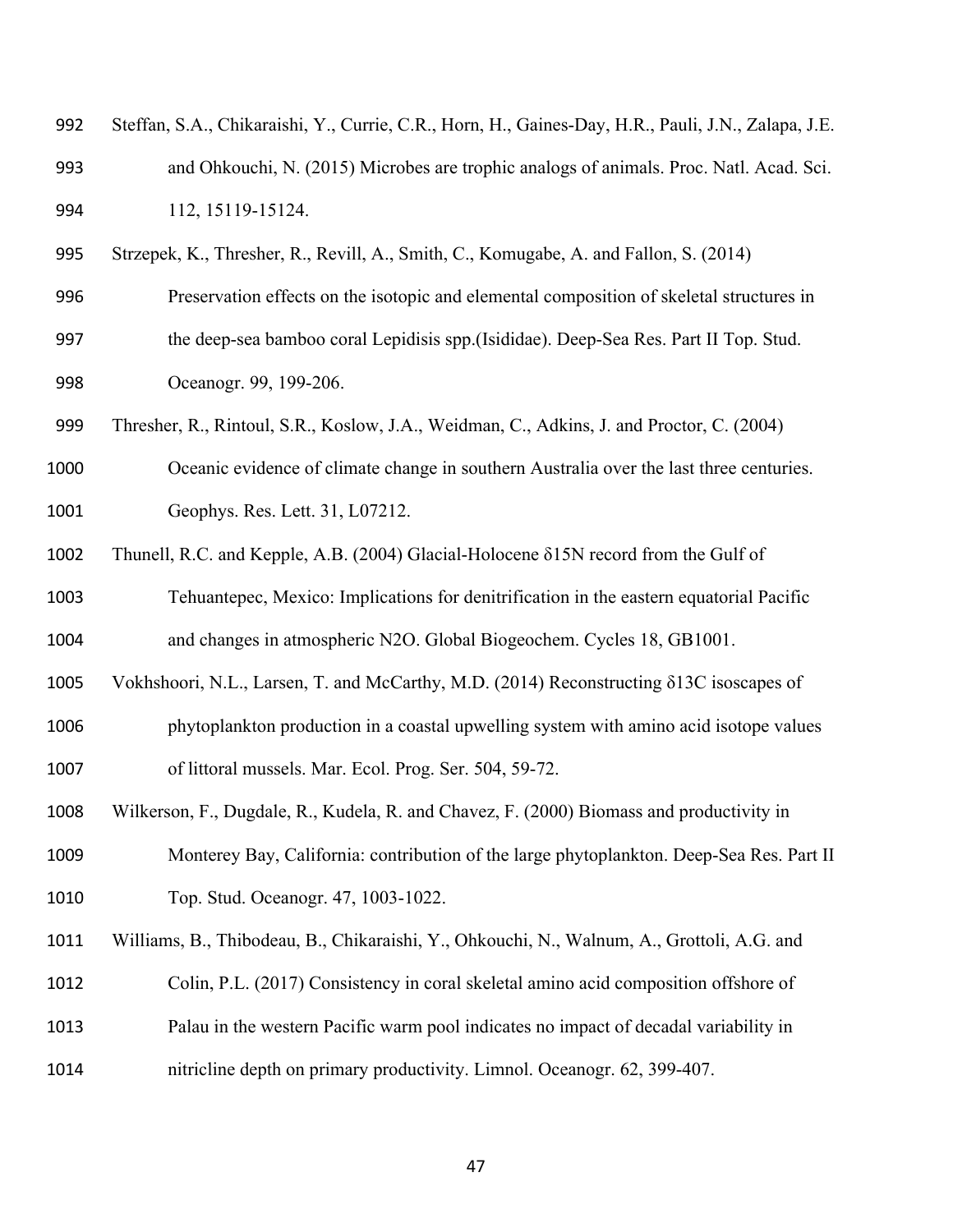| 1015 | Woodworth, M., Goñi, M., Tappa, E., Tedesco, K., Thunell, R., Astor, Y., Varela, R., Diaz- |
|------|--------------------------------------------------------------------------------------------|
| 1016 | Ramos, J.R. and Müller-Karger, F. (2004) Oceanographic controls on the carbon isotopic     |
| 1017 | compositions of sinking particles from the Cariaco Basin. Deep-Sea Res. Pt. 151, 1955–     |
| 1018 | 1974.                                                                                      |
| 1019 | Yamaguchi, Y.T., Chikaraishi, Y., Takano, Y., Ogawa, N.O., Imachi, H., Yokoyama, Y. and    |
| 1020 | Ohkouchi, N. (2017) Fractionation of nitrogen isotopes during amino acid metabolism in     |
| 1021 | heterotrophic and chemolithoautotrophic microbes across Eukarya, Bacteria, and             |
| 1022 | Archaea: Effects of nitrogen sources and metabolic pathways. Org. Geochem. 111, 101-       |
| 1023 | 112.                                                                                       |
| 1024 |                                                                                            |
| 1025 |                                                                                            |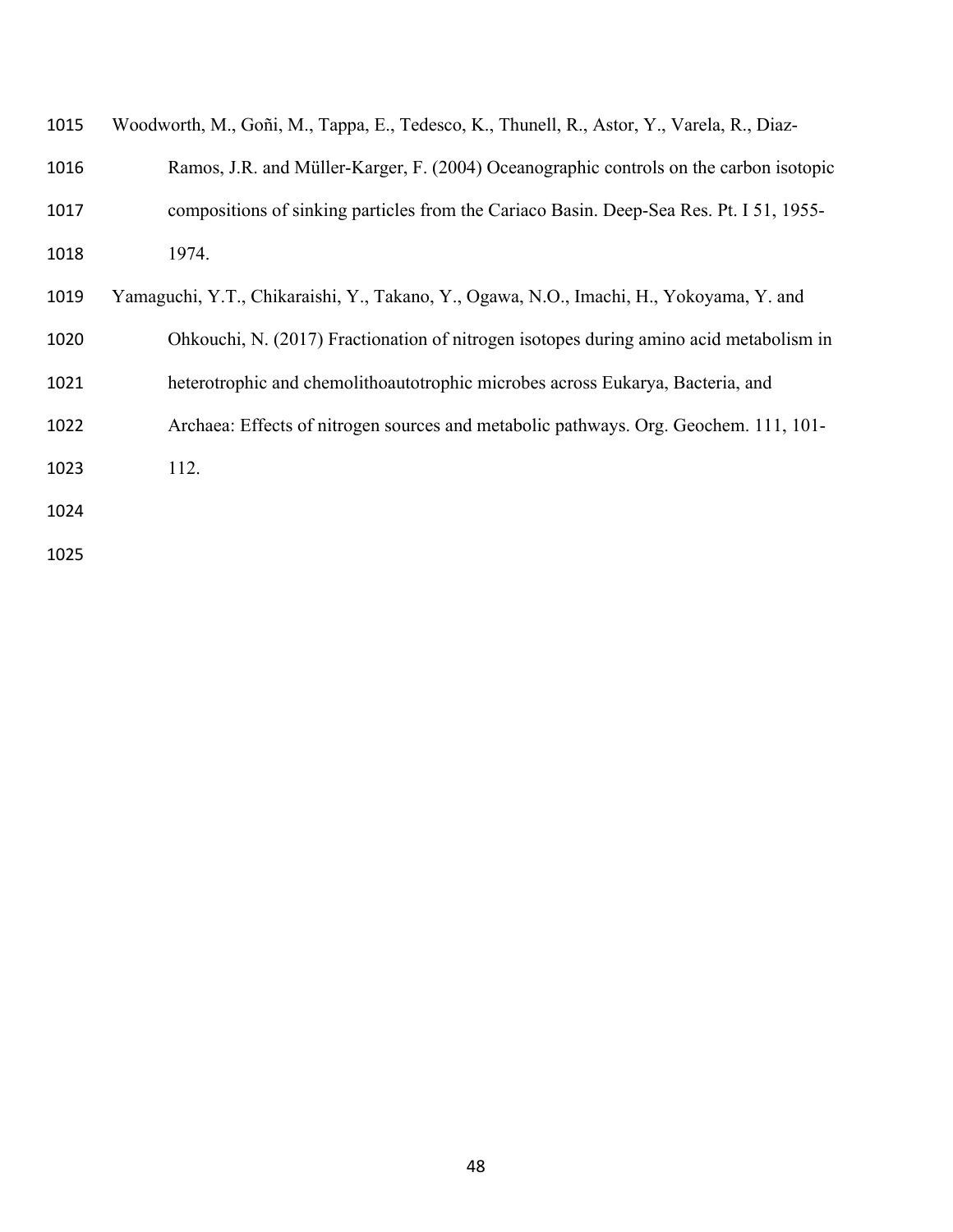### 1026 **Figure captions**

1027 **Figure 1**. Study area and sampling locations in Monterey Bay, California. Sediment trap and 1028 coral samples were collected at  $\sim$ 1200 m and  $\sim$ 900 m at M2 and M1 mooring stations, 1029 respectively.

1030

**Figure 2.** Temporal patterns of bulk and amino acid  $\delta^{13}$ C and  $\delta^{15}$ N values in sediment trap samples from January 1999 through December 2004. The vertical brown bar denotes the flux of particulate organic carbon (POC) during the sampling period, and the gaps represent missing sampling due to 1034 technical issues. Avg EAA and avg NEAA refer to the simple average (not mol%-weighted)  $\delta^{13}C$  values of the six essential AAs (Thr, Ile, Val, Phe, Leu, Lys) and six non-essential AAs (Gly, Ser, Asx, Glx, Pro, Ala), respectively. Avg SrcAA and avg TrAA are the simple average (not 1037 mol%-weighted)  $\delta^{15}N$  values of the two most reliable source AAs (Phe and Lys; see section 4.4.1) and seven trophic AAs (TrAA: Glx, Asx, Ala, Leu, Ile, Pro, Val), respectively.

**1040** Figure 3. Relationships between bulk and amino acid  $\delta^{13}$ C and  $\delta^{15}$ N values in sinking particles. 1041 (a)  $\delta^{13}C_{bulk}$  vs.  $\delta^{13}C_{Phe}$ , (b)  $\delta^{13}C_{bulk}$  vs.  $\delta^{13}C_{EAA}$ , (c)  $\delta^{15}N_{bulk}$  vs.  $\delta^{15}N_{Phe}$ , and (d)  $^{15}N_{bulk}$  vs.  $\delta^{15}N_{SrcAA}$ . 1042 The blue lines represent the best fit lines (least square method).  $\delta^{13}C_{EAA}$ : mean  $\delta^{13}C$  values of the 1043 six essential amino acids;  $\delta^{15}N_{SrcAA}$ : mean  $\delta^{15}N$  value of the two source amino acids (Phe and Lys). 1044

- **1045 Figure 4**. Temporal variation of measured and estimated  $\delta^{13}C_{\text{export production}}$  and  $\delta^{15}N_{\text{export production}}$
- 1046 values between January 1999 and December 2004. The measured  $\delta^{13}C_{\text{export production}}$  and  $\delta^{15}N_{\text{export}}$
- 1047 production refer to the bulk  $\delta^{13}C$  and  $\delta^{15}N$  values determined in sediment traps. The estimated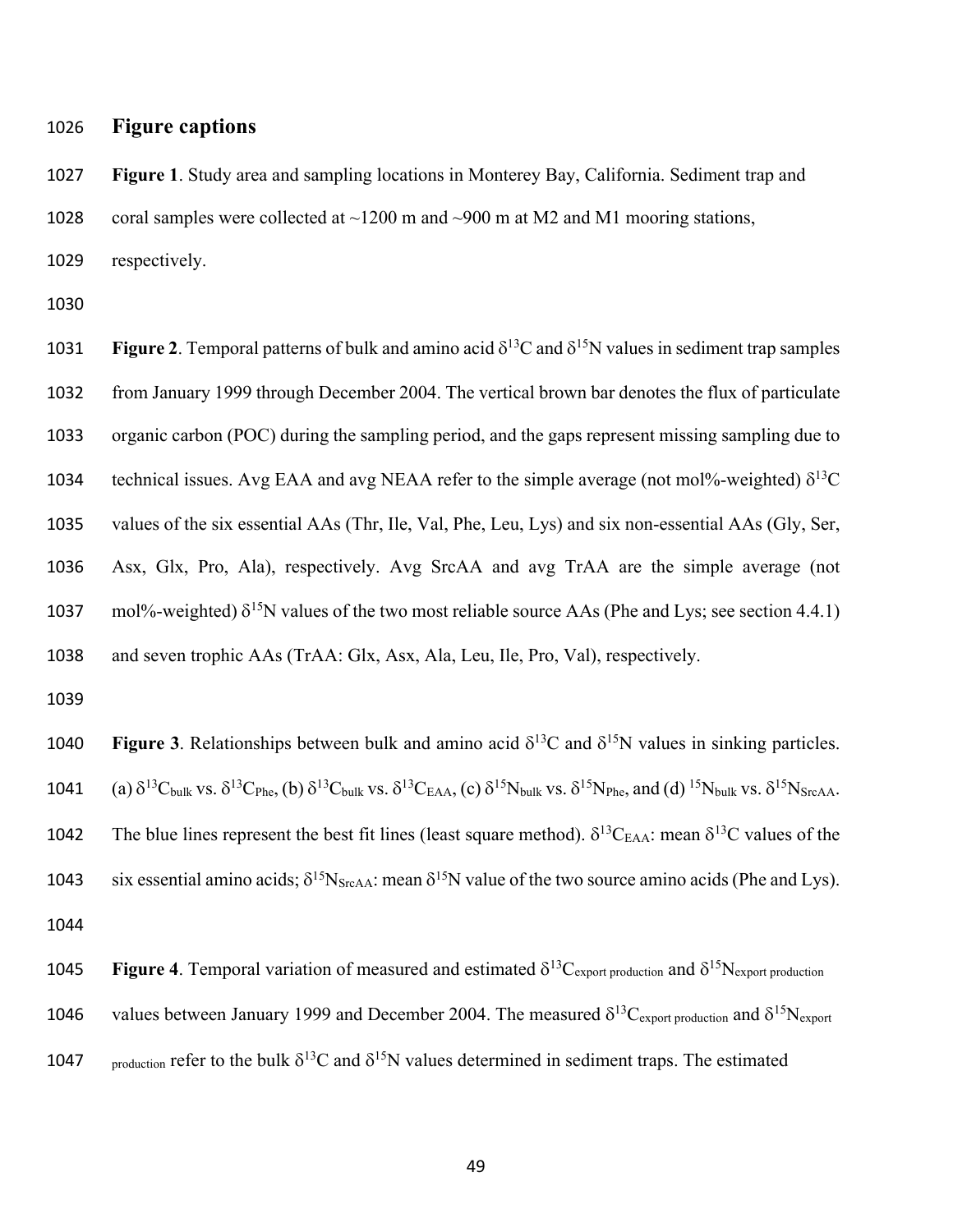1048  $\delta^{13}C_{\text{export production}}$  and  $\delta^{15}N_{\text{export production}}$  values were back calculated from sediment trap  $\delta^{13}C_{\text{EAA}}$ 1049 and  $\delta^{15}N_{\text{Phe}}$  values using Eqs. (5) and (6), respectively.

1050

1051 **Figure 5**. Isotope values of essential and source AAs plotted against values of carbon flux, 1052 trophic position (TP<sub>CSI-AA</sub>), degradation index (DI), and  $\Sigma V$ . There are two variables on each 1053 y-axis (panel a:  $\delta^{13}C_{Phe}$  and  $\delta^{13}C_{EAA}$ ; panel b:  $\delta^{15}N_{Phe}$  and  $\delta^{15}N_{SrcAA}$ ) and four variables on the 1054 x-axis. The coefficient of determination for each regression is labeled as  $\mathbb{R}^2$ . The *p* values are not 1055 shown and are all greater than 0.1.

1056

 Figure 6. Comparisons of individual amino acid  $\delta^{13}$ C and  $\delta^{15}$ N values between sinking particles and coral skeletons. The dashed box indicates the range of isotope values determined in sinking particle samples (1999-2004). The circle and triangle symbols refer to individual skeletal peels of the two corals. There were three outer skeletal peels sampled from each coral. However, only the second and third peels were included in this comparison, because they best matched the sampling 1062 time of sinking particles (see Methods 2.1).  $EAA^1$ : average  $\delta^{13}C$  value of all six essential AAs; 1063 EAA<sup>2</sup>: average  $\delta^{13}C$  value of essential AAs without Val.  $\delta^{13}C$  values for Gly were not determined in the coral samples.

1065

**1066** Figure 7. Mean offsets in individual amino acid  $\delta^{13}$ C and  $\delta^{15}$ N values between coral skeletons 1067 (average of the second and third peels) and sinking particles (flux-weighted average). Error bars 1068 represent propagated standard deviations.  $EAA^1$ : average  $\delta^{13}C$  value of all six essential AAs; 1069 EAA<sup>2</sup>: average  $\delta^{13}$ C value of essential AAs without Val.